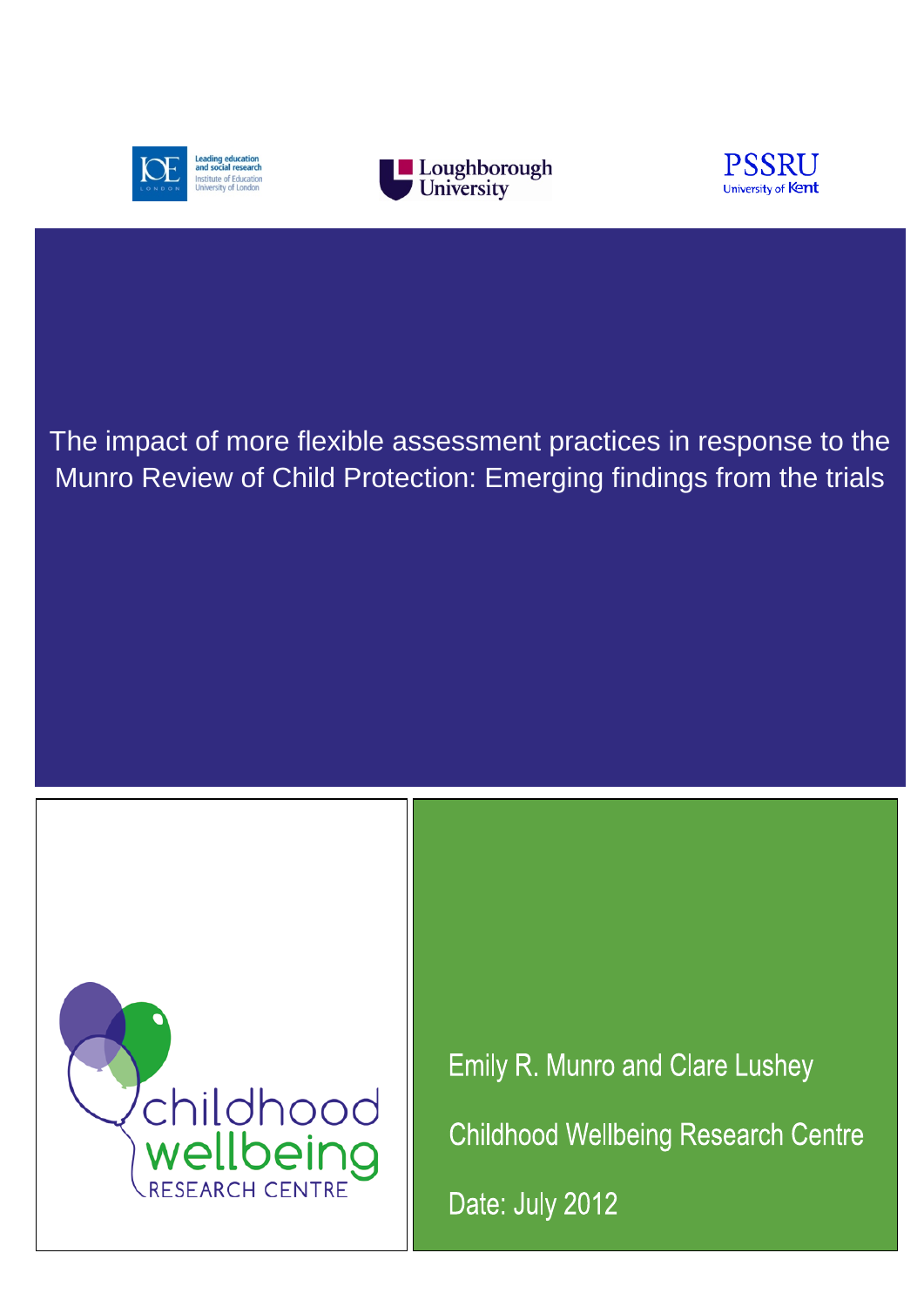# **Content**

| Overview of changes implemented in the three in-depth trial authorities  4                                                                                 |  |
|------------------------------------------------------------------------------------------------------------------------------------------------------------|--|
|                                                                                                                                                            |  |
|                                                                                                                                                            |  |
|                                                                                                                                                            |  |
|                                                                                                                                                            |  |
|                                                                                                                                                            |  |
| Single assessment timescales introduced by the trial authorities 10                                                                                        |  |
|                                                                                                                                                            |  |
| The benefits of increased flexibility concerning timescales for the completion of<br>assessments and initiation of initial child protection conferences 13 |  |
|                                                                                                                                                            |  |
|                                                                                                                                                            |  |
|                                                                                                                                                            |  |
|                                                                                                                                                            |  |
|                                                                                                                                                            |  |
|                                                                                                                                                            |  |
|                                                                                                                                                            |  |
| Appendix 1: Processes for safeguarding and promoting the welfare of children 28                                                                            |  |
| Appendix 2: Data supplied by the local authorities on the time taken to complete                                                                           |  |
|                                                                                                                                                            |  |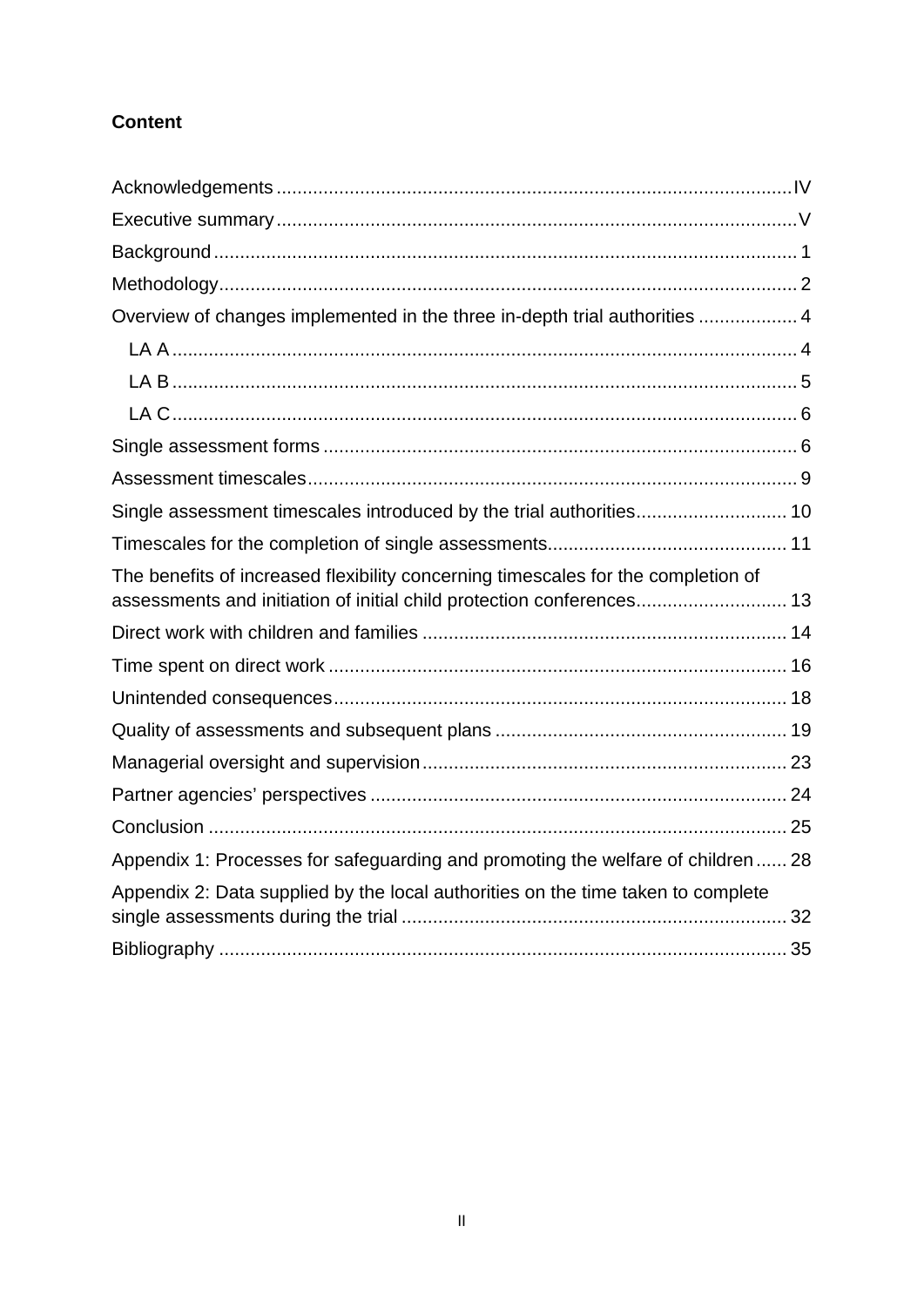# **Tables**

| Table 3: Single assessment timescales introduced by the trial authorities 11                                                                                              |  |
|---------------------------------------------------------------------------------------------------------------------------------------------------------------------------|--|
| Table 4: Number of visits undertaken to families during the course of initial and core<br>assessments (pre-trial) compared with the single assessment process (during the |  |
| Table 5: Overall rating of the quality of assessments and plans  22                                                                                                       |  |

# **Graphs**

| Graph 2: Percentage of single assessments completed in given timeframes in each |  |
|---------------------------------------------------------------------------------|--|
|                                                                                 |  |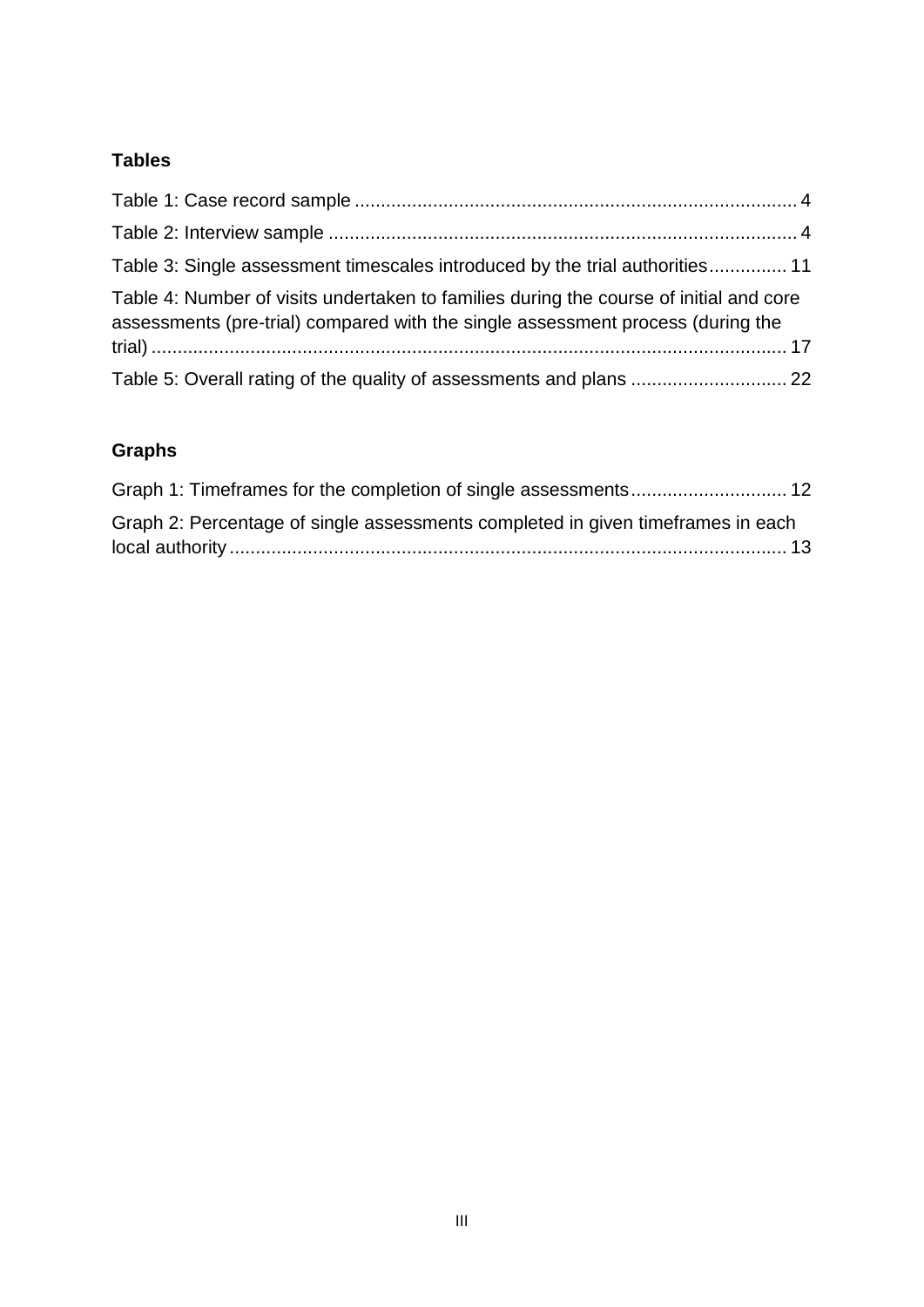# <span id="page-3-0"></span>**Acknowledgements**

The research team are extremely grateful to all those who supplied data to inform this evaluation report. In particular, they would like to thank the in-depth trial authorities for facilitating fieldwork within a short timescale and all the social workers and managers from children's social care and partner agencies who were involved in interviews.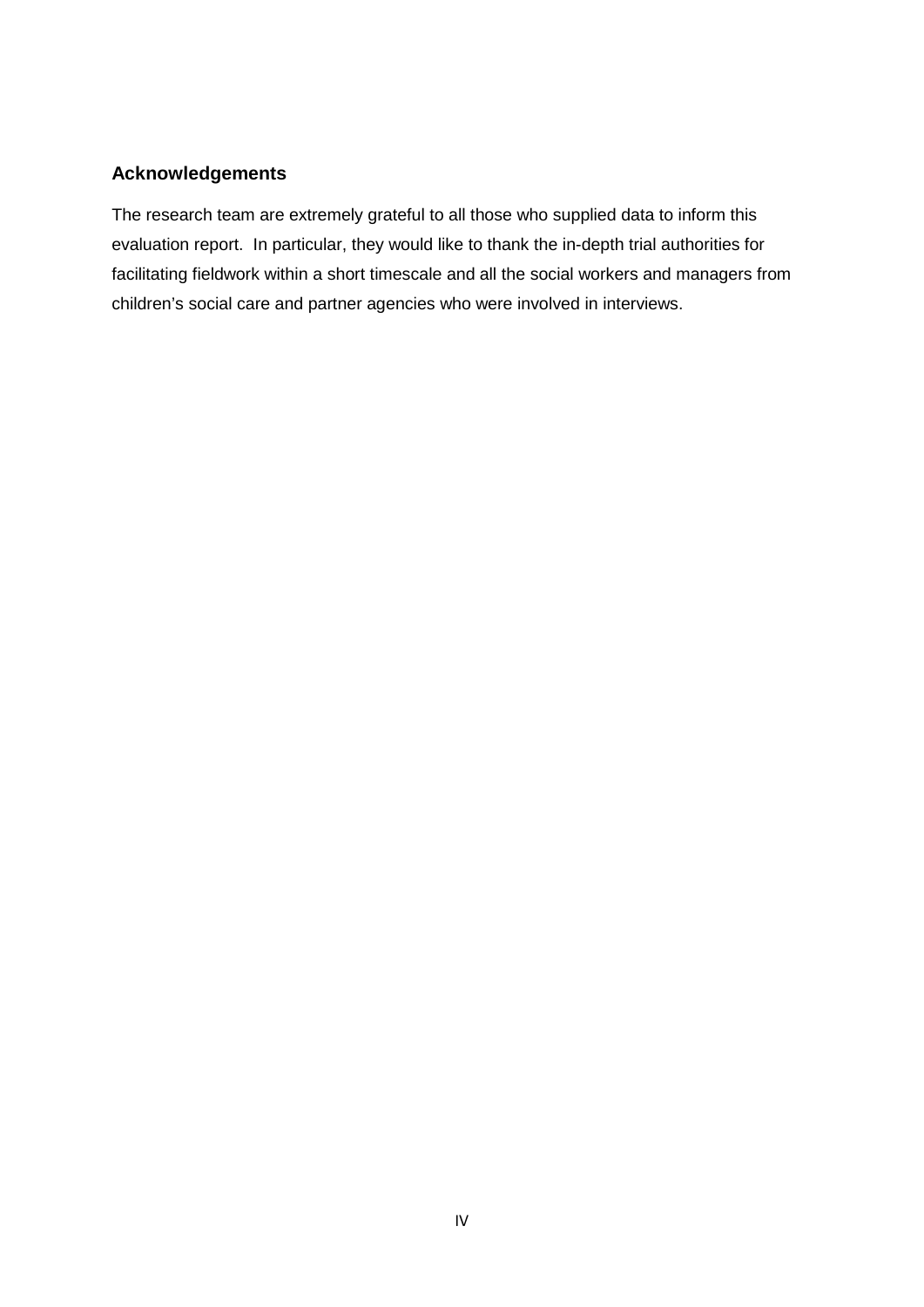### <span id="page-4-0"></span>**Executive summary**

### **Introduction**

The Munro Review of Child Protection (Cm 8062, 2011) recommended reducing statutory guidance on safeguarding and promoting the welfare of children in order to promote local autonomy and increase the scope for practitioners to exercise their professional judgement. Proposed measures included removing the distinction between initial and core (in-depth) assessments and associated (fixed statutory) timescales for their completion.

Between March and September 2011 the Secretary of State for Education issued formal directions to eight local authorities (Westminster, Knowsley, Cumbria, Hackney, Kensington and Chelsea, Hammersmith and Fulham, Wandsworth and Islington) to test more flexible assessment practices. Dispensations granted to each local authority by the Department for Education (DfE) required the setting aside of the following requirements set out in *Working Together to Safeguard Children* (HM Government, 20[1](#page-4-1)0)<sup>1</sup>:

- that there is a two stage process of assessment i.e. an initial assessment followed where appropriate by a core assessment (eight local authorities);
- the time scales for completing initial and core assessments (ten and 35 working days respectively) (six local authorities);
- removal of the 15 working day timing from date of last strategy discussion to the initial child protection conference (two local authorities);
- the ten working day timescale between an initial child protection conference and first core group meeting (two local authorities).

The Childhood Wellbeing Research Centre (CWRC) was commissioned by the Department for Education (DfE) to undertake a piece of rapid response work between April and July 2012 to independently evaluate the impact that the flexibilities granted to the trial authorities have had on practice and service responses to safeguard children from harm.

# **Aims, objective and methods**

A mixed methodology was adopted to answer the following key research questions:

• What has been the impact of conflating the initial and core assessments into one assessment?

<span id="page-4-1"></span> $1$  A summary of the current statutory processes for safeguarding children (and associated timescales) is provided in the appendices (HM Government, 2010).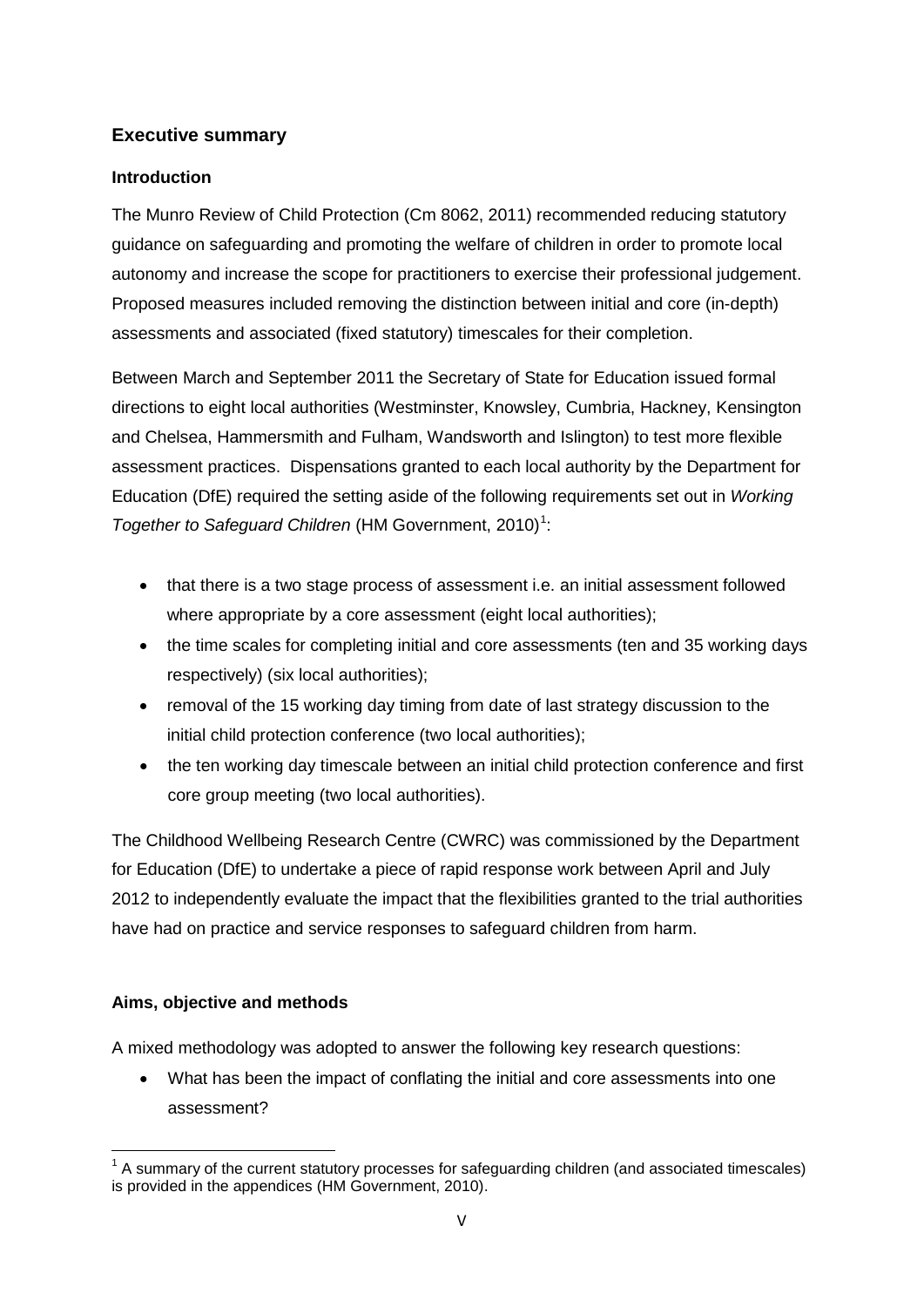• What has been the impact of the local determination of timescales for assessments and when the initial child protection conference should be held following a strategy discussion?

At the outset the research team undertook analysis of all the documentation that the eight trial authorities supplied to the DfE to facilitate exploration of the strengths and limitations of the new models of delivery. This was complemented by in-depth work in three<sup>[2](#page-5-0)</sup> of the trial authorities, which included:

- scrutiny of 22 case records to: map the timeframes for completion of core social work processes during the trials; examine the quality of assessments and plans; and explore the decisions taken and services provided. The sample was purposively selected to include cases involving children across the age spectrum and with different case outcomes;
- face to face interviews with 33 social workers and managers from children's social care to explore their perceptions of: the impact of changes to assessment processes on: timescales; quality of assessments; direct work with children and families; and service responses and outcome;
- face to face or telephone interviews with seven professionals from partner agencies to examine their perspectives on the impact of changes on inter-agency working relationships and the experiences of children and families.

### **Key findings**

### *Single assessment forms*

• During the trials, local authorities have been developing new single assessment records to replace their initial and core assessment forms. These all retain the *Framework for the Assessment for Children in Need and their Families* (Department of Health *et al*., 2000) as an underpinning framework and examine children's developmental needs, parents' or care givers' capacity to respond appropriately and family and environmental factors. However, they tend to have been streamlined so that they have fewer 'tick boxes' and/or sub-sections for each of the dimensions (e.g. health, education, emotional and behavioural development) of the Assessment Framework. These changes were generally welcomed by practitioners as it allowed them to exercise their professional judgement about what information to record. The

<span id="page-5-0"></span> $2$  In-depth work in four local authorities was planned but the short timescale for completion of the study meant that it was not possible to conduct fieldwork in one of the authorities.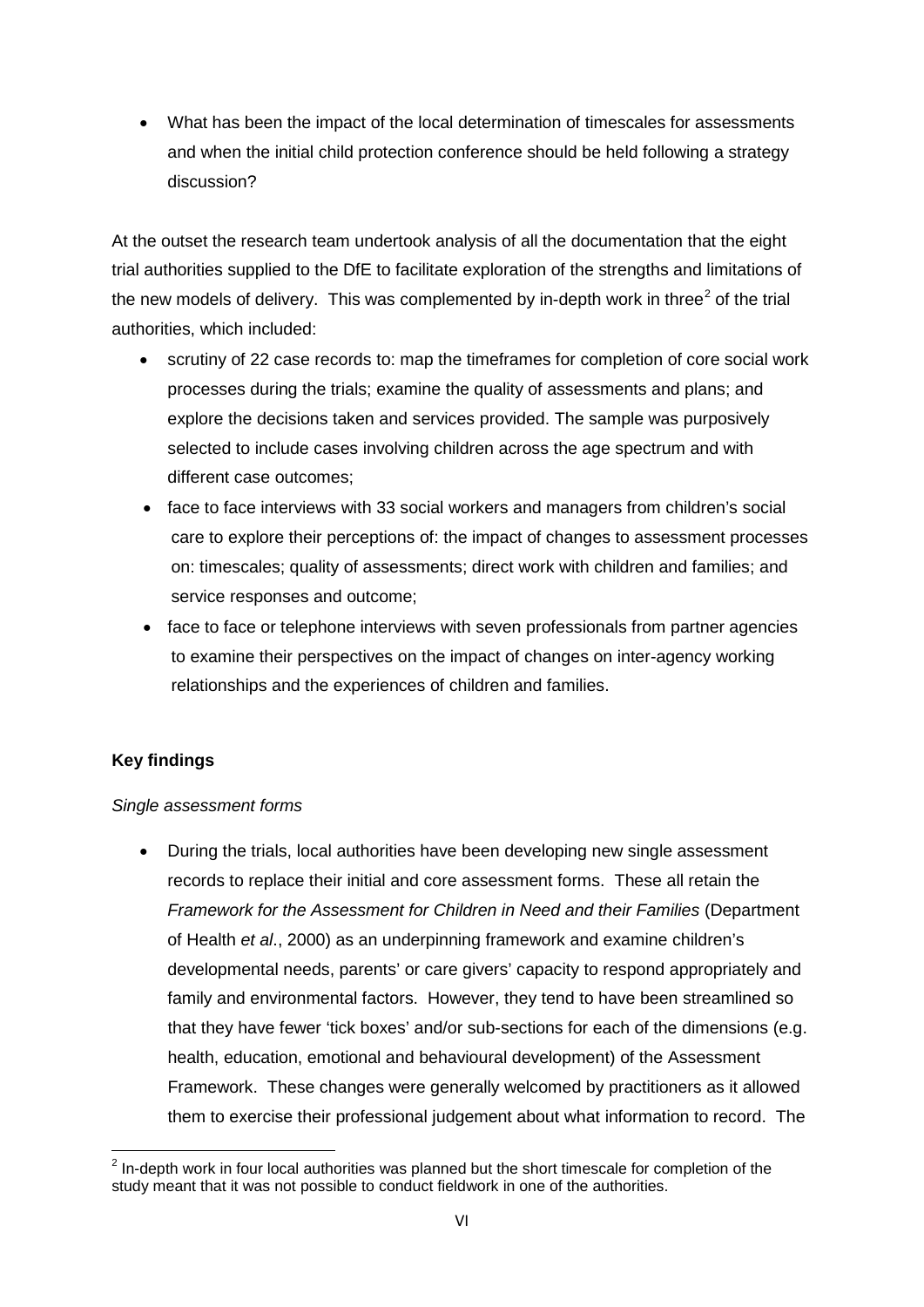less prescriptive format also served to improve the narrative and flow of assessments.

#### *Assessment timescales*

- All the trial authorities have established different assessment procedures to govern local practices. Although greater flexibility has been afforded to trial authorities, six out of eight have opted to prescribe that their single assessments should be completed within either 35 or 45 working days (i.e. in line with current statutory timescales for the completion of a core assessment or an initial and core assessment respectively). Reflecting on this, the majority of interviewees indicated that they welcomed the existence of an upper time limit and that these parameters were appropriate (see Table 3, p.11 for further details).
- Documentary evidence submitted by the local authorities revealed that at least three (LAs B, C and F) have introduced specific requirements governing the maximum timeframe from referral to the child being seen by a social worker. For example, LA B has established that children will be seen on the same day as the referral (for section 47 enquiries) or otherwise within four days of allocation.
- Five local authorities (LAs B, D, E, F and G) have established specific policies and associated timescales governing case management and oversight to support the timely completion of assessments.
- Comparable data on the timescales for completing single assessments were supplied by four local authorities. In all but one of these local authorities around 50% of single assessments were completed within 21-44 working days. In the remaining local authority 60% of single assessments were completed within ten working days and a further 17% were completed within 20 working days.

*Benefits of increased flexibility concerning completion of assessments and initiation of initial child protection conferences*

- Reduced prescription concerning timescales has the potential to contribute to the production of more thorough assessments in so far as it:
	- enables social workers to arrange visits at times that are convenient for children and families rather than imposing visits on them at short notice to meet organisational timescales;
	- allows time to engage with children and explore their wishes and feelings;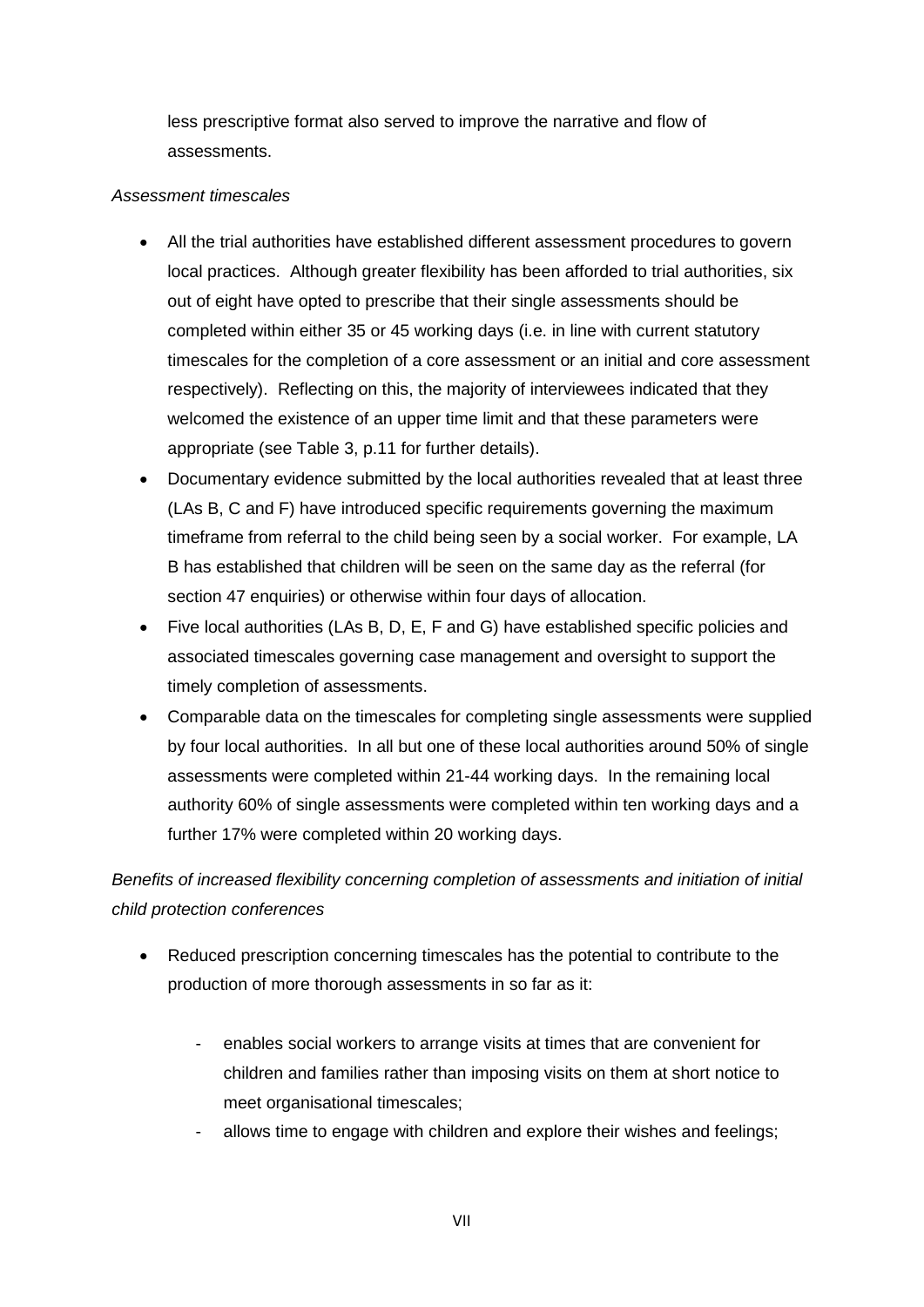- increases the scope for additional visits to the child, family or extended family network to explain what is happening, build rapport and trust, collect and clarify information;
- allows additional time to review and reflect on historical information and liaise with, or obtain input from, other agencies before completing the assessment;
- means that there is longer for social workers to assess parental engagement with services and scope for change to inform the assessment process.
- Increased flexibility concerning timescales does not guarantee that these benefits are realised because a critical foundation for their realisation is the skill and capacity of individual workers and the wider organisational context in which they are operating.

### *Time spent on direct work with children and families*

• Social workers and managers had mixed views about the impact that the trial had had on the time spent on direct work with children and families and on case recording. While some social workers perceived that the single assessment had reduced the time spent on case recording, thus freeing up more time for targeted work where appropriate: others thought that the flexibilities meant they were collecting more information which in turn needed to be analysed and recorded, thus offsetting any gains from a streamlined assessment process.

### *Unintended consequences*

- In the absence of additional staffing or reconfiguration of teams, if social workers are to spend longer completing assessments a reduction in the time spent on other social work processes is necessary if increased pressure on the front door is to be avoided. Otherwise, case throughput will be affected and this may result in the prioritisation of the most urgent work and lead to delay and drift and/or undermine capacity to conduct additional visits or offer early help.
- Under current statutory guidance children should be seen<sup>[3](#page-7-0)</sup> as part of the initial assessment and this should be completed within a maximum of ten working days from the date of referral. The initial assessment must also be viewed and authorised by the team manager. In one local authority it was noted that this process meant that, in practice, most children were seen within a matter of days (so there was sufficient time to write up the assessment) and there was managerial oversight so

<span id="page-7-0"></span> $3$  Within a timescale which is appropriate to the nature of the concerns expressed at the time of referral.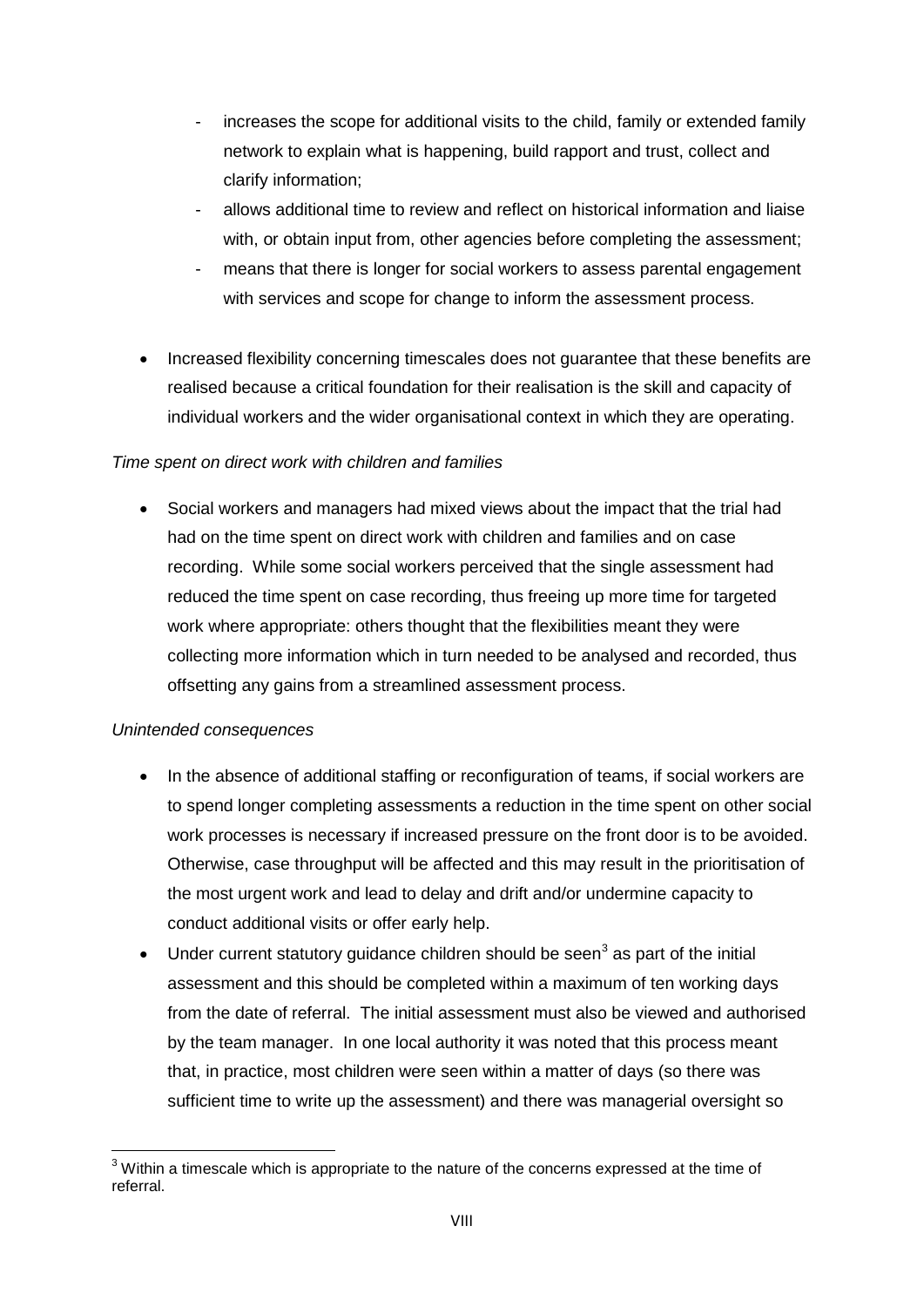that assessments could be completed within ten working days. However, in the trial authorities management information systems do not necessarily remind staff when assessments are due for completion and in the absence of clear local protocols and robust systems there is a danger that '*a rule of optimism [operates such that] within competing demands we'll just assume that things are going ok with the assessment*' and that children are being seen in a timely manner.

• Findings from the trial identified that cases which historically would have been closed quickly because they require no further action are remaining open for longer. This is because in the face of competing demands and in the absence of an impending deadline, the conclusion and write up of less complex cases becomes a low priority. This means that some children and families do not receive a swift determination of the outcome of their case or timely notification that no further action will be taken or services provided. Furthermore, delays in case closure also have an impact upon case allocation and workflow. One professional highlighted that there is a perverse incentive for social workers to keep cases open because it is '*a good defence why you shouldn't be allocated more work*'.

#### *Managerial oversight and supervision*

• Findings from the trial serve to highlight the importance of and need to support social workers to determine how long to spend on individual cases and to balance '*thoroughness and depth*' and '*timeliness and proportionality'* in the conduct of assessments. '*We need to trigger social workers to think actively about where an assessment ends and planning begins*'. Some trial authorities have introduced formal systems to ensure that there is early supervisory input in cases to reduce the likelihood of '*never ending assessments'*.

#### *Quality of assessments and plans*

• A small sample of assessments was scrutinised in-depth to assess their quality. The criteria adopted to evaluate them were informed by Turney and colleagues' (2011) recent review of research evidence on the features of poor and good quality assessments. Three fifths of assessments (13/22) were judged by the research team to be good and included a full account of the child's needs, parenting capacity and wider family and environmental factors and a thorough family history. Furthermore, they made use of information from a range of sources to critically reflect on the circumstances of the case to inform the decision-making process. An analysis of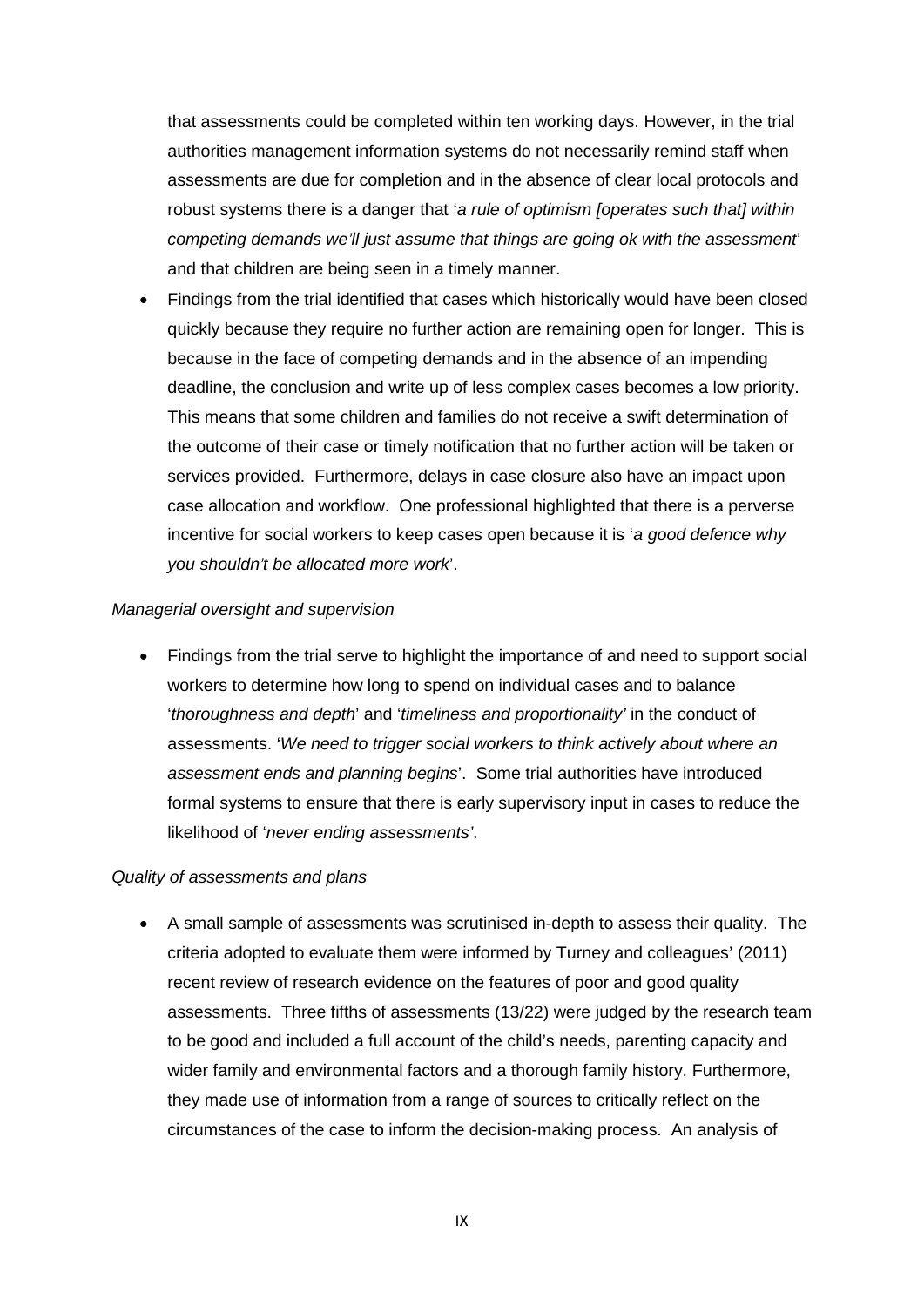plans by the research team revealed that eight out 17 were good quality and all but one of these was underpinned by a good assessment.

- Consistent with wider research evidence, the researchers' analysis revealed that some aspects of the social work assessments could be strengthened and it was evident that:
	- although children were seen and spoken to, social workers did not always adopt effective strategies to actively engage them or ensure that their voices were at the centre of the assessment (this was particularly the case in respect of younger children, although there were a couple of examples of good practice in the sample);
	- men were peripheral to or excluded from some assessments and it was unclear whether efforts had been made to engage them (the exception being in LA C);
	- there was a lack of reference to research or explicit use of theory in the vast majority of the assessments (see also, Macdonald and Williamson, 2002; Preston-Shoot, 2003).

### **Conclusion**

The vast majority of social workers and managers were in favour of the single assessment process and perceived that a return to the distinction between initial and core assessments and rigid enforcement of statutory timescales would be a retrograde step. However, delay and drift is an ever present danger in the context of competing demands at the front door. In this context a notional upper time limit for initial visits to see the child and for the completion of single assessments was welcomed by professionals. Early supervisory input is also critical to establish a realistic and child- centred timescale for the completion of a *proportionate* assessment.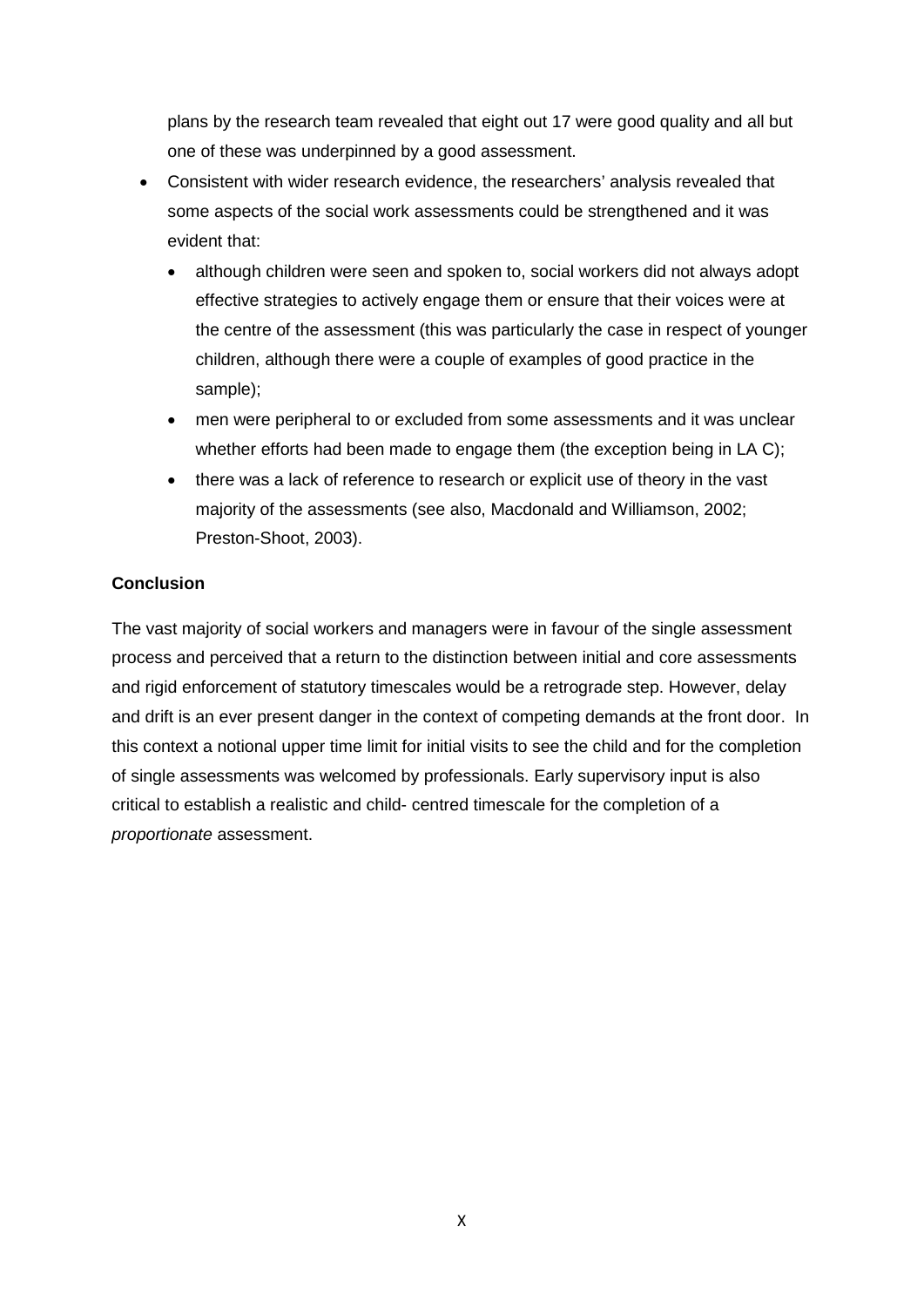# *If timescales were taken away some people would do better work, some would never make a decision and some would do the same old thing...*

(Practitioner's response to a Community Care Survey to inform the

Munro Review of Child Protection, Munro, 2011, p. 14).

### <span id="page-10-0"></span>**Background**

*The Munro Review of Child Protection* recommended that:

The Government should revise both the statutory guidance, *Working Together to Safeguard Children* and *The Framework for the Assessment of Children in Need and their Families* and their associated policies to:

- distinguish the rules that are essential for effective working together, from guidance that informs professional judgment;
- set out the key principles underpinning the quidance;
- remove the distinction between initial and core assessments and the associated timescales in respect of these assessments, replacing them with the decisions that are required to be made by qualified social workers when developing an understanding of children's needs and making and implementing a plan to safeguard and promote their welfare;
- required local attention is given to:
	- − timeliness in the identification of children's needs and provision of help;
	- − the quality of the assessment to inform next steps to safeguard and promote children's welfare; and
	- − the effectiveness of the help provided;
- give local areas the responsibility to draw on research and theoretical models to inform local practice; and
- remove constraints to local innovation and professional judgment that are created by prescribing or endorsing particular approaches, for example, nationally designed assessment forms, national performance indicators associated with assessment or nationally prescribed approaches to IT systems (Cm 8062, 2011, Recommendation 1, p.10).

Between March and September 2011 the Secretary of State for Education issued formal directions to eight local authorities (Westminster, Knowsley, Cumbria, Hackney, Kensington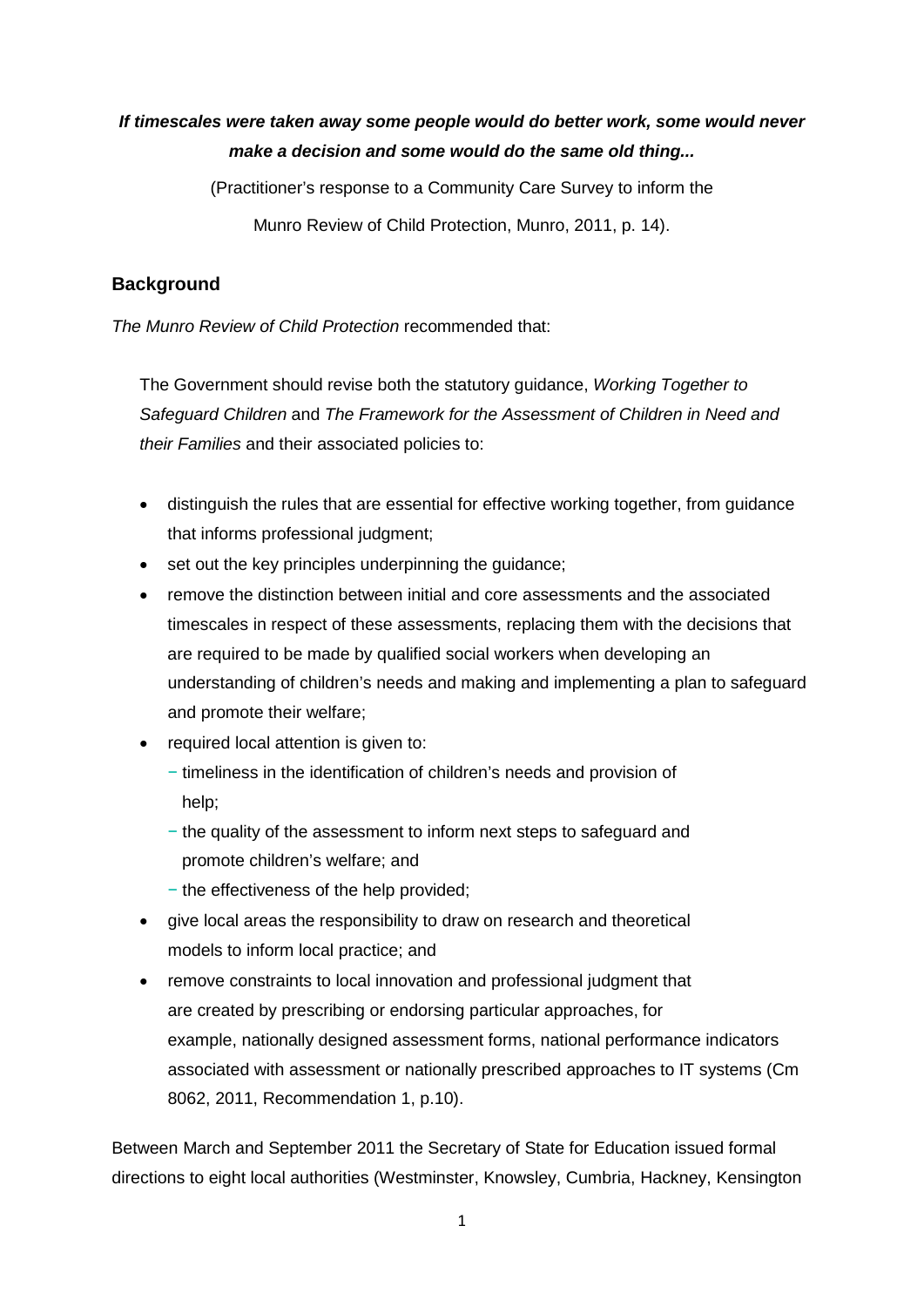and Chelsea, Hammersmith and Fulham, Wandsworth and Islington) to test more flexible assessment practices. Dispensations granted to each local authority by the Department for Education (DfE) required the setting aside of the following requirements set out in *Working Together to Safeguard Children* (HM Government, 2010)<sup>[4](#page-11-1)</sup>:

- that there is a two stage process of assessment i.e. an initial assessment followed where appropriate by a core assessment (eight local authorities);
- the time scales for completing initial and core assessments (ten and 35 working days respectively) (six local authorities);
- removal of the 15 working day timing from date of last strategy discussion to the initial child protection conference (two local authorities);
- the ten working day timescale between an initial child protection conference and first core group meeting (two local authorities).

The Childhood Wellbeing Research Centre (CWRC) was commissioned by the Department for Education (DfE) to undertake a piece of rapid response work between April and July 2012 to independently evaluate the impact that the flexibilities granted to the pilot authorities have had on practice and service responses to safeguard children from harm.

# <span id="page-11-0"></span>**Methodology**

A mixed methodology was adopted to answer the following key research questions.

- What has been the impact of conflating the initial and core assessments into one assessment?
- What has been the impact of the local determination of timescales for assessments and when the initial child protection conference should be held following a strategy discussion?

With respect to:

- safeguarding children from harm;
- timeliness of assessments:
- time spent with children and families;

<span id="page-11-1"></span><sup>&</sup>lt;sup>4</sup> A summary of the current statutory processes for safeguarding children (and associated timescales) is provided in the appendices (HM Government, 2010).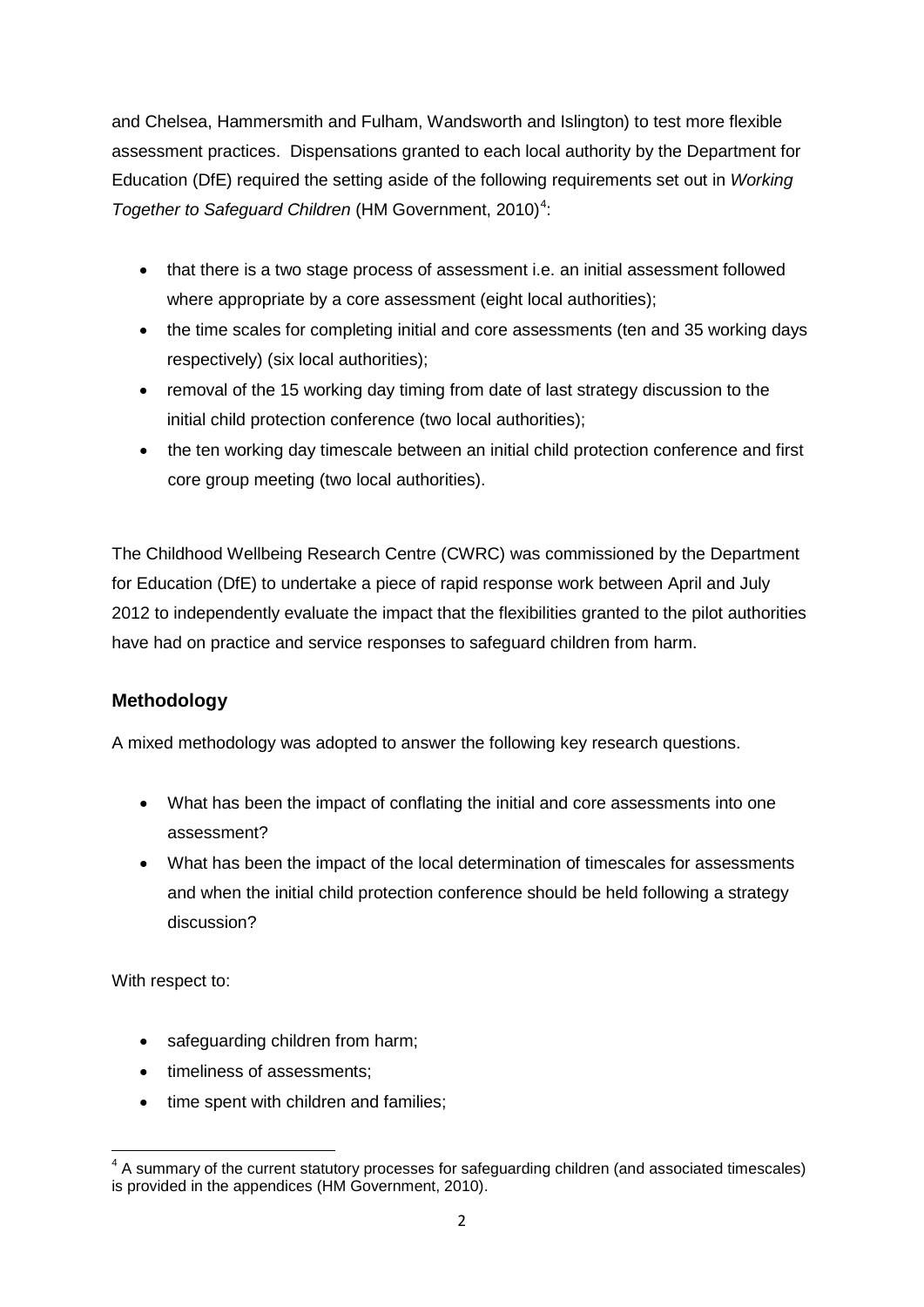- quality of assessments;
- management and supervision requirements;
- staffing levels and workloads (of children's social care professionals and those from other agencies);
- provision of services determined by the assessment in a timely manner;
- service responses to meet the needs of children and families (including help to address issues affecting parenting capacity).

At the outset the research team undertook analysis of all the documentation that the eight trial authorities supplied to DfE to facilitate exploration of the strengths and limitations of the new models of delivery. This was complemented by in-depth work in three<sup>[5](#page-12-0)</sup> of the trial authorities, which included:

- scrutiny of a small sample of case files per area to: map the timeframes for completion of core social work processes during the trials; examine the quality of assessments and plans; and explore the decisions taken and services provided. The sample was purposively selected to include cases involving children across the age spectrum and with different case outcomes;
- face to face interviews with a range of professionals from children's social care to explore their perceptions of the impact of changes to assessment processes on the issues outlined above (including for example: timescales; quality of assessments; direct work with children and families; service responses and outcomes);
- face to face or telephone interviews with a small sample of professionals from other agencies to examine their perspectives on the impact of changes on inter-agency working relationships and the experiences of children and families.

Tables 1 and 2, below provide further details on the data collected in the in-depth trial authorities.

<span id="page-12-0"></span><sup>&</sup>lt;sup>5</sup> In-depth work in four local authorities was planned but the short timescale for completion of the study meant that it was not possible to conduct fieldwork in one of the authorities.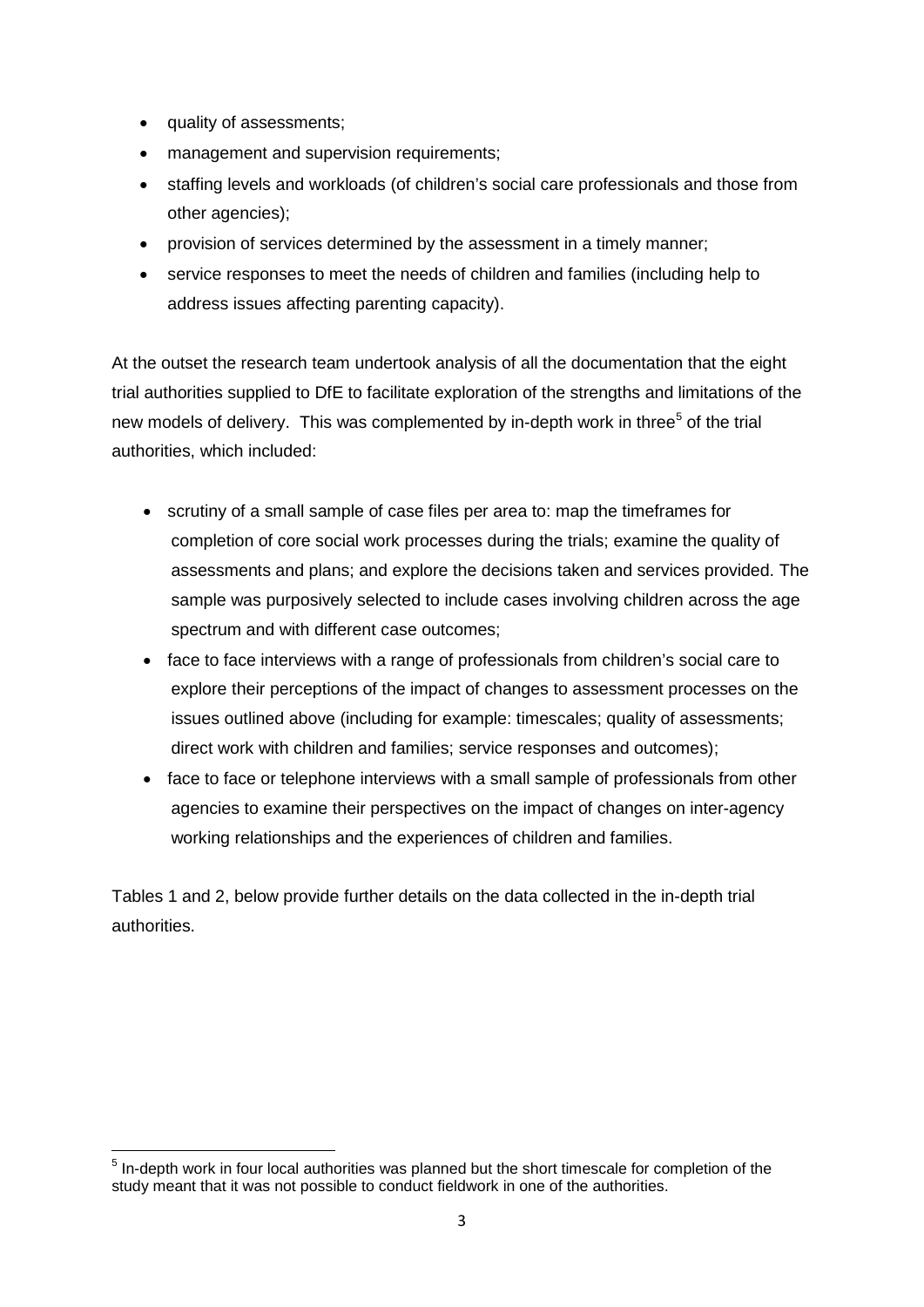# <span id="page-13-2"></span>**Table 1: Case record sample**

|                 |                   | <b>Case outcome</b> |                         |       |  |  |  |  |  |  |
|-----------------|-------------------|---------------------|-------------------------|-------|--|--|--|--|--|--|
|                 | No further action | Child in Need       | <b>Child Protection</b> | Total |  |  |  |  |  |  |
|                 | (NFA)             | (CIN)               | (CP)                    |       |  |  |  |  |  |  |
| Local authority |                   |                     |                         |       |  |  |  |  |  |  |
| LA A            | 2                 | 2                   | 3                       |       |  |  |  |  |  |  |
| LA B            | 0                 | 4                   | 3                       |       |  |  |  |  |  |  |
| LA C            | 2                 | 4                   | $\overline{2}$          | 8     |  |  |  |  |  |  |
| Total           | 4                 | 10                  | 8                       | 22    |  |  |  |  |  |  |

### <span id="page-13-3"></span>**Table 2: Interview sample**

|                 | Job role and/or agency |                    |                    |       |  |  |  |  |  |
|-----------------|------------------------|--------------------|--------------------|-------|--|--|--|--|--|
|                 | Social workers         | Managers           | Professionals from | Total |  |  |  |  |  |
|                 | (children's social     | (children's social | partner agencies   |       |  |  |  |  |  |
|                 | care services)         | care services)     |                    |       |  |  |  |  |  |
| Local authority |                        |                    |                    |       |  |  |  |  |  |
| LA A            | 5                      | 5                  | 3                  | 13    |  |  |  |  |  |
| LA B            | 6                      | 3                  | 4                  | 13    |  |  |  |  |  |
| LA C            | 8                      | 6                  | 0                  | 14    |  |  |  |  |  |
| Total           | 19                     | 14                 | 7                  | 40    |  |  |  |  |  |

Interviews were recorded and extensive notes taken (given time and resource constraints interviews were not transcribed). A coding matrix was developed to facilitate thematic analysis of the data and to explore similarities and differences in perspectives within and between authorities. In order to protect the anonymity of those involved, direct quotes have not been attributed to named authorities or specific job roles.

# <span id="page-13-0"></span>**Overview of changes implemented in the three in-depth trial authorities**

<span id="page-13-1"></span>*LA A*

LA A was granted dispensation to implement a single assessment to remove the distinction between initial and core assessments and granted flexibility to determine timescales for the completion of single assessments. While timescales for the completion of assessments were relaxed for a short period, in practice the pilot was orientated towards engendering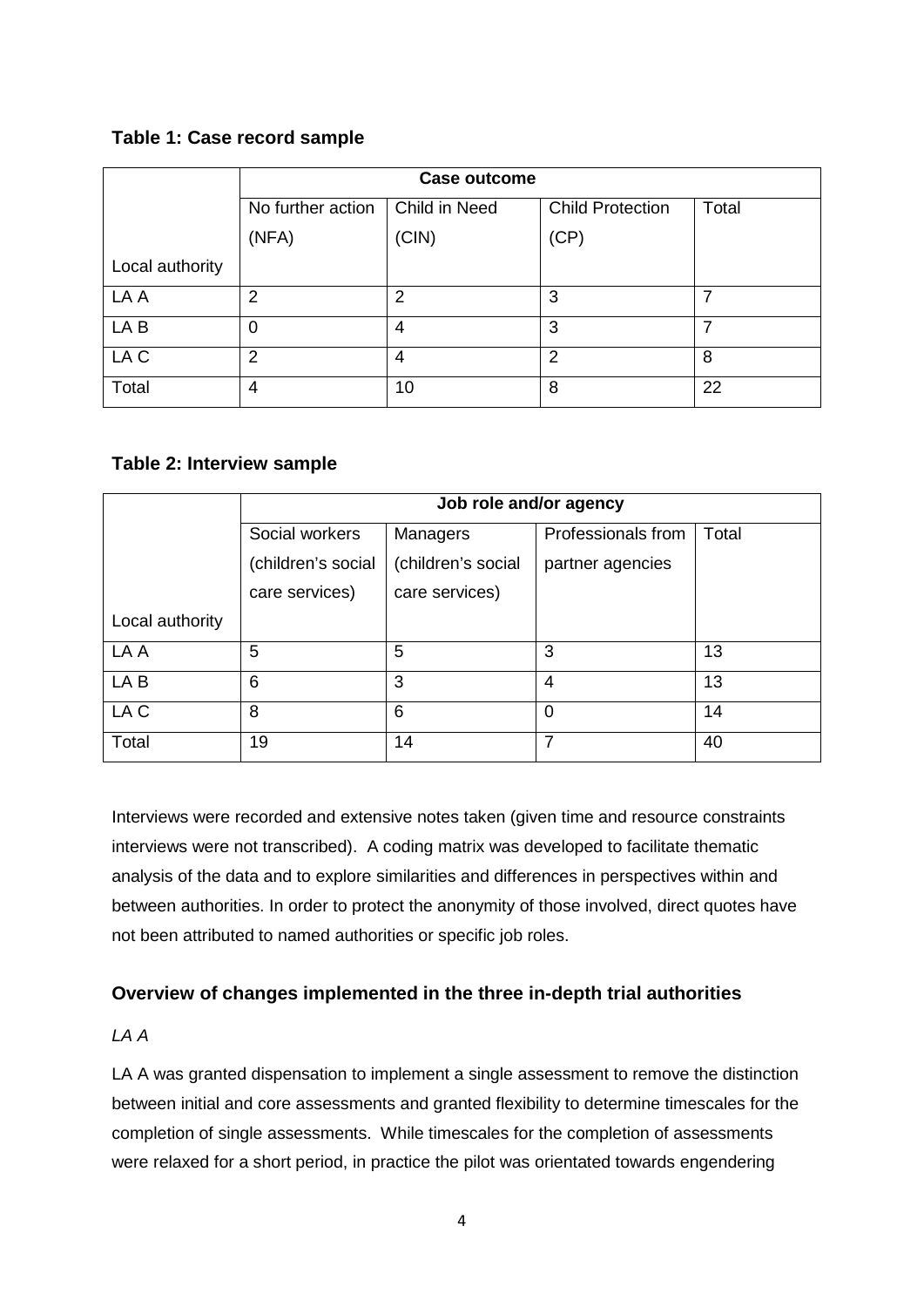cultural change, ensuring that service responses were child centred and that there was a needs led, outcome focused approach to assessment. Social workers, family support workers and managers scrutinised a small sample of individual cases from initial contact onwards in order to identify waste and duplication within systems and processes, as well as the activities that added value and supported effective delivery of services to meet the needs of children and their families. Weekly de-briefing sessions were held with social workers, managers and other key people (for example, practitioners from partner agencies) to reflect on cases. A 'blockage board' was also introduced to allow staff to anonymously highlight obstacles to effective social work practice; colleagues were then able to indicate whether they had encountered similar difficulties. The issues raised were discussed amongst the senior management team and attempts made to resolve them as far as possible.

LA A also streamlined its initial assessment form and undertook work to redesign the format of plans to support a needs led, outcome focused approach to practice (see p. 22 for further details). The revised format was perceived to have supported improvements in the development of plans and families' engagement in the process. It was suggested that historically the language of 'unmet need' was employed and this was 'disheartening' for families. Since the trial joint discussions with families have focused upon 'what the child needs and why' and on exploring how parents can contribute (as well as clarifying what needs to happen, when and the consequences if this does not happen).

#### <span id="page-14-0"></span>*LA B*

In LA B dispensation was granted to extend the timescale between strategy meetings and initial child protection conferences from 15 working days to a maximum of 45 working days with the aim of putting in place early help for children and families and improving the quality of assessments and decision-making. The process that was implemented included convening a multi-agency planning meeting involving parents within five days of the initial strategy meeting to plan the assessment and determine what help will be provided while the assessment is underway<sup>[6](#page-14-1)</sup>.

All the cases in one locality team where a section 47 enquiry was initiated were managed within the trial processes. Of the cases involving 71 children:

• twenty eight cases progressed to an initial child protection conference within 15 days of the initial strategy discussion (i.e. within current statutory timescales)<sup>[7](#page-14-2)</sup>. In each of these cases, children's social care decided that in light of the risk factors present,

<span id="page-14-1"></span> $6$  Review planning meetings are also initiated during the assessment period if required.

<span id="page-14-2"></span><sup>&</sup>lt;sup>7</sup> Although statutory guidance was followed in these cases the local authority concerned used their discretion to determine that the 15 day timescale was appropriate. This is not a control group.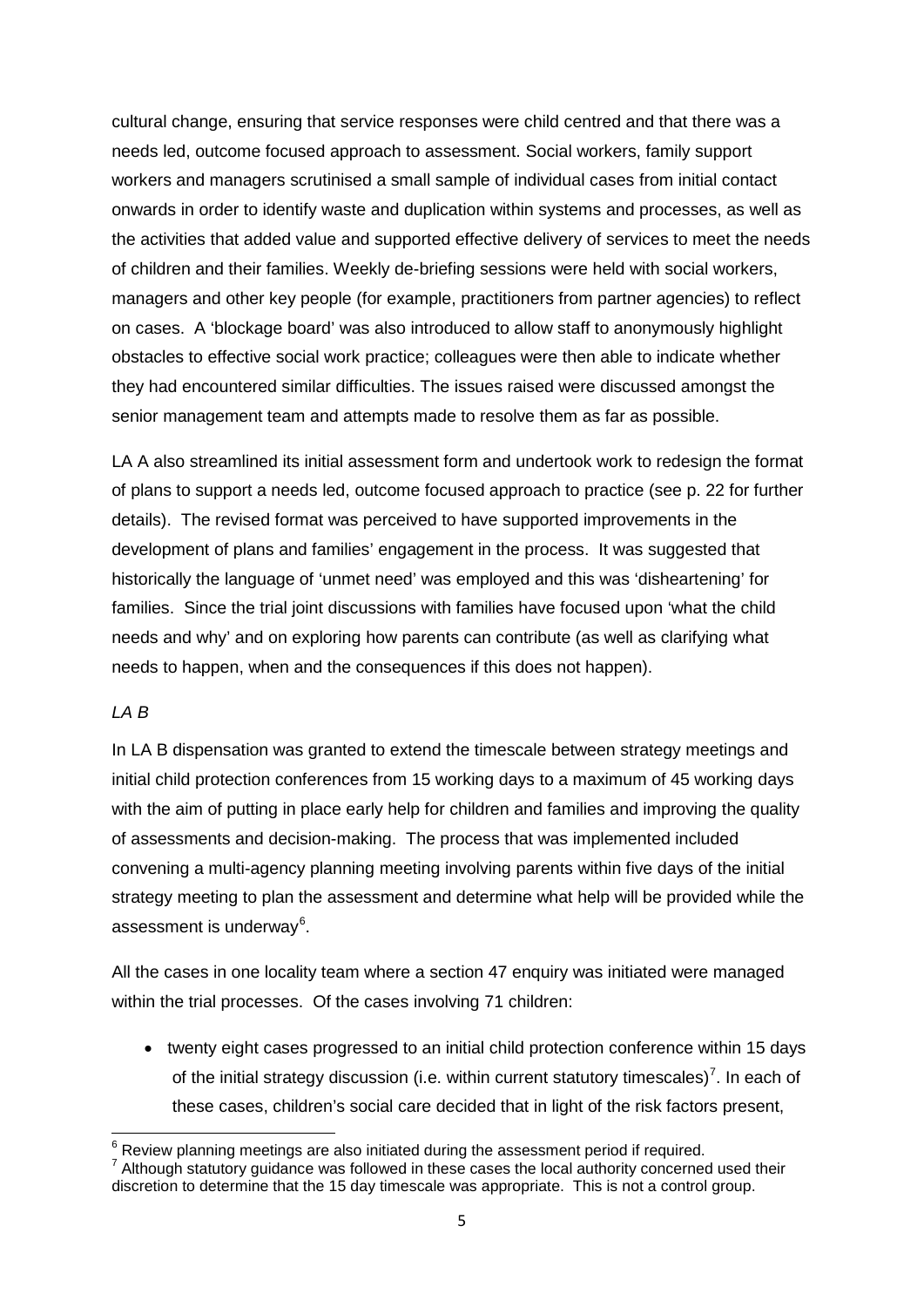this was the appropriate course of action. Twenty three children were subsequently made the subject of a child protection plan and the remaining five were made the subject of a child in need plan;

• forty three cases were managed using the flexibilities granted during the trial. Of these 43, only 12 cases progressed to an initial child protection conference and all the children concerned were subsequently made the subject of a child protection plan. In the remaining 31 cases children either became the subject of a child in need plan or received no ongoing service from children's social care.

LA B had recently implemented a single assessment across the authority but this was not the subject of this in-depth evaluation because it was still being rolled out at the time of data collection.

# <span id="page-15-0"></span>*LA C*

In LA C two children in need teams trialled the use of a single assessment process and dispensed with statutory timescales. Analysis undertaken by the local authority demonstrates that:

- pre-trial, 74% of children were seen within five days of the referral, during the single assessment trials this fell to 40% with 46% being seen within six – ten days;
- pre-trial, 96% of initial plus core assessments were completed within 50 days and the average time for assessments to be completed was 44 days. During the trial 79% of single assessments were completed within this same timeframe but the average time for completion was similar (43 days). However, assessments took longer in the first three months of the trial. More recently the average length of time to complete assessments has fallen to 38 days. There has also been a reduction in the percentage of cases taking in excess of 50 days (33% from September 2011- December 2011 and 11% from January 2012 to March 2012);
- the average amount of time cases remain open has not been affected by the trial (70 days pre-trial and 73 days during the trial).

The report draws on learning from these three authorities and the independent evaluations that two of them commissioned, as well as documentary evidence and data from the other five authorities that were granted permission to trial the flexible assessment practices.

# <span id="page-15-1"></span>**Single assessment forms**

The assessment records that professionals are required to complete are influenced by statutory requirements but also vary between local authorities due to differences in local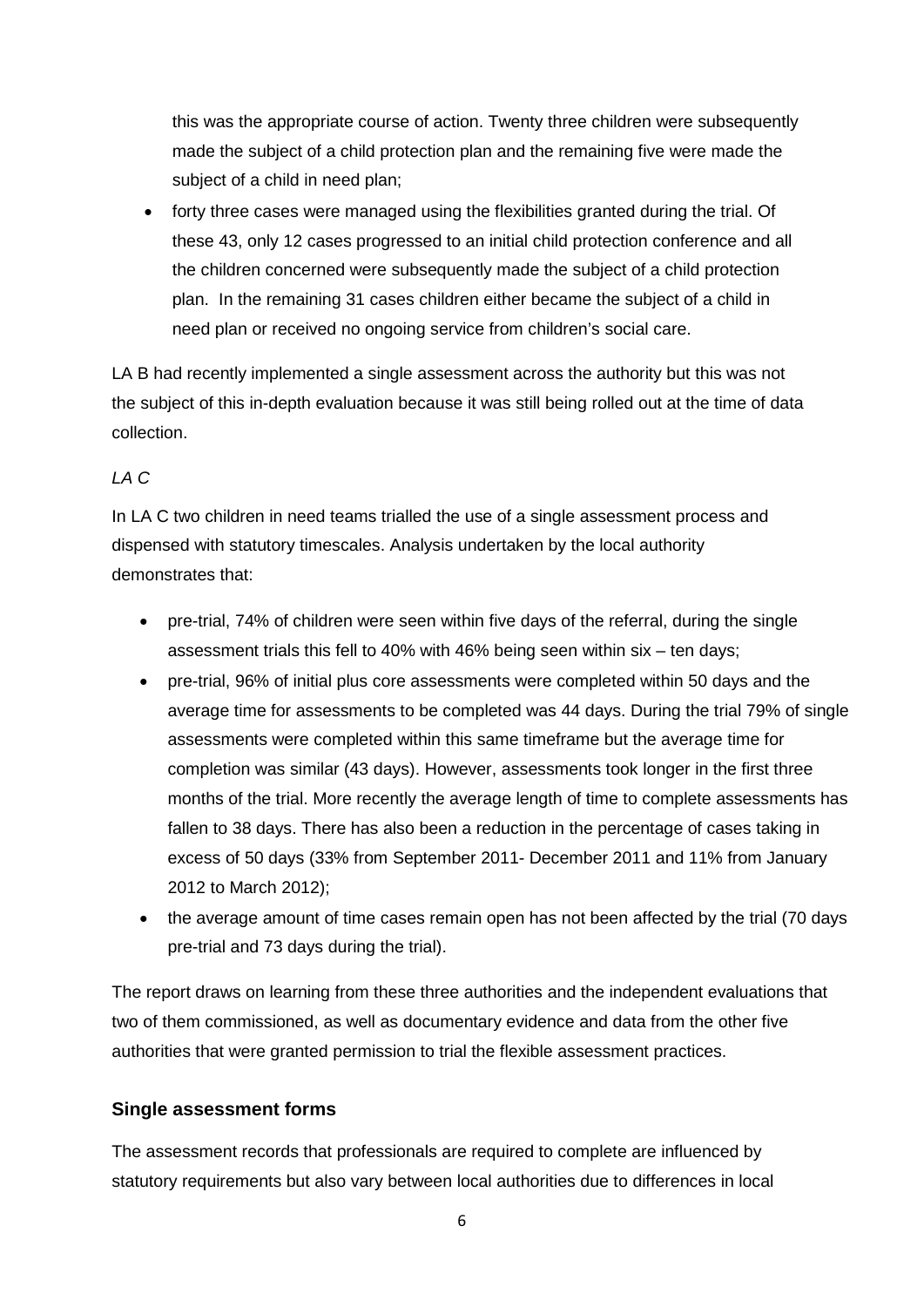policies and procedures and the ways that the Integrated Children's System (ICS) exemplars have been adapted and implemented in each authority. White, Hall and Peckover (2008, p.12-13) have drawn attention to how the 'descriptive demands' of forms which are split into a series of boxes with headings influence the way that information is ordered. This can disrupt the narrative and mean that the information supplied is disjointed thus placing 'interpretive demands' on the reader who has to decipher the child's story with reference to information on their set of needs. A number of practitioners, responding to a call for evidence to inform the Munro Review (Cm 8062, 2011; Munro, 2011) criticised the core assessment record used in their local authority as being '*too prescriptive and lengthy'* and on the basis that the child's narrative was lost. As one professional reflected:

*Some issues just don't neatly fit into the boxes…we are professionals; please trust us to know what is important and what isn't!* (Munro, 2011, p.4).

During the course of the trials, local authorities have been developing new single assessment records. Whilst the exact content and design of these forms varies, all retain the *Framework for the Assessment of Children in Need and their Families* (Department of Health *et al*., 2000) as the underpinning framework. At the time of data collection LA A was using an initial assessment form that included sections on the three domains of the Assessment Framework (child's developmental needs, parents' or care givers' capacity to respond appropriately and family and environmental factors) but *without* sub-sections for each of the dimensions (including, for example, health, education and emotional and behavioural development). This streamlined structure also features in LA C's single assessment form but a section has been added for the inclusion of a chronology. In this trial authority the social workers were actively involved in designing the form. It was developed so that social workers can see practice guidance on their computer screen but the guidance does not appear on the printed version of the document. LA B had just introduced a single assessment record which is modelled on the standard core assessment exemplar.

The majority of social workers welcome the new assessment forms on the basis that they are '*less tick boxy'* and allow workers to use their professional judgement to '*focus on pertinent issues'* and prioritise exploration of issues that are relevant to the case rather than feeling '*obliged to write something in all boxes*' [8](#page-16-0) .

<span id="page-16-0"></span><sup>&</sup>lt;sup>8</sup> Guidance pre-dating the assessment trial stated that it was not mandatory to complete every section of the core assessment form (Department for Children, Schools and Families, 2009). In this context the 'obligation' to complete all the sections of the form may reflect local authority policy and/or that social workers are not always confident to use their own judgement to leave parts of the form blank.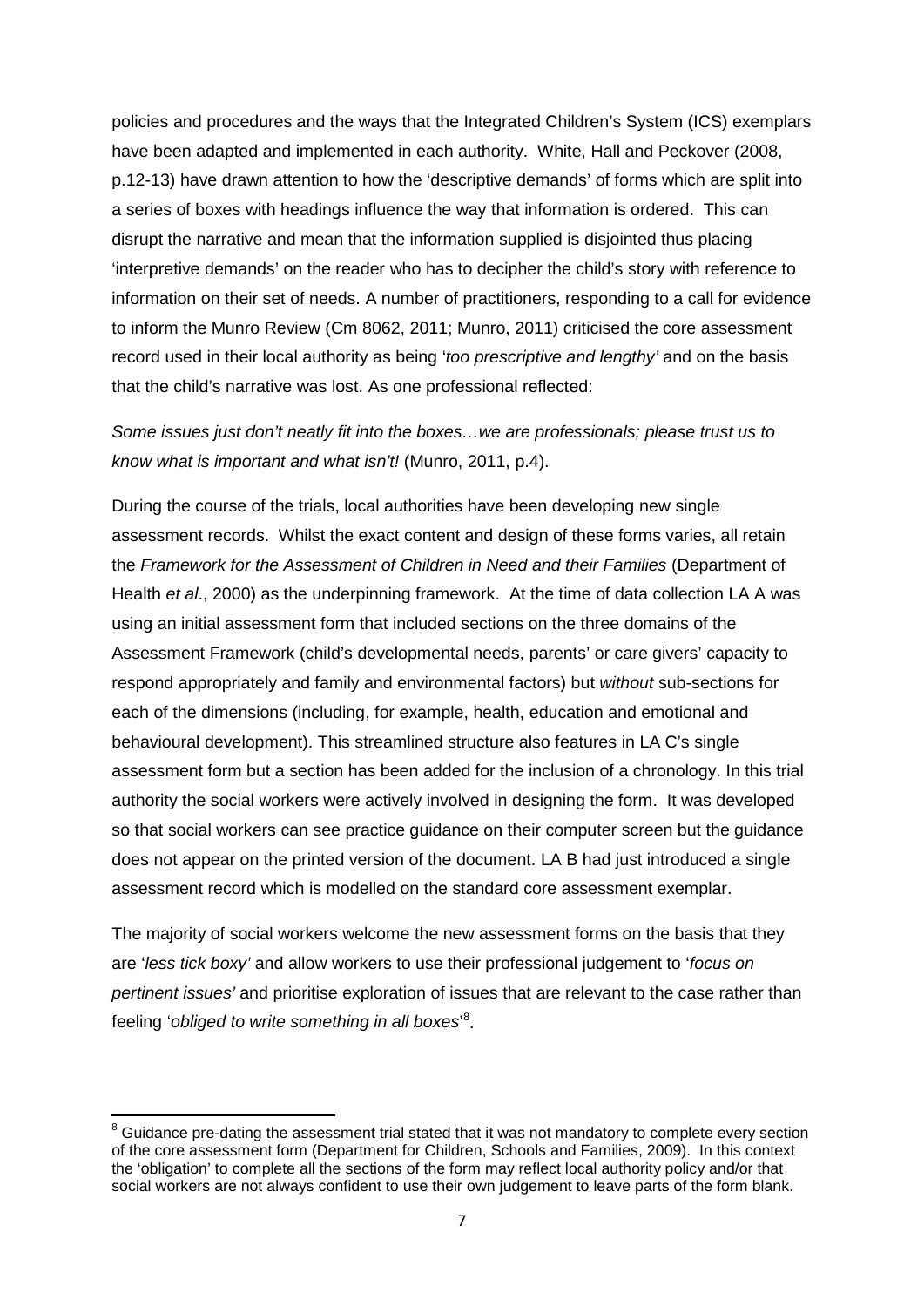*The new assessment form is quite streamlined, before there were hundreds of boxes which tell us about each aspect of the assessment triangle for children's development and for parenting capacity and while they were really useful there was kind of like an obligation of what shall I write in this box…People aren't uniform so having a uniform form isn't that helpful. On one person's form you might want to really focus on some particular areas of development and then on another form you might want to look really closely at the systems that the family's based in and the new form kind of gives you space especially using the different kind of like the bolds and the underlining. Gives you space to kind of design it to fit what you need to write about.* 

However, a small number of workers in LA A and B suggested that '*the boxes were a helpful reminder of what needs to be looked a*t' and that '*there is a potential for things to be missed*' in the absence of prompts.

Accounts from across all the trial authorities suggested that the new forms have served to improve assessment records. For example, LA G reported that:

*Assessments are easier to read and provide a narrative that covers observation, assessment, intervention and analysis and is more focused and concise in format.*

Another authority also identified that:

*The single assessment flows much better allowing practitioners to tell the child's story and giving a narrative that explains the child's world from their perspective and that of other professionals* (LA H).

The research team's scrutiny of a small sample of assessments from trial authorities supports the view that the less prescriptive templates mean that fewer 'interpretive demands' are placed on the reader to assimilate the information presented to obtain a clear sense of the child's story and circumstances and main issues affecting family functioning. The overall quality of assessments is explored further below (p.20).

#### *Children and families' experiences*

Feedback from across the authorities also indicated that the single assessment process and other developments under the trial had been well received by children and families. In LA A families with previous experience of children's social care services intervention reported that the services had improved and there were indications that they understood the assessment process and were able to contribute to the development of the plans. This was perceived by workers to have been supported by the adoption of a needs led, outcome focused approach and the use of more accessible language to discuss what needs to change and what help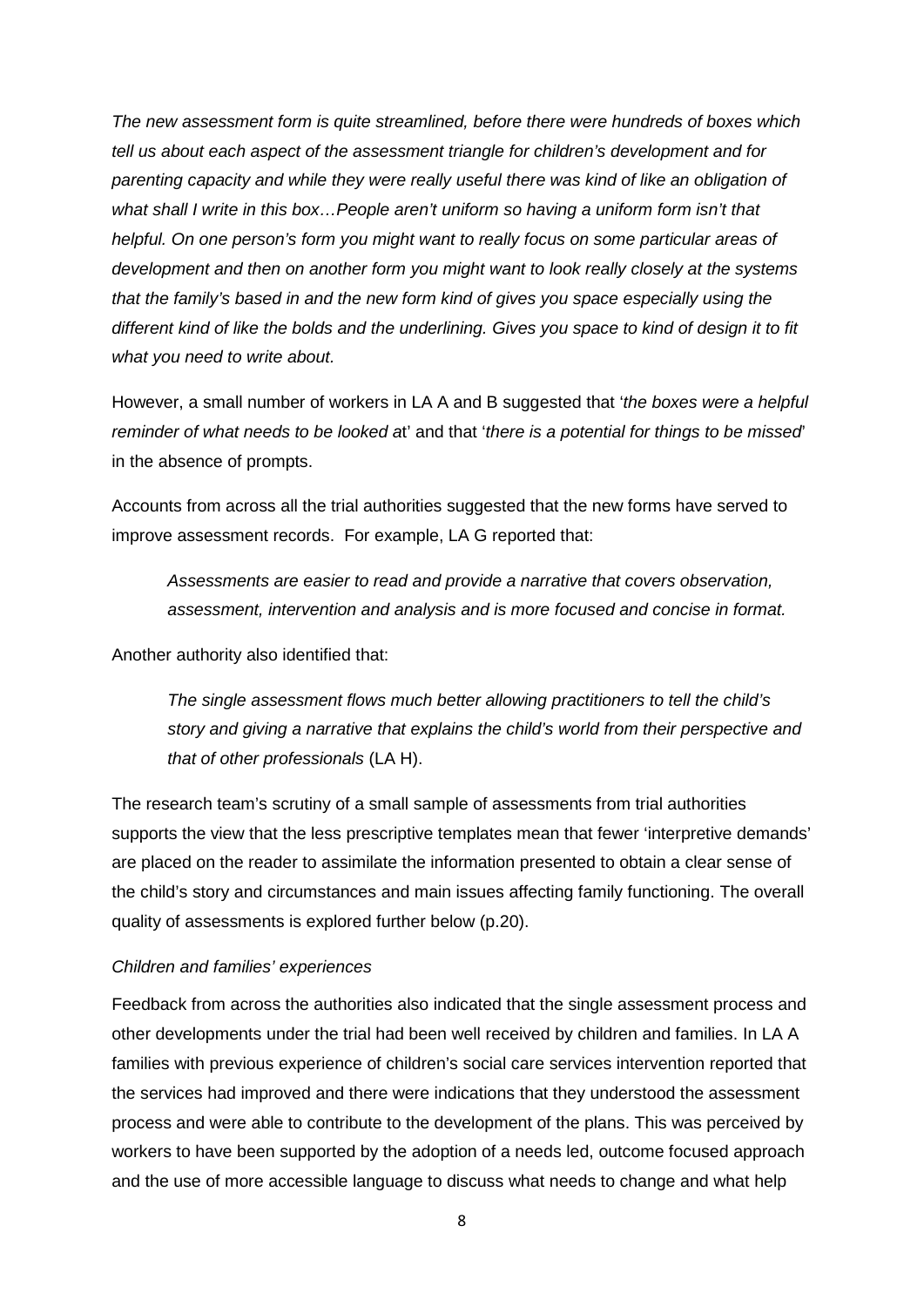will be provided to support this. In LA B it was reported that families felt that assessments offered an '*accurate representation of the family situation and felt better able to participate in the process*'. It was noted in another authority that ultimately parents are concerned about the *quality* of intervention rather than timescales and forms, although there was an acknowledgement from interviewees across the authorities of the importance of clearly communicating to families when assessments would be completed by.

# <span id="page-18-0"></span>**Assessment timescales**

### *Professional perspectives on statutory timescales*

A call for evidence to inform Professor Eileen Munro's Review of Child Protection<sup>[9](#page-18-1)</sup> revealed a near universal recognition amongst professionals that timescales for initial and core assessments are necessary to prevent delay and drift and promote timely decision-making (Cm 8062, 2011; Munro, 2011). As one professional reflected:

*Timescales are needed because in almost all human arrangements, work without timescales often does not get done* (Munro, 2011, p.14).

Where timescales were criticised or concerns were raised, this was on one or more of the following grounds:

- that statutory timescales are not realistic (especially the ten working day timescale for the completion of initial assessments);
- the drive to meet performance targets can be at the expense of the quality of assessments and engagement with the family;
- that timeframes for the completion of initial and core assessments '*create a notion that assessment only occurs at the front end of an operational system*' when it is also important that assessments are formally revisited and updated.

Increasing flexibility and allowing greater professional discretion to extend timescales (within certain parameters) was identified as a potential way forward. As one practitioner outlined:

*Timescales are good, just as long as the sensible and empowered manager can watch some of them whizzing by without fear of various forms of punishment* (Munro, 2011, p.13-14).

<span id="page-18-1"></span> $9$  Analysis of 130 responses to a Community Care survey targeted at frontline social workers and data from over 300 'Care space' conversation thread and 200 virtual conversations.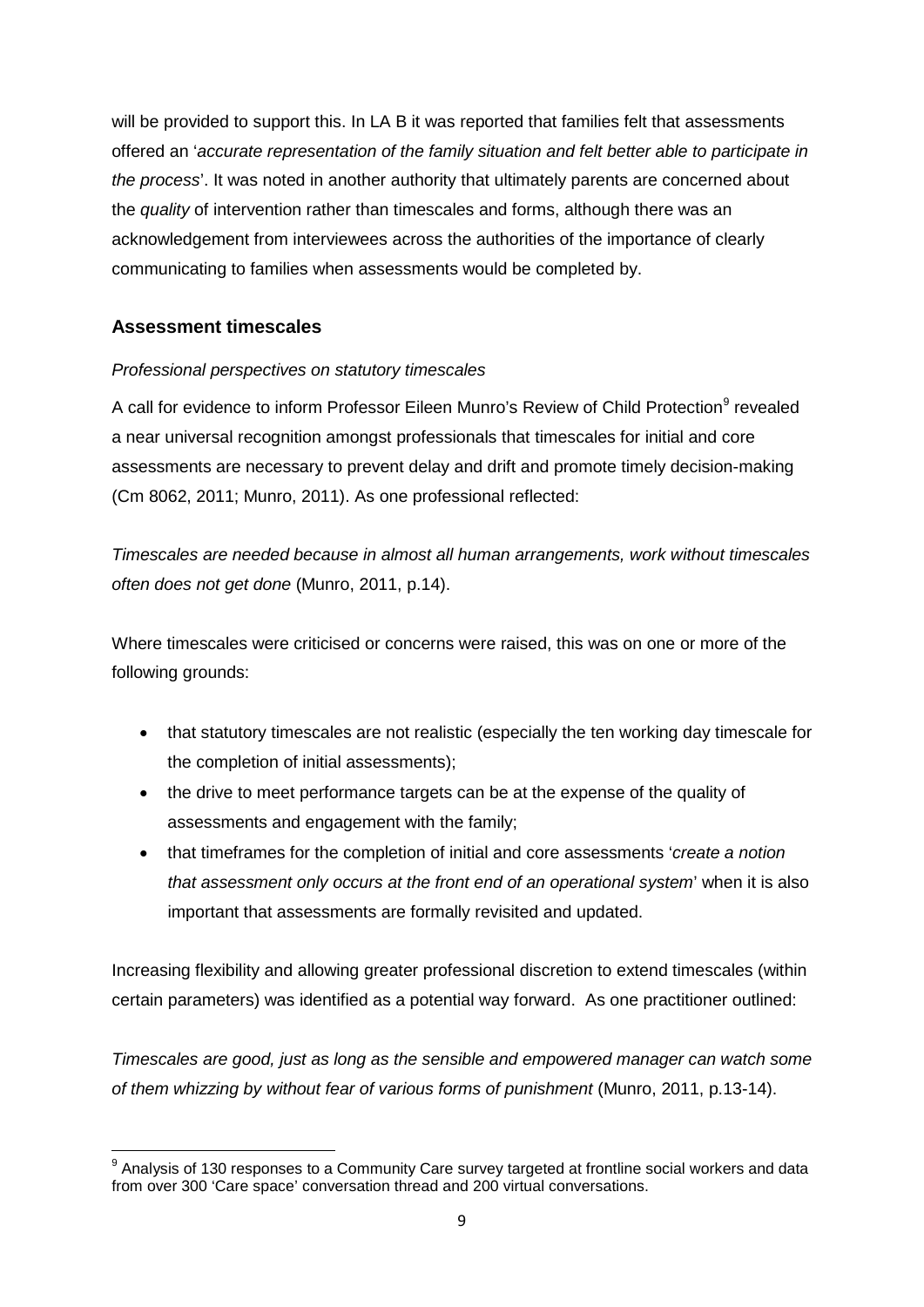The next section of the report explores how those authorities that have been granted exemptions from statutory timescales have responded to the increased flexibility available to them. It also considers the extent to which the changes implemented have served to promote professional and local autonomy to improve service responses to meet the needs of children and their families.

#### <span id="page-19-0"></span>**Single assessment timescales introduced by the trial authorities**

As Table 3 below shows, trial authorities have established different assessment procedures to govern local practices. It is noteworthy that although greater flexibility has been afforded to trial authorities six of the eight have opted to prescribe that their single assessments should be completed within either 35 or 45 working days (i.e. in line with current statutory timescales for the completion of a core assessment or an initial and core assessment). Reflecting on this, the majority of interviewees indicated that they welcomed the existence of an upper limit and that these parameters were appropriate, as one team manager stated:

*The 45 days is the initial plus the core and I think that that is actually a really helpful dividing line because if you think about it – it gives you the flexibility to do the work you want to do but there are very very few things that if you think about it you couldn't actually accomplish in 45 days, short of going to Nigeria to track down a long lost uncle or something like that. I think it gives you time but it also is a realistic time limit.* 

Documentary evidence submitted by the authorities also revealed that at least three authorities (LAs B, C and F) have introduced specific requirements governing the maximum timeframe from referral to the child being seen by a social worker; and five (LAs B, D, E, F, G) have established specific policies and associated timescales governing case management and oversight to support the timely completion of assessments. During the course of the trial one team in LA C also implemented a system to discuss and record the reasons why cases were still open after 26 working days, to review the work undertaken and determine what additional information needed to be collected.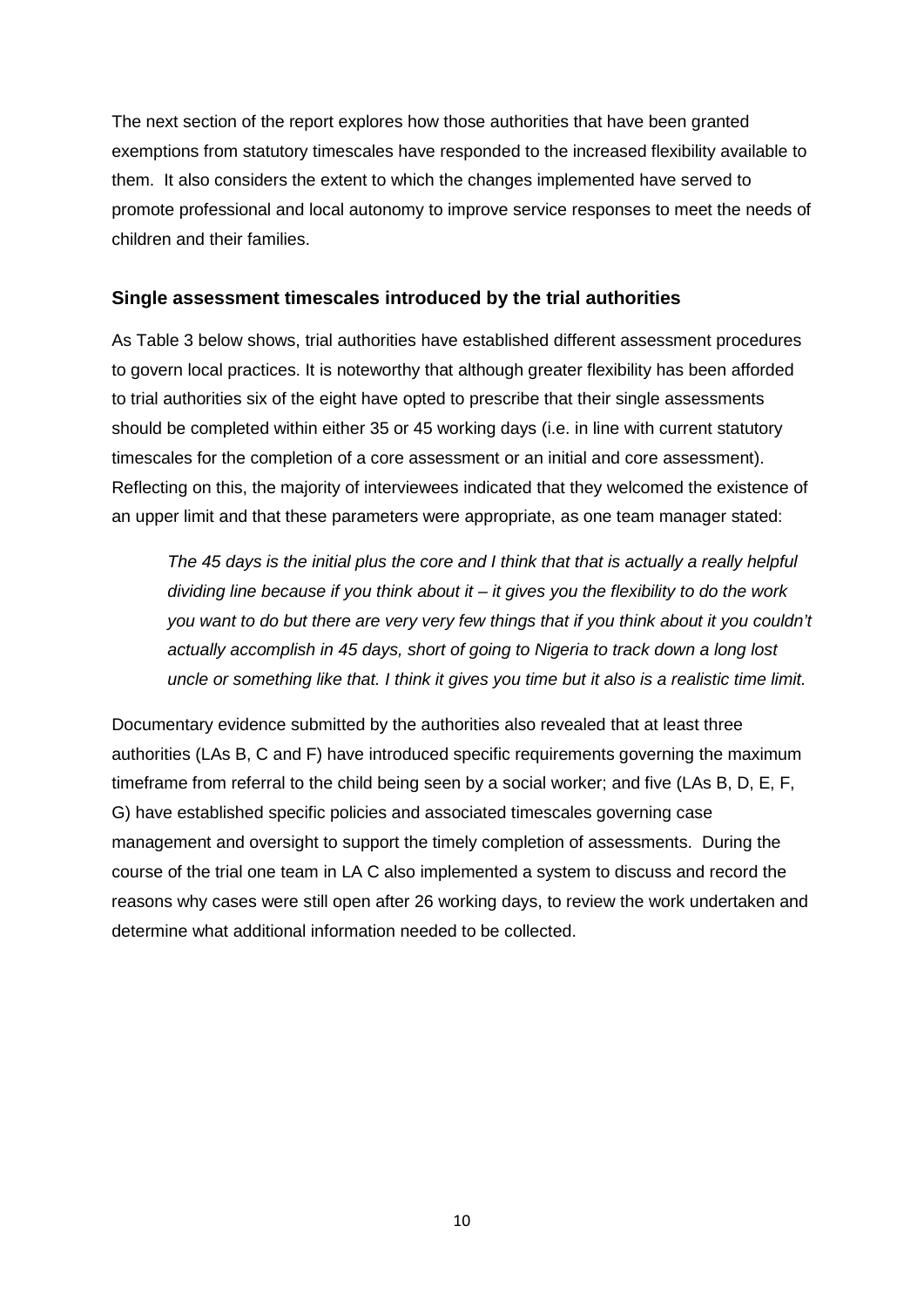| <b>Pilot authority</b>         | <b>Timescales</b>                                                                                                                                                                                                                                                                                                                                                                          |
|--------------------------------|--------------------------------------------------------------------------------------------------------------------------------------------------------------------------------------------------------------------------------------------------------------------------------------------------------------------------------------------------------------------------------------------|
| In-depth trial authorities     |                                                                                                                                                                                                                                                                                                                                                                                            |
| A                              | Retention of statutory timescales and an emphasis on<br>timeliness (following a temporary relaxation of the<br>prescribed timescales).                                                                                                                                                                                                                                                     |
| B                              | Single assessment to be completed within 35 working<br>days or less.<br>Child to be seen on the same day as the referral (for<br>section 47 enquiries) or otherwise within four working<br>days of allocation.<br>'Assessment target date' to be discussed and agreed<br>between the social worker and team manager within<br>seven working days of allocation (implemented July<br>2012). |
| C                              | Child to be seen within 24 hours (for section 47<br>enquiries) or otherwise within ten working days of<br>referral.<br>Single assessment to be completed within 45 working<br>days.                                                                                                                                                                                                        |
| <b>Other trial authorities</b> |                                                                                                                                                                                                                                                                                                                                                                                            |
| D                              | No specified timescales but cases are reviewed on a<br>weekly basis at unit meetings (under the model used).                                                                                                                                                                                                                                                                               |
| Е                              | Single assessment to be completed within 35 working<br>days or less.<br>Draft analysis to be presented at supervisory discussion<br>at 15 working days.<br>Expectation that 'traditional initial assessment' cases<br>will be written up and authorised within 20 working<br>days.                                                                                                         |
| F                              | Child to be seen within ten working days of referral.<br>Social worker and team manager agree the timescale<br>for the assessment following the initial meeting (up to<br>35 working days).<br>Single assessment to be completed within 45 working<br>days.                                                                                                                                |
| G                              | Within ten working days the manager will comment and<br>provide direction on the assessment.<br>Single assessment to be completed in 45 working days.                                                                                                                                                                                                                                      |
| н                              | Emphasis on timeliness.<br>Removal of the 45 working day timescale (although the<br>majority of cases are concluded within this timeframe).                                                                                                                                                                                                                                                |

#### <span id="page-20-1"></span>**Table 3: Single assessment timescales introduced by the trial authorities**

### <span id="page-20-0"></span>**Timescales for the completion of single assessments**

Five authorities provided DfE with aggregate data on the timescales for the completion of assessments conducted during the course of the trial; it proved possible to draw direct comparisons between four of these datasets. These data are presented in full in the appendices. Information on the proportion of assessments completed within statutory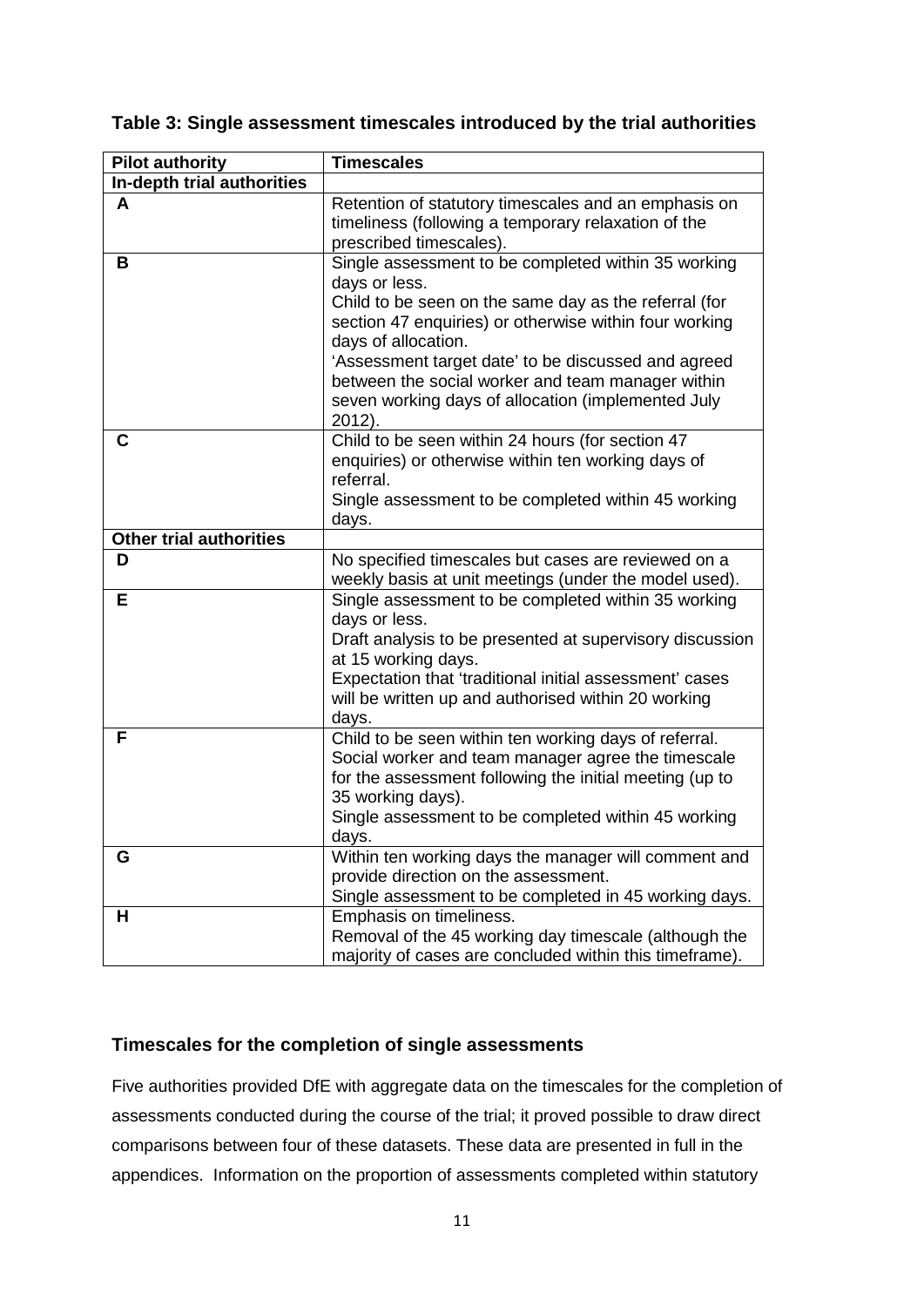timescales pre-trial is also provided for reference. As Graph 1 shows in LAs C, E and H around 50% of single assessments were completed in 21-44 working days, while in LA G over three quarters of assessments were concluded in 20 working days or less<sup>[10](#page-21-1)</sup>. However, as Graph 2 illustrates there are wide variations in the proportion of cases that are concluded within 20 days, 21-44 days and 45 days or more in each local authority. For example, the percentage of single assessments completed within 20 working days ranged from 8% in LA C to 77% in LA G. It is noteworthy that LA C completed over 90% of initial assessments and 80% of core assessments within statutory timescales (ten and 35 working days respectively) prior to implementation of the pilot (Department for Education, 2011). Increased flexibility during the pilots meant that only 2% of assessments were completed within ten working days and 40% of single assessments took over 45 working days to complete. Data from this local authority also revealed a reduction in the number of children seen within five working days of referral (pre-trial 74% of children were seen within five working days of the referral compared to 40% under the single assessment trial)<sup>11</sup>. The implications of these developments and whether or not the pilot has led to detrimental delay and drift or has facilitated improvements in direct work with children and families and enhanced the quality of assessments is explored further below.



<span id="page-21-0"></span>**Graph 1: Timeframes for the completion of single assessments**

<span id="page-21-1"></span> $10$  60% were completed within ten working days and a further 17% were completed within 20 working days.

<span id="page-21-2"></span><sup>11</sup> Children who were the subject of section 47 enquiries continued to be seen within 24 hours.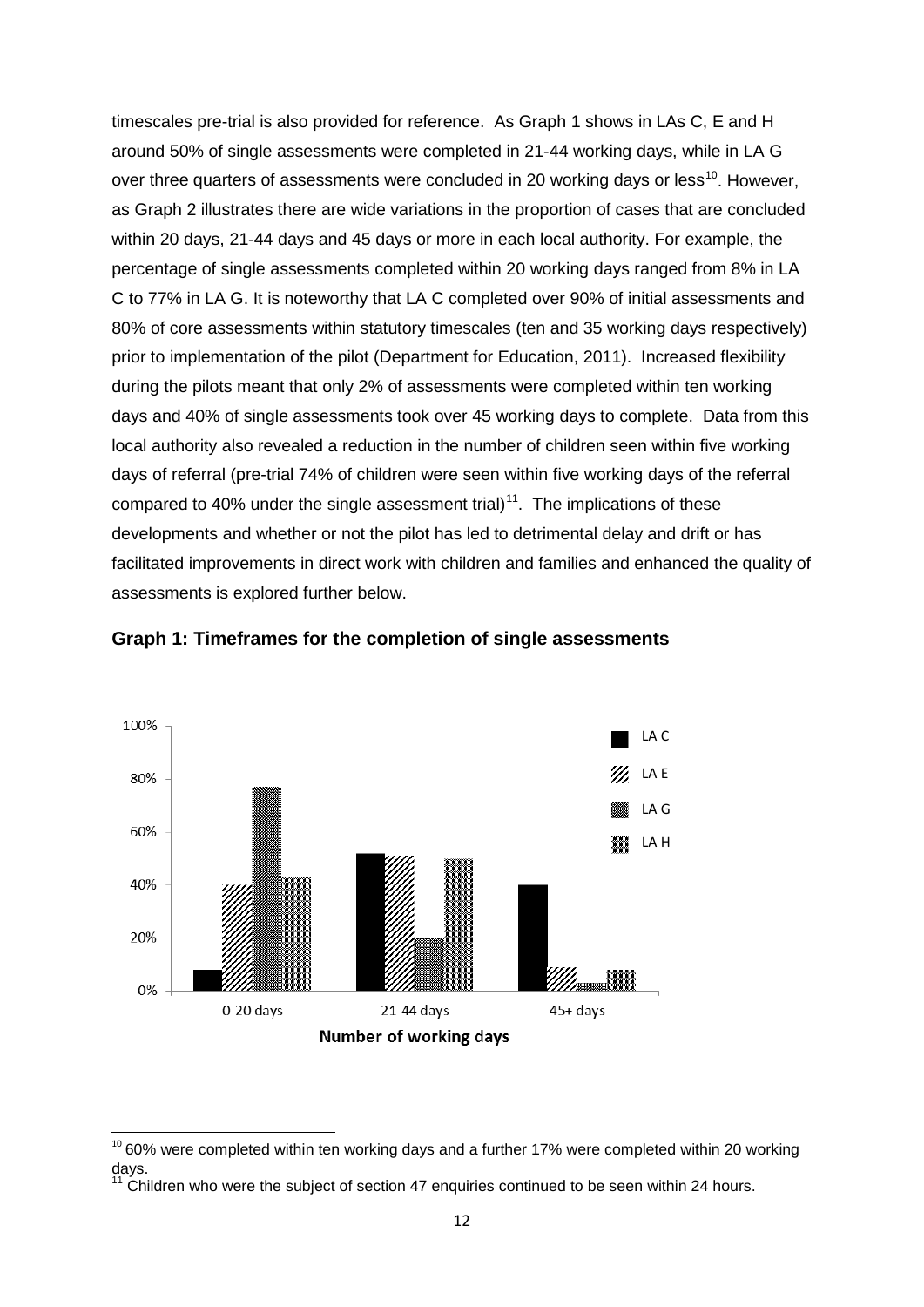

# <span id="page-22-1"></span>**Graph 2: Percentage of single assessments completed in given timeframes in each local authority**

# <span id="page-22-0"></span>**The benefits of increased flexibility concerning timescales for the completion of assessments and initiation of initial child protection conferences**

Documentary analysis of reports and independent evaluations commissioned by the trial authorities, coupled with interview data collected by the research team serve to highlight that reduced prescription concerning timescales contributes to the production of more thorough assessments in so far as it:

- enables social workers to arrange visits at times that are convenient for children and families rather than imposing visits on them at short notice to meet organisational timescales;
- allows time to engage with children and explore their wishes and feelings;
- increases the scope for additional visits to the child, family or extended family network to explain what is happening, build rapport and trust, collect and clarify information;
- allows additional time to review and reflect on historical information and liaise with, or obtain input from, other agencies before completing the assessment;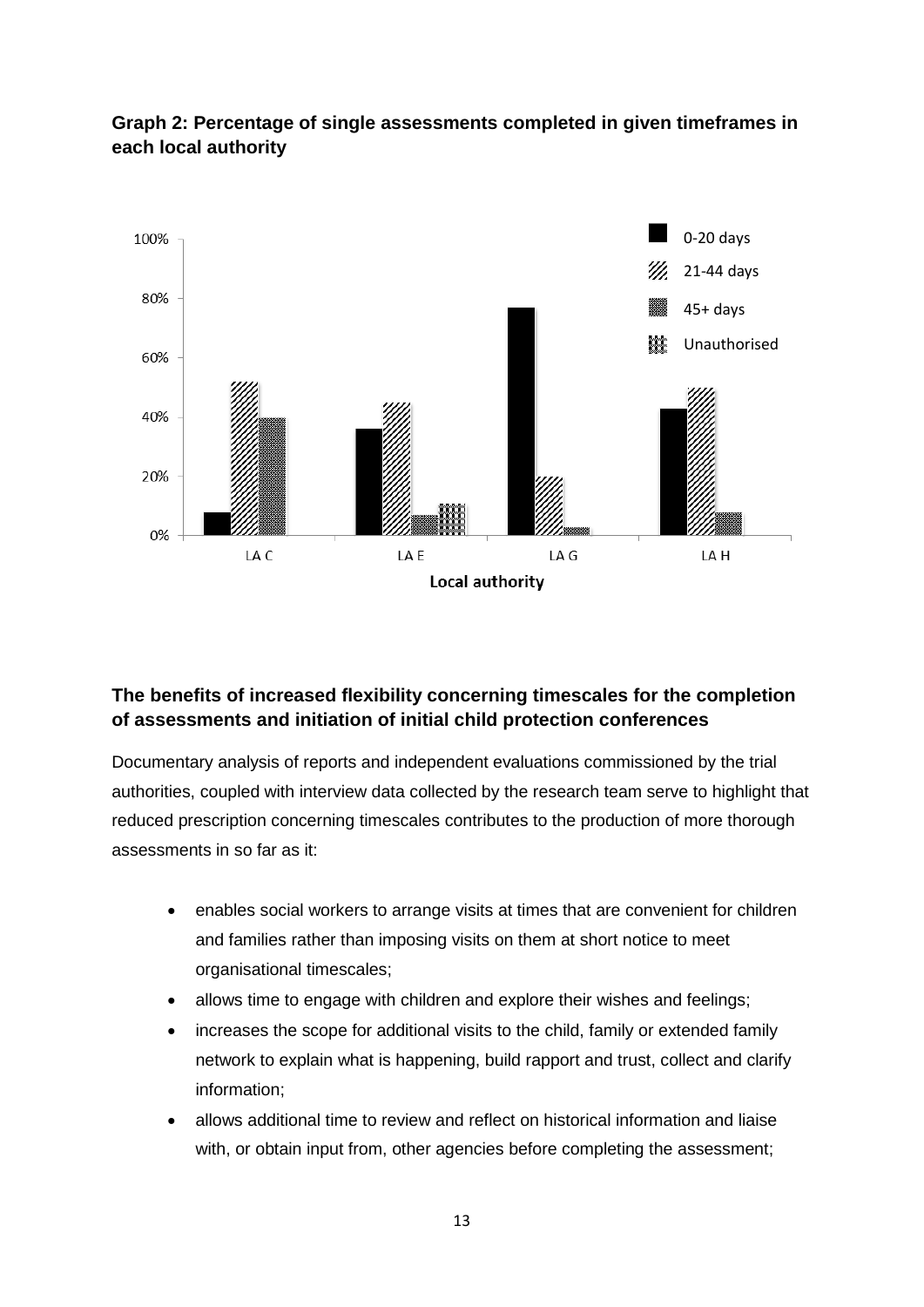• means that there is longer for social workers to assess parental engagement with services and scope for change to inform the assessment process.

However, it is important to note that increased flexibility concerning timescales does not guarantee that these benefits are realised because a critical foundation for their realisation is the skill and capacity of individual workers and the wider organisational context in which they are operating. For example, in LA A it was identified '*that cases taking longer reflected the training needs of workers rather than case complexity'* and LA E noted that:

*On the whole assessments carried out within a shorter timescale because of the presence of child protection concerns appear to be a better quality than longer term assessments.* 

### **Direct work with children and families**

<span id="page-23-0"></span>*.*

Past research demonstrates that trying to maintain the quality of assessments, meet statutory timescales and the demands of a case load is a constant 'juggling act' and that in the context of high caseloads practitioners admit to completing 'good enough' assessments. Time constraints also mean that they are not able to spend as long as they would like with families (Holmes, Munro and Soper, 2010). Consistent with qualitative data from the call for evidence to inform the *Munro Review of Child Protection*, some social workers reported that prior to the trial the emphasis upon completion of initial assessments within timescales had precipitated practice that was not conducive to establishing effective working relationships with children and families, or the conduct of quality assessments (Cm 8062, 2011; Munro, 2011). For example:

*What you'd get is these kind of ludicrous conversations with families 'no you can't send your children to football tomorrow evening because we have to get in and we have to see the children and we have to get this assessment done before Wednesday' – it's very arbitrary it's quite punitive and the families are never going to see it in any other way other than this kind of Daily Mail sort of stereotype of box ticking bureaucrats and there was a sense that it was being directed around the need to meet timescales.*

Questions were also raised about the sufficiency of an assessment based on one visit: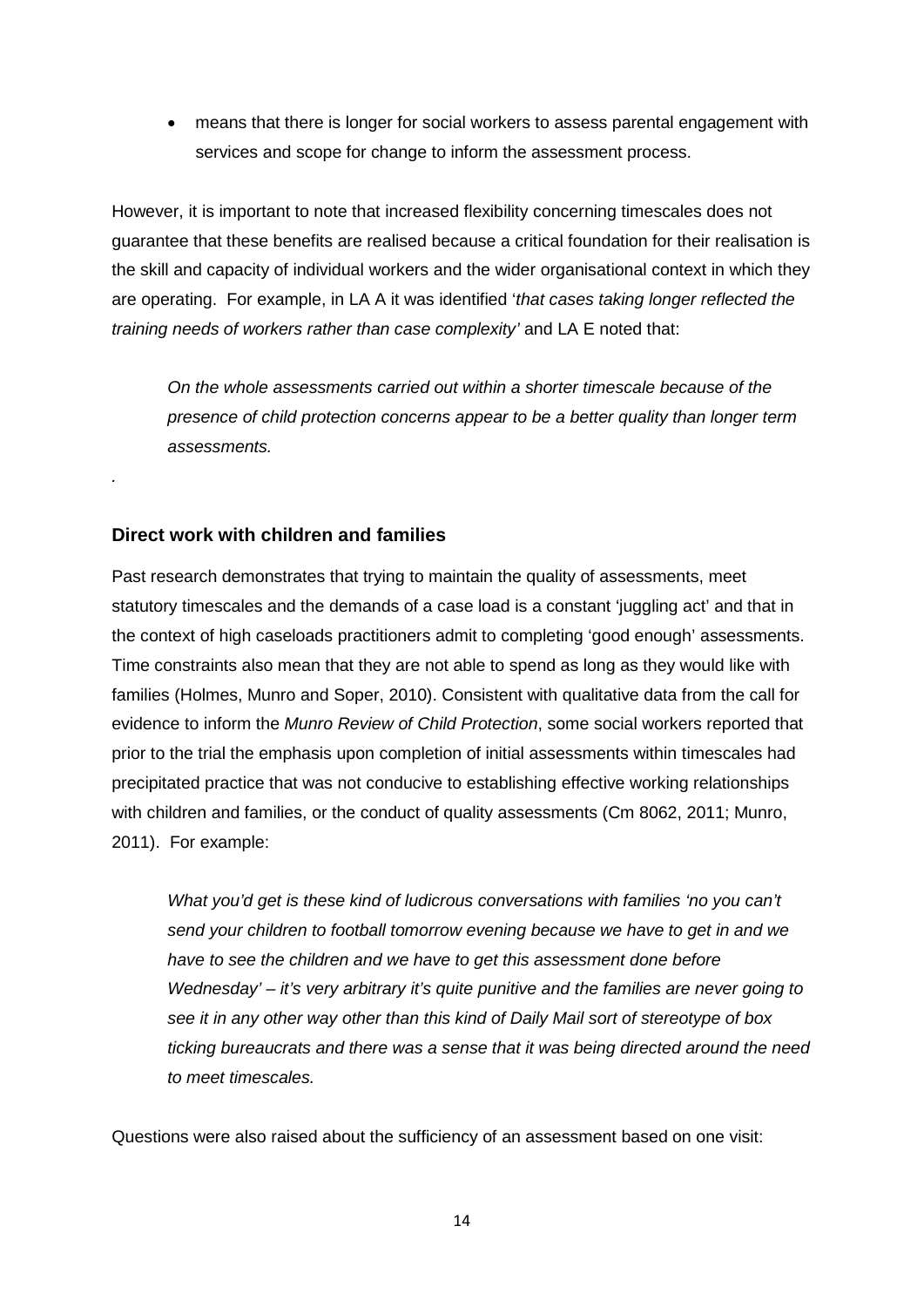*And having the actual assessment to be meaningful after one visit, you know there was no gradual introduction to the purpose of our assessment or our visit. You literally had to go in, you had to cover everything from family history and functioning to ethnicity and then go straight into quite complex difficult/challenging conversations so there was no way of doing one bit on one visit and then another bit on another visit.* 

Under the assessment trial social workers reported feeling that there was more scope to plan and arrange visits at times that were respectful of the child and family's routines and that they were under less pressure to extract information during the first visit so they could complete an initial assessment. It was also identified that the flexibilities were beneficial for specific types of case, for example, where parents were reluctant to engage, to facilitate the engagement of fathers, in domestic violence cases and where there were linguistic or cultural barriers to overcome. In this sense the greater flexibility afforded by the relaxation of timescales was welcomed as a mechanism to improve practice. For example, a team manager said:

*I think domestic violence is a good example of where initial assessments and processes are very oppressive for the families…You really need to be seeing the victim who's usually the mother and separately in the first instance just to get a sense of how at risk she is, whether or not we're going to add to that risk, whether or not she's actually able to speak on her own, whether or not her phone calls are being monitored, her post is being opened – that kind of a thing. With a lot of the domestic violence [cases] assessments have to be done with baby steps – clearly if the relationship is going to be sustained the perpetrator which is usually the father or the mother's partner – he does have to be involved in the assessment process if he's going to remain in the family but that needs to be thought through in a way that doesn't actually increase the risk to the mother and to the children. That's impossible to do in a seven [or ten] day timescale.* 

Local authorities also reported that under the trial they were providing early help and support during the course of the assessments<sup>[12](#page-24-0)</sup>. It was identified that the greater flexibility afforded by the pilot meant that children's social care had longer to assess levels of engagement with

<span id="page-24-0"></span> $12$  This is not to sav that services and support were not provided while assessments were underway before the assessment trial commenced. However, in LA B convening a multi-agency planning meeting within five days of the strategy discussion was perceived to have promoted earlier intervention and the provision of timely support to children and families.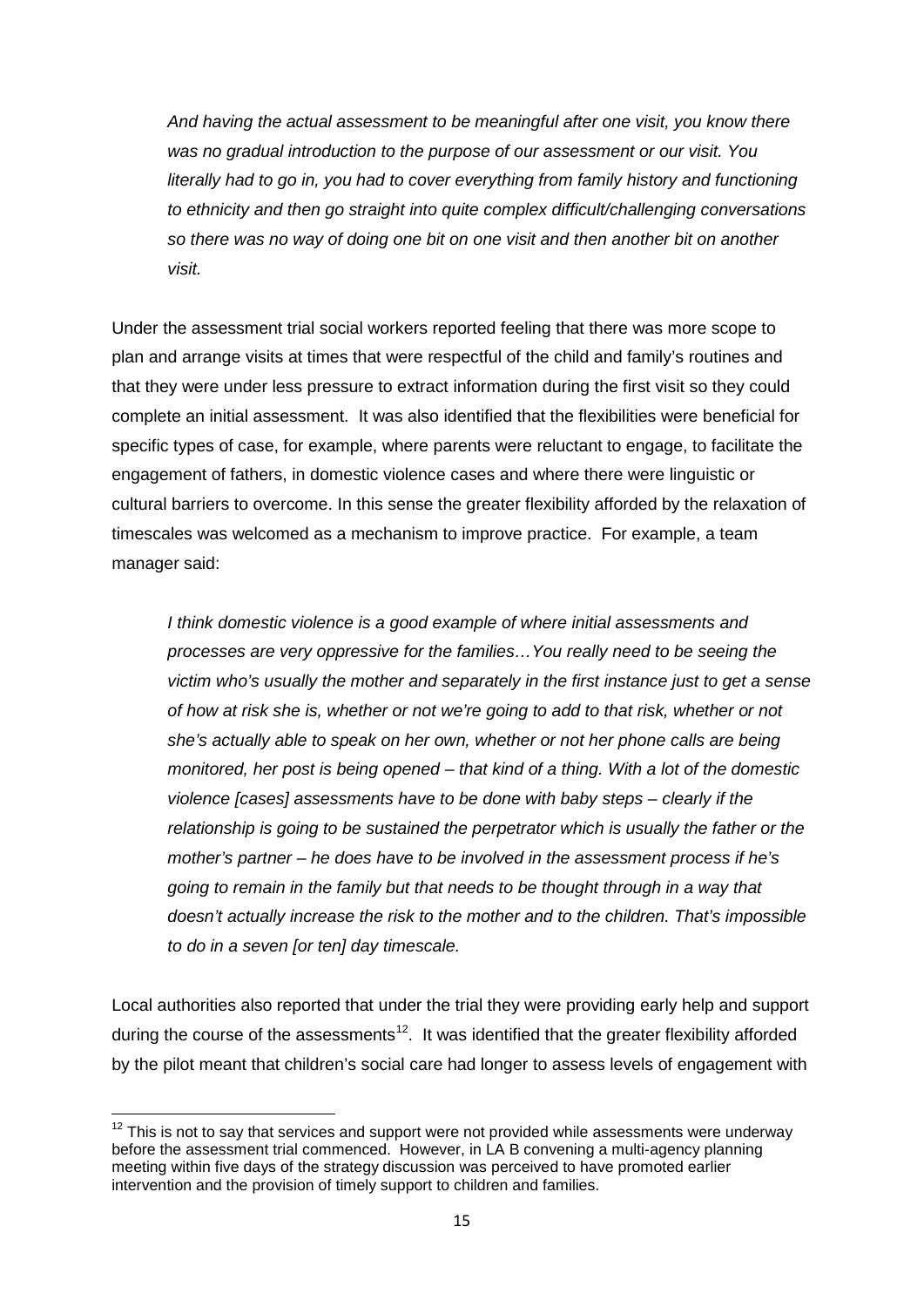services and determine whether what was being provided was meeting the needs of children and their families. For example, one trial authority reported that:

*There were benefits in terms of how evidence based and 'forensic' some assessments were [as] parental assertions of improved parenting capacity could be tested out.*

However, in the absence of additional staffing or a reduction in the time spent on other social work processes the extra time that some social workers are reportedly spending on direct work with families places more demands on teams<sup>[13](#page-25-1)</sup> which may lead to one or more of the following: longer working hours to offset the additional work; prioritisation of child protection cases which may result in delay and drift in cases that, based on presenting information, appear to be less serious; or changes to the threshold for intervention (Broadhurst *et al*., 2010; Holmes, Munro and Soper, 2010). Such responses may therefore inhibit capacity to conduct additional visits, engage in more direct work or offer early help in the longer term and thus undermine the intended benefits of the single assessment. These issues are explored further below but in the absence of sufficient 'time spent analysis' data (see Holmes *et al*., 2009) it is difficult to determine the impact that the trial has had upon how social workers spend their time and thus the sustainability of changes without unintended consequences.

# <span id="page-25-0"></span>**Time spent on direct work**

In LA A the triage team undertake initial assessments and then transfer cases to longer term teams for further assessment. For a short period, during the course of the trial, the team was granted permission to operate with more flexible timescales for the completion of assessments, providing that a reasonable case throughput was maintained. In practice, the vast majority of assessments were completed within statutory timescales, but social workers reported that in some cases they had been:

*Able to spend longer with families and children and the pilot had a massive impact on identifying their needs and the provision of services. Needs and services were also based on what families and children said they needed and families invested in the plans. They knew how the plans worked and could talk about their needs.*

<span id="page-25-1"></span> $13$  Assuming a relatively stable rate of referral.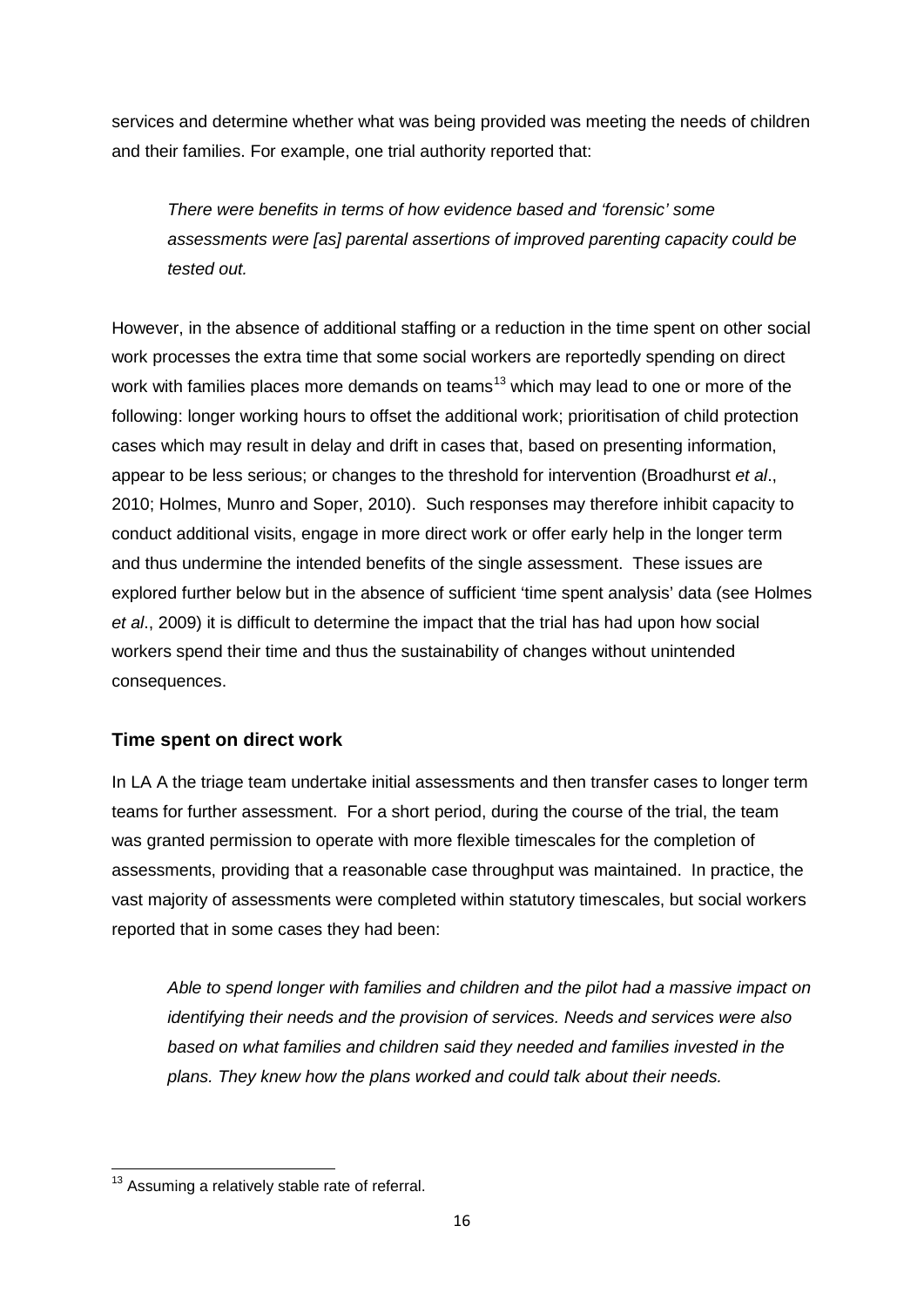However, within the existing organisational structure managers decided that it was not viable to grant social workers greater flexibility to spend longer on formative assessments in the longer term because this disrupts the throughput of cases with the potential implications outlined above.

*The triage team are only resourced…to do a fast turnover within two to three weeks and then they pass on to the early intervention team or the child protection team. So if they hang onto cases for longer they didn't get the turn over so irrespective of timescales you've immediately created an organisational issue [because] work was not moving on quickly enough.*

In LA C data analysis undertaken by the local authority, as shown in Table 4, demonstrates that since the single assessment trial commenced more visits to families are being conducted while the assessment is underway. This early direct work has been identified by practitioners as a valuable foundation to building effective working relationships with families for the future (Holmes and McDermid, 2012, Holmes, Munro and Soper, 2010).

<span id="page-26-0"></span>**Table 4: Number of visits undertaken to families during the course of initial and core assessments (pre-trial) compared with the single assessment process (during the trial)**

| Data collection point                                  | Number of visits during the assessment period |            |             |  |  |  |
|--------------------------------------------------------|-----------------------------------------------|------------|-------------|--|--|--|
|                                                        | 1-2 visits                                    | 3-5 visits | 6-10 visits |  |  |  |
| Pre-trial (initial plus core assessment) <sup>14</sup> | 56%                                           | <b>27%</b> | 8%          |  |  |  |
| During the single assessment trial <sup>15</sup>       | 26%                                           | 46%        | 26%         |  |  |  |

However, further analysis suggests that although the number of visits during the assessment period has increased since the trial began, the total number of visits to families during the whole period a case is open has remained fairly constant<sup>[16](#page-26-3)</sup>. Interview data provides three explanations for this. Firstly, it was suggested that historically certain outstanding 'assessment activities' could not be concluded within statutory timescales and so these would be undertaken in the planning phase. Secondly, it was noted that under the single assessment there is less delineation between 'assessment' and 'intervention' and services are being introduced during the assessment phase,

<span id="page-26-3"></span>

<span id="page-26-2"></span><span id="page-26-1"></span><sup>&</sup>lt;sup>14</sup> March to May 2011<br><sup>15</sup> September to March 2012<br><sup>16</sup> Social workers could be spending longer with families on these visits but additional data would be needed to determine whether this is the case. Previous analysis of time use data also reveals that the time spent on direct activities varies within and between teams and depending upon the needs and/or circumstances of the children and/or family (Holmes and McDermid, 2012; Holmes, Soper and Munro, 2010).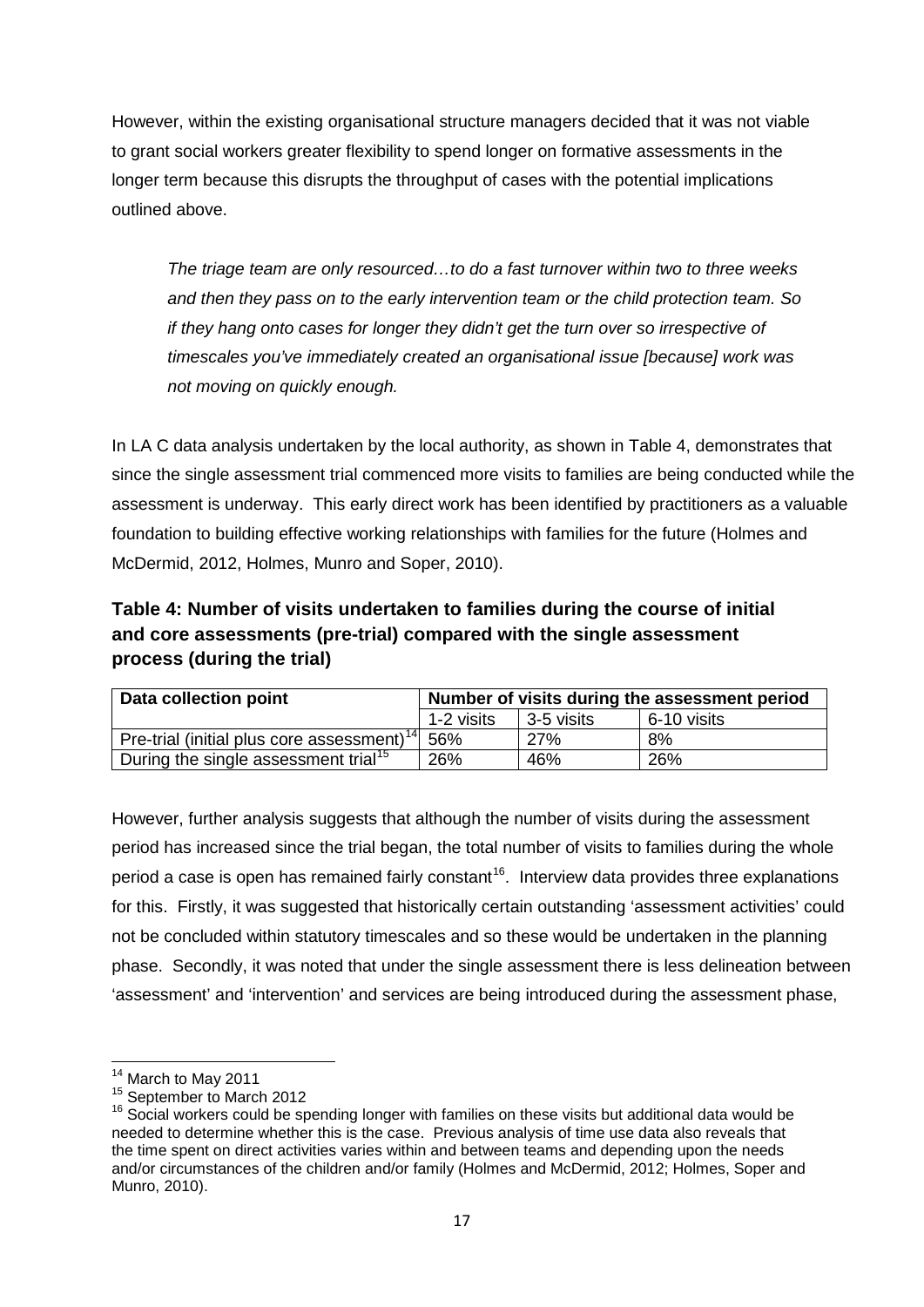with parental engagement and maintenance being tested as part of the assessment<sup>[17](#page-27-1)</sup>. Finally it was identified that in one of the trial teams workloads were high and in this context more flexible timescales were being used as a tool for managing these pressures and to prioritise cases rather than promoting 'best practice' and facilitating more direct work. It was identified that:

*We've been very very busy…The team have really only been able to absorb the amount of work because of single assessment...One worries about the capacity issue and using the single assessment as a way to manage issues of capacity and not in a way to improve good practice.* 

Overall, social workers and managers had mixed views about the impact that the trial had had on the time spent on direct work with children and families and on case recording. While some social workers perceived that the single assessment had reduced the time spent on case recording, thus freeing up time for more targeted direct work where appropriate: others thought that the flexibilities meant that they were collecting more information which in turn needed to be analysed and recorded, thus off setting any gains from a streamlined assessment process. For example, one social worker reflected that they thought the trial would be:

*Wonderful…We're going to get more time for direct work which was lacking within the previous timescales…*

In practice, however:

*You find you're undertaking more work because you have the extra time…well you think you have [extra time] but you don't because you've got more work to do.*

### <span id="page-27-0"></span>**Unintended consequences**

Documentary evidence from the trial authorities and in-depth sites suggests that on the whole where timescales for the completion of assessments have been longer this has been for good practice reasons<sup>[18](#page-27-2)</sup> and that both managers and frontline social workers are mindful and acutely aware of the importance of avoiding delay and drift in the decision-making process. However, findings also reveal that when *you've got a 'million things coming in things can just drift'*. Authorities identified that, in the face of competing demands, cases

<span id="page-27-1"></span> $17$  This practice was not unique to the trial period and the Assessment Framework outlines that services should be provided as soon as possible.

<span id="page-27-2"></span> $18$  Examples cited by local authorities who had reviewed a sample of cases during the trial included: pre-birth single assessments; complex cases; cases where it was proving difficult to engage one or more members of the family; when new issues emerged during the course of the assessment; and situations when it was useful to test parental readiness to change. It does not automatically follow that spending longer on these types of cases is always justifiable or will always serve to improve the quality of the assessment.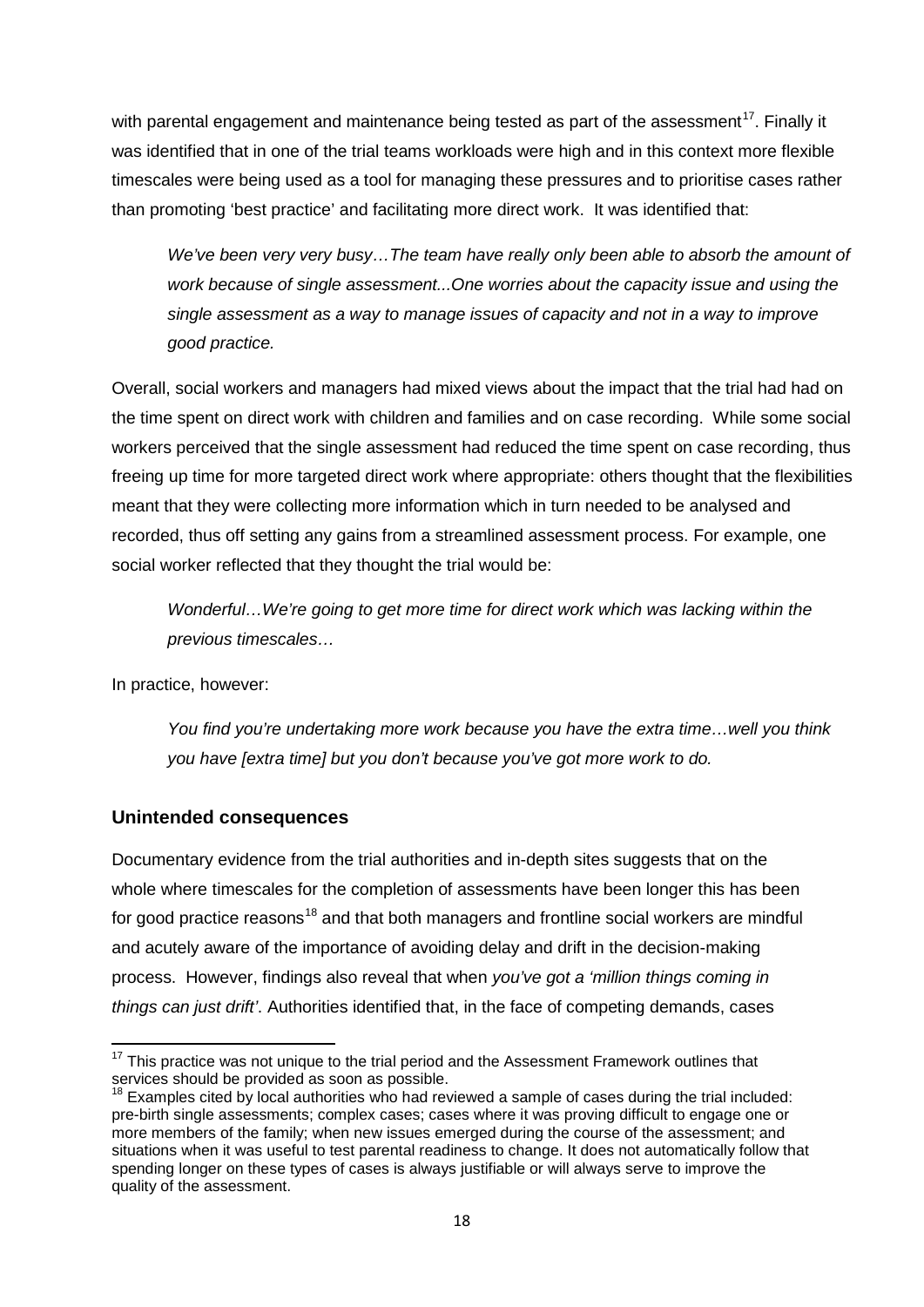which are perceived to be less serious, based on the presenting information at referral, may be detrimentally delayed to accommodate 'more urgent' work. Under current statutory quidance children should be seen<sup>[19](#page-28-1)</sup> as part of the initial assessment and this should be completed within a maximum of ten working days from the date of referral. The initial assessment must also be viewed and authorised by the team manager. In one local authority it was noted that this process meant that, in practice, most children were seen within a matter of days (so there was sufficient time to write up the assessment) and there was managerial oversight so that assessments could be completed within ten working days. However, in the trial authorities management information systems do not necessarily remind staff when assessments are due for completion and in the absence of clear local protocols and robust systems there is a danger that '*a rule of optimism [operates such that] within competing demands we'll just assume that things are going ok with the assessment*' and that children are being seen in a timely manner. A number of social workers also stated that they would welcome the reintroduction of electronic notification of when assessments were due to reduce the risk of delay and drift.

Findings from the trials also identified that cases which historically would have been closed quickly because they require no further action are remaining open for longer. This is because in the face of competing demands and in the absence of an impending deadline, the conclusion and write up of less complex cases becomes a low priority. This means that some children and families do not receive a swift determination of the outcome of their case or timely notification that no further action will be taken or services provided. Furthermore, delays in case closure also have an impact upon case allocation and workflow. One manager highlighted that there is a perverse incentive for social workers to keep cases open because it is *'a good defence why you shouldn't be allocated more work'*.

#### <span id="page-28-0"></span>**Quality of assessments and subsequent plans**

*While it is not always straightforward to show that good outcomes for children necessarily follow from good assessments, there is certainly evidence to support the link – and conversely, to demonstrate that bad or inadequate assessments are likely to be associated with worse outcomes* (Turney *et al*., 2011, p.2).

<span id="page-28-1"></span><sup>&</sup>lt;sup>19</sup> Within a timescale which is appropriate to the nature of the concerns expressed at the time of referral.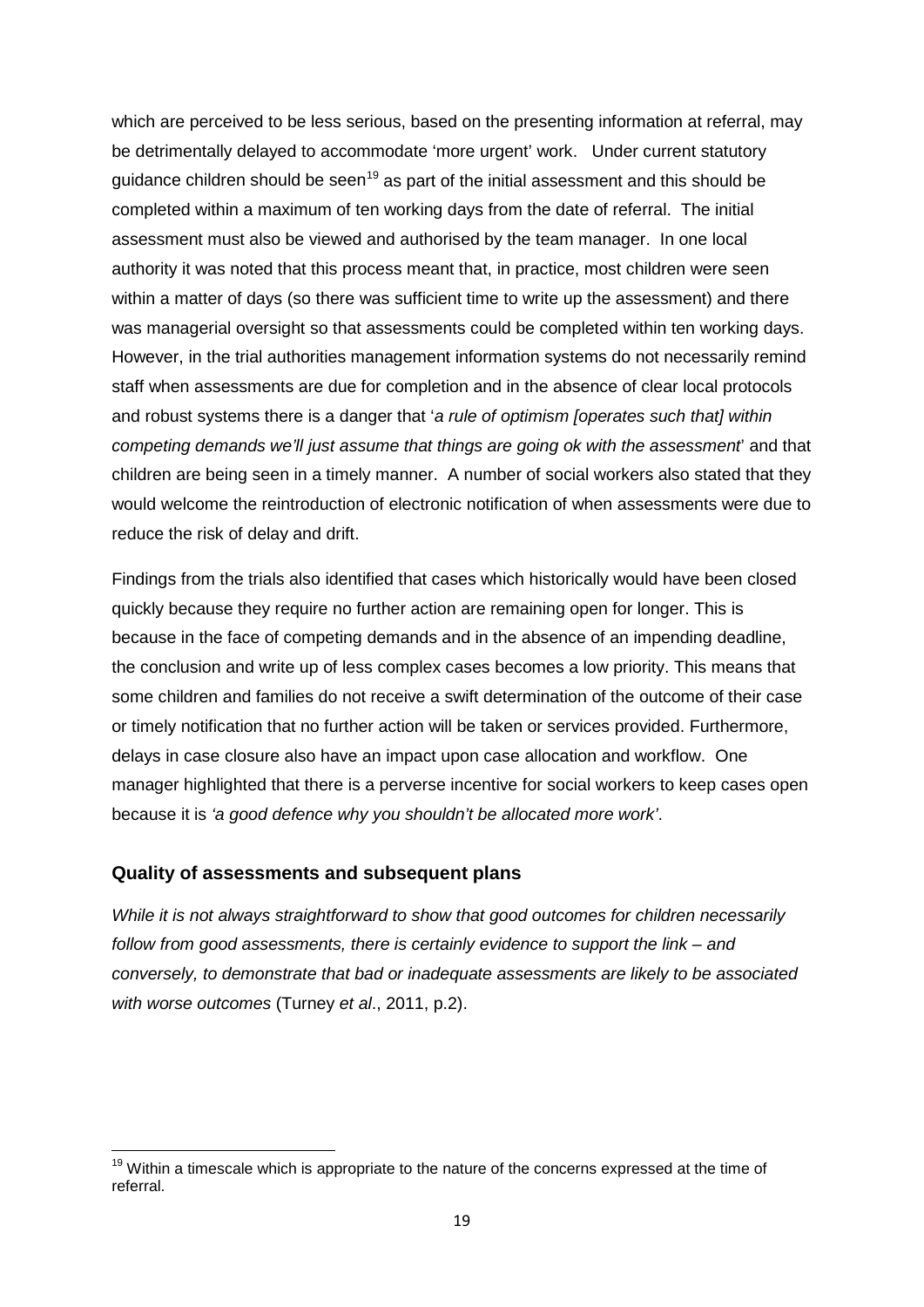The research team scrutinised seven - eight assessments (and accompanying plans) per indepth authority to assess their quality<sup>20</sup>. The criteria adopted to evaluate them were informed by Turney and colleagues' (2011) recent review of research evidence on the features of poor and good quality assessments. This suggests that:

*Poor quality assessments typically feature:*

- *gaps and inaccuracies in the information collected (or included in the file record);*
- *description rather than analysis of the information presented;*
- *little or no indication of service users' (including the child's) views.*

*Conversely, good quality assessments:*

- *ensure that the child remains central;*
- *contain full, concise, relevant and accurate information;*
- *include a chronology and/or family and social history;*
- *make good use of information from a range of sources;*
- *include analysis that makes clear links between the recorded information and plans (or decisions not to take any further action)* (Turney *et al*., 2011, p.13).

The inclusion or exclusion of men in the assessment was also considered on the basis that research demonstrates that children's social care services may ignore or dismiss their contribution to the process (Ashley *et al*., 2006; Featherstone *et al*., 2010; Scourfield, 2003). Due to time and resource constraints it was not possible to assess a sample of pre-trial cases to draw comparisons pre and post implementation. The rating of plans was undertaken with reference to current statutory guidance (HM Government, 2010). Having assessed each case they were assigned an overall rating (good, adequate or poor).

As Table 5 below shows three fifths of assessments (13/22) were judged by the research team to be good and included a full account of the child's needs, parenting capacity and wider family and environmental factors and a thorough family history. Furthermore, they made use of information from a range of sources to critically reflect on the circumstances of the case to inform the decision-making process. In LA B where all but one assessment were good or average and qualitative accounts indicated that the additional time available to assess cases pre-transfer had enhanced their quality.

<span id="page-29-0"></span> $20$  In LA A the quality of initial assessments was the subject of scrutiny as the triage team responsible for conducting these was most heavily involved in the trial. In LA B the single assessment had not been implemented at the point of data collection and so core assessments completed under the trial were scrutinised.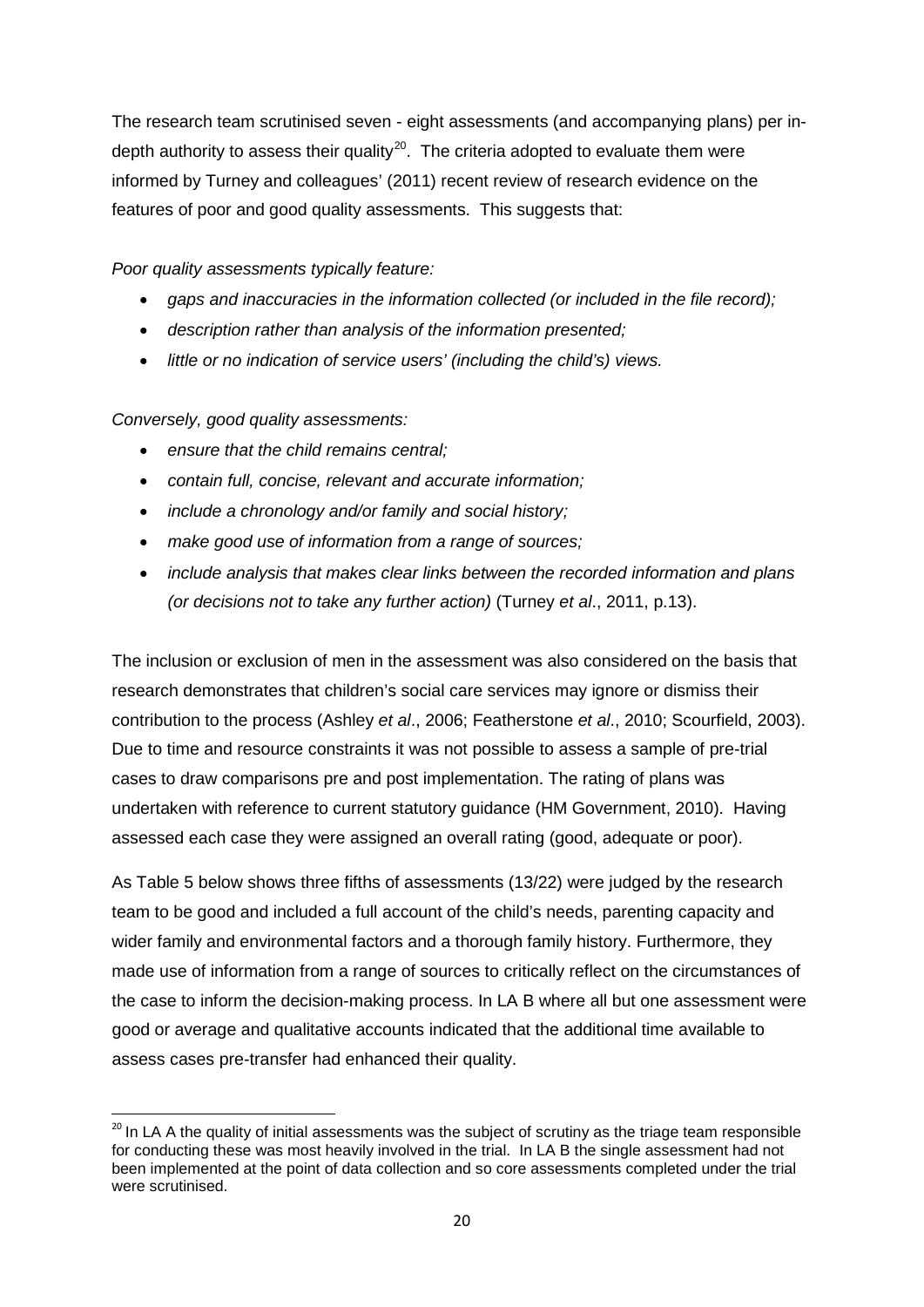*Before the pilot started within the duty and assessment team they were having very time limited assessment and then it would come into our team - it was a handover. We'd find very often, as obviously we began to get more involved, other things and other information we were being made aware of that kind of totally altered the plan. It caused strained relationships in some ways because we handed it over as this when actually it could have been something else or this maybe should have gone to court. Now you can get a more in-depth assessment.*

Overall, the researchers' analysis also revealed that some aspects of social work assessments could be strengthened and it was evident that:

- although children were seen and spoken to social workers did not always adopt effective strategies to actively engage them or ensure that their voices were at the centre of the assessment (this was particularly the case in respect of younger children, although there were a couple of examples of good practice in the sample);
- men were peripheral to or excluded from some assessments and it was unclear whether efforts had been made to engage (the exception being in LA C);
- there was a lack of reference to research or explicit use of theory in the vast majority of the assessments (see also, Macdonald and Williamson, 2002; Preston-Shoot, 2003).

<span id="page-30-0"></span>These findings are consistent with wider messages from research and are not only features of post-trial assessment practice; however, they do highlight the importance of workforce development and training in these areas to support further improvements in the quality of assessments and plans.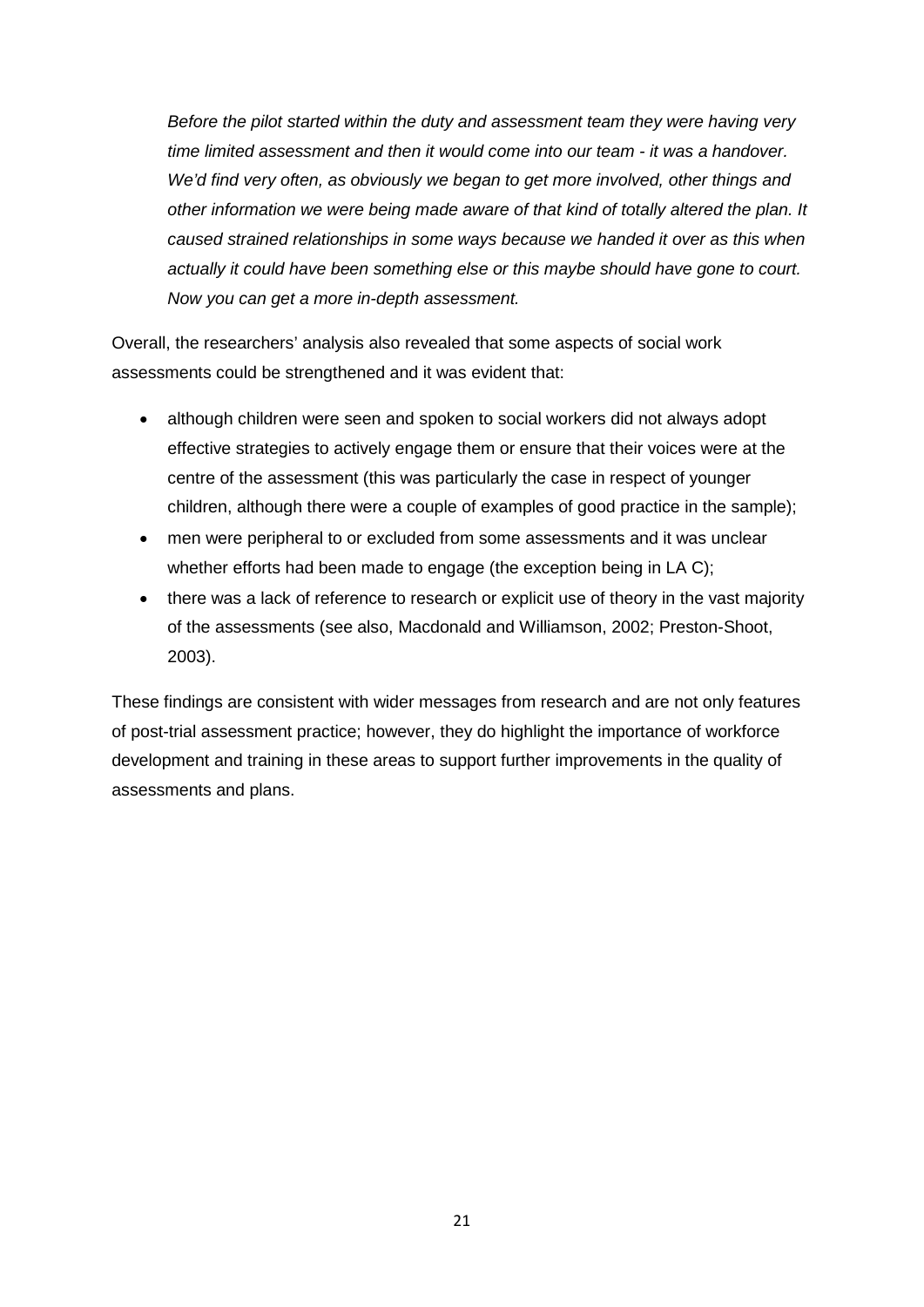|                | Overall rating of the plan |                |                |                |                |                |  |  |  |
|----------------|----------------------------|----------------|----------------|----------------|----------------|----------------|--|--|--|
|                |                            | Good           | Average        | Poor           | <b>Not</b>     | Total          |  |  |  |
|                |                            |                |                |                | applicable     |                |  |  |  |
| <b>Overall</b> | LA A                       |                |                |                |                |                |  |  |  |
| rating of      | Good                       | 3              | $\mathbf 0$    | $\overline{0}$ | 1              | 4              |  |  |  |
| the            | Average                    | $\mathbf 0$    | $\overline{1}$ | $\overline{0}$ | 1              | $\overline{2}$ |  |  |  |
| assessment     | Poor                       | $\overline{0}$ | $\overline{0}$ | $\mathbf{1}$   | $\overline{0}$ | $\overline{1}$ |  |  |  |
|                | Total                      | 3              | $\mathbf 1$    | 1              | $\overline{2}$ | $\overline{7}$ |  |  |  |
|                | LAB                        |                |                |                |                |                |  |  |  |
|                | Good                       | $\overline{2}$ | $\mathbf{1}$   | $\overline{0}$ | $\mathbf 0$    | 3              |  |  |  |
|                | Average                    | $\overline{0}$ | $\overline{1}$ | $\overline{2}$ | $\overline{0}$ | 3              |  |  |  |
|                | Poor                       | $\overline{0}$ | $\overline{0}$ | $\overline{1}$ | $\overline{0}$ | $\mathbf{1}$   |  |  |  |
|                | Total                      | $\overline{2}$ | $\overline{2}$ | $\overline{3}$ | $\overline{0}$ | $\overline{7}$ |  |  |  |
|                | LA C                       |                |                |                |                |                |  |  |  |
|                | Good                       | $\overline{3}$ | $\mathbf 0$    | $\overline{0}$ | $\overline{3}$ | 6              |  |  |  |
|                | Average                    | $\overline{0}$ | 1              | $\mathbf{1}$   | $\mathbf 0$    | $\overline{2}$ |  |  |  |
|                | Poor                       | $\mathbf 0$    | $\mathbf 0$    | $\overline{0}$ | $\mathbf 0$    | $\mathbf 0$    |  |  |  |
|                | Total                      | $\overline{3}$ | $\overline{1}$ | $\mathbf{1}$   | $\overline{3}$ | 8              |  |  |  |
|                | <b>Grand total</b>         | 8              | 4              | 5              | 5              | 22             |  |  |  |

### **Table 5: Overall rating of the quality of assessments and plans**

An analysis of plans by the research team revealed that eight out of 17 were of good quality and all but one of these was underpinned by a good assessment. In LA A a key focus of their trial was the adoption of a needs led, outcome focused approach which included a revised format for plans. Social workers and managers emphasised that developments were not only concerned with redesigning the forms but also about embedding a new way of thinking about cases.

*In the 'old language' we used to talk about 'educational potential' and now we're much more concerned about the individual child and why it's important they go to school. There's more focus on the seriousness of the situation and what would happen if we did nothing and did not provide a service.*

The revised plan, outlining needs and seriousness, outcomes and what success looks like and what needs to happen and when, was perceived to make it clearer for the family what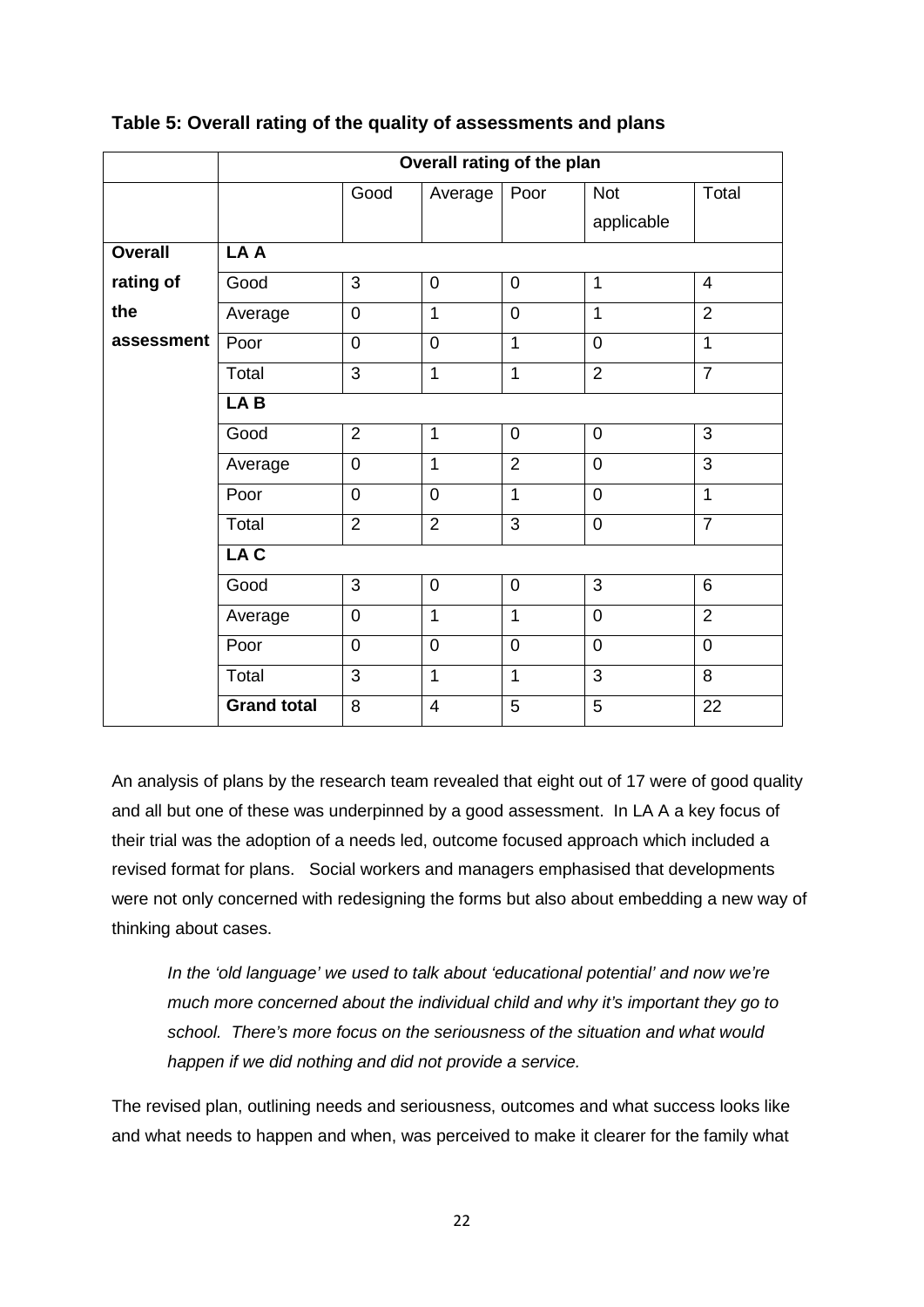needs to change and how they can actively contribute to this process. Three out of five of these plans were rated as good and the plans were less generic.

Overall, across the authorities, where plans were poor they failed to be specific about the realistic strategies and specific actions that would be taken to address the individual child and families' needs and the timescales for intervention. There was also a lack of transparency in when progress would be reviewed and how progress would be measured.

### <span id="page-32-0"></span>**Managerial oversight and supervision**

Findings from the trial serve to highlight the importance of and need to support social workers to determine how long to spend on individual cases and to balance '*thoroughness and depth'* and '*timeliness and proportionality'* in the conduct of assessments. This is important to ensure efficient throughput of cases so that there is capacity to respond to incoming referrals. As one team manager noted:

*Historically the system said the assessment ends here. Now we need to trigger social workers to think actively about where an assessment ends and planning begins.* 

Some of the trial authorities have introduced formal systems to ensure that there was supervisory input early in the case which has been perceived to be beneficial and may reduce the likelihood of '*never ending assessments'*. In LA E, for example, case review discussions are convened within 15 working days (to discuss draft analysis). In LA C one team have also introduced a review at a later stage (26 days) so that:

*There's discussion with your line manager in terms of this is where I'm at, this is the information I have received. Because sometimes I think that because you've got the 45 days you can think 'hmm I want to test this out I want to actually find this out' but it's having that supervision and sharing that with your manager and to say actually you've got all this information to do the assessment just you know get it done.*

The trials also reveal that managers need support to adjust to the change in culture and the move away from focusing upon enforcing timescales and compliance to interrogating performance management data differently and adopting more reflective supervisory practices. In LA A social workers and managers identified that there had been a change in supervision practice and that the emphasis on timeliness rather than meeting deadlines mean that there has been a move away from framing discussions in terms of*: 'you've got to*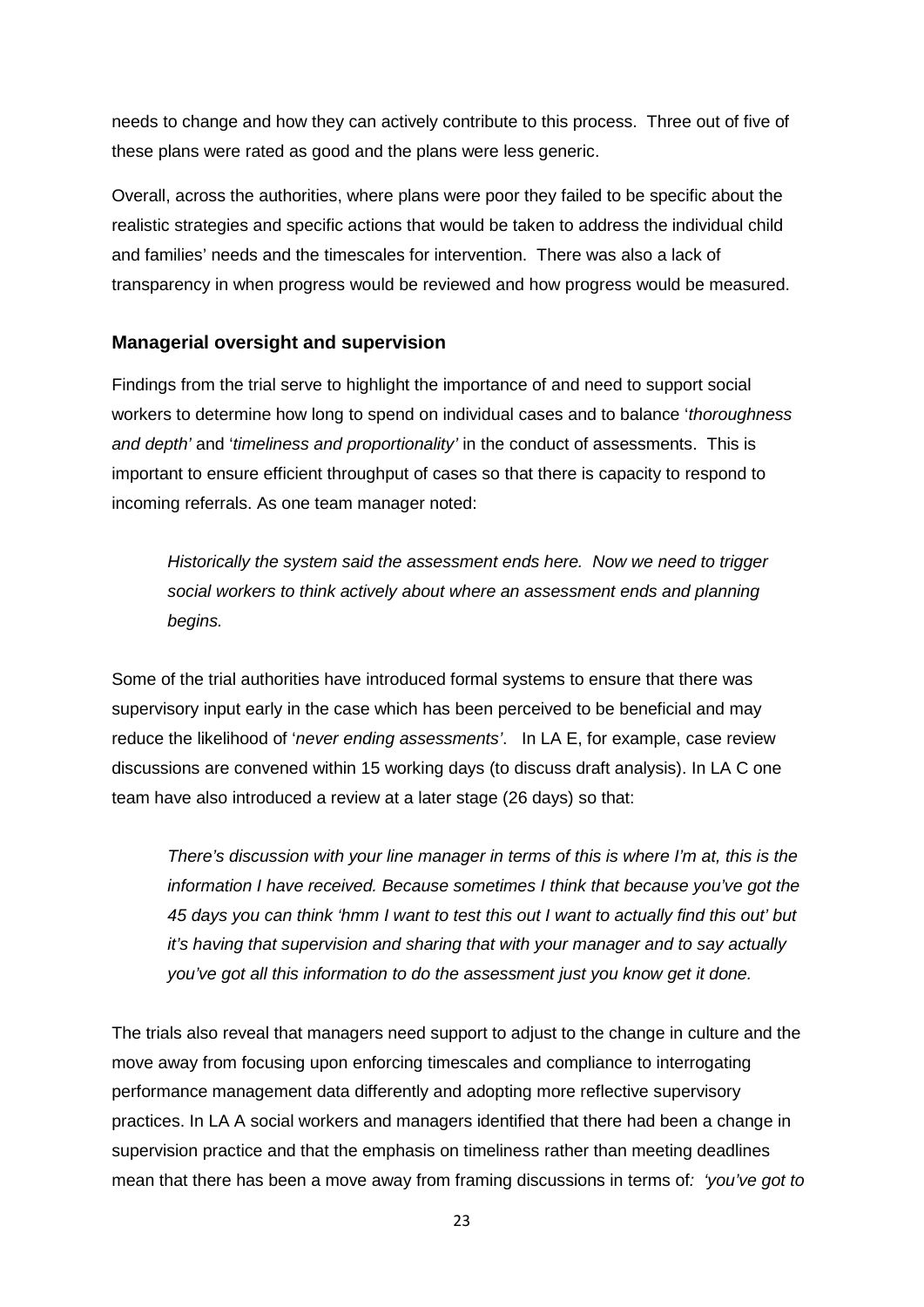*get this done in three days'* towards focusing on *'the quality of the assessment, are the children's needs being met, are the outcomes going to be more positive'.* However, in the current economic climate and in the context of high levels of demand it was noted that maintaining this mind set is not always easy.

#### <span id="page-33-0"></span>**Partner agencies' perspectives**

Interviews were undertaken with a small sample of professionals (seven) from health, education and a family centre in LAs A and B. In LA A professionals were positive about the streamlined assessment form and revised format for plans and perceived that these were now '*a lot clearer'*, '*less woolly'* and more meaningful for families and all the agencies involved. It was acknowledged that agency roles and service responses were more clearly defined in the paperwork. However, one professional noted that this this could still be developed further through the provision of more specific information about the work each agency will be undertaking to meet the needs of children and their families. In LA B professionals reported that convening a multi-agency planning meeting within five days of the initial strategy discussion meant that direct work with families could begin earlier, as the following quote reflects:

*It's much earlier so I think that support being offered then is quite different. Sometimes when asked to support a family further down the line there's all that lost opportunity where work could have been done and by the time we get this far down the line the support's quite different. Had that support been put it in at that earlier stage our experience is that families are also more receptive to us because they don't see it as coming in to look at the particular incident – we're looking at the whole picture.* 

Early face-to-contact contact to discuss the case and share information, as well as the extended timeframe for assessment, were also perceived to be beneficial to provide professionals with a better understanding of the child and family's circumstances. It was suggested that:

*You're making decisions that are based, rather than on incidents, on what you've learned and what support they will need so that's been better I think.* 

Professionals also reported that during the pilot it was clearer what role each agency was playing in the assessment and plans were more precise. Planning meetings were also welcomed as a means of supporting the on-going development of professional working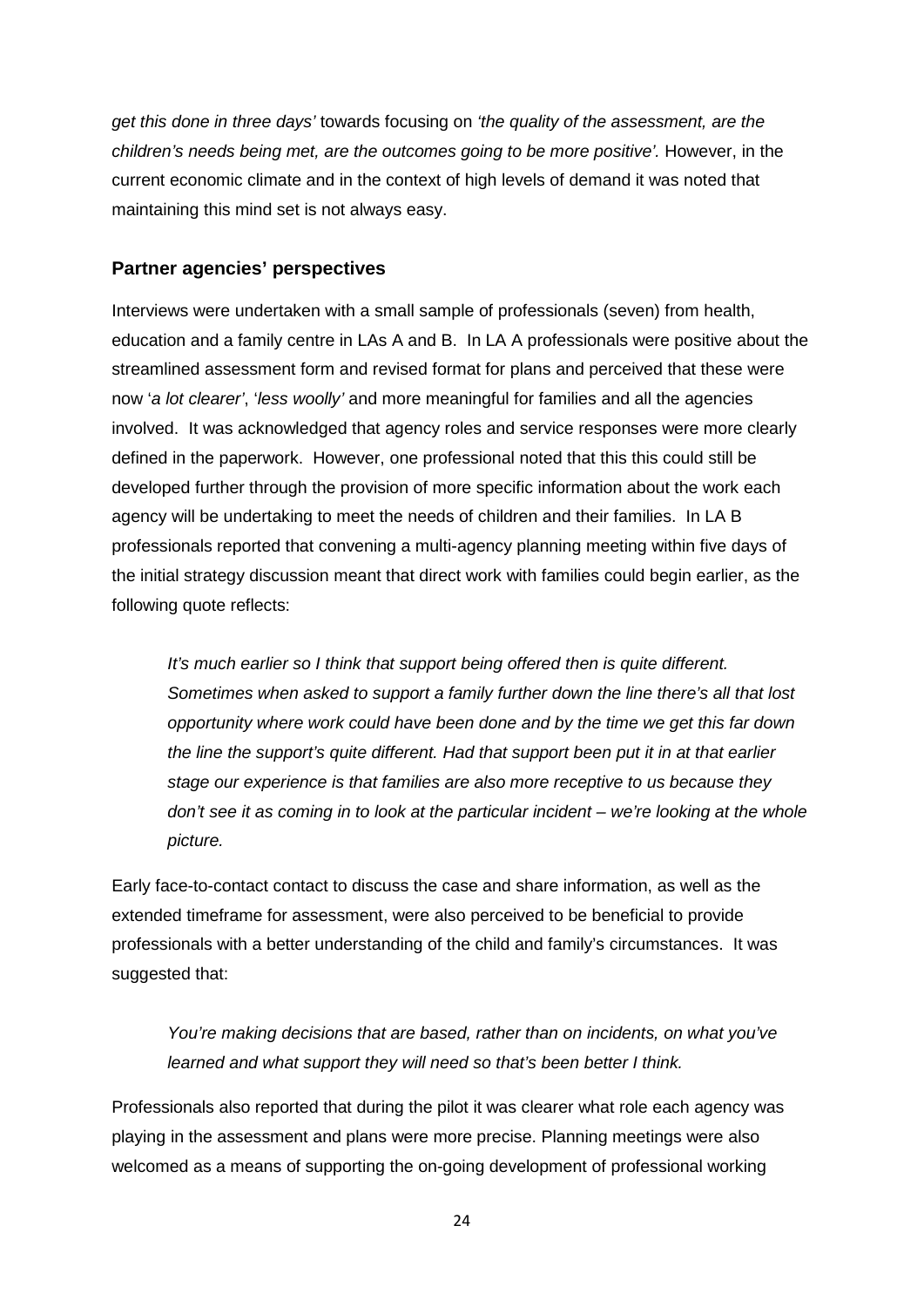relationships and promoting enhanced understanding of respective roles and responsibilities. However, it was also acknowledged that attending more meetings (and responding to more requests for information) places an additional burden on partner agencies. As one professional reflected:

*The level of commitment to attend the meetings, plus at times, short notice given, places increased pressure on us to provide a consistent staff member to attend.*

Although the additional work was perceived to have been manageable during the trial and professionals were positive about measures to provide early help, it was noted that this would have resource implications on already stretched services if it was rolled out across the local authority. Concerns were also raised about thresholds for statutory children's social care intervention and gaps in service provision, particularly for adolescents and for perpetrators of domestic violence. This latter issue was highlighted by social workers and managers in the in-depth trial authorities.

#### <span id="page-34-0"></span>**Conclusion**

Overall, local authorities endorsed the adoption of a single assessment process as an effective mechanism to determine what actions need to be taken to safeguard children and provide early help. Less prescriptive forms and more flexibility to determine and record the matters that were central to the presenting situation rather than 'completing all the boxes and fields' was also welcomed and can serve to enhance the narrative and flow of assessments. However, it also remains critical that social workers engage effectively with children, mothers and fathers and collect, collate and critically analyse material from a range of sources to inform the decision-making process. These are matters of professional skill and competence which changes in process alone do not alter.

All but one of the trial authorities retained notional timescales for the completion of assessments, although this was accompanied with a shift of focus away from fixed deadlines to the timely completion of assessments within a maximum of 35-45 working days. The absence of a ten day deadline for the completion of initial assessments was perceived to have reduced pressure and allowed social workers time to undertake additional visits to families if required. Greater flexibility served to promote more effective working practice to respond to specific types of cases, including, for example, improved responses to victims and perpetrators of domestic violence and where there were linguistic or cultural barriers to overcome. There was also a clear acknowledgement that early help could be offered whilst assessments were underway and thus the elongation of the assessment process was not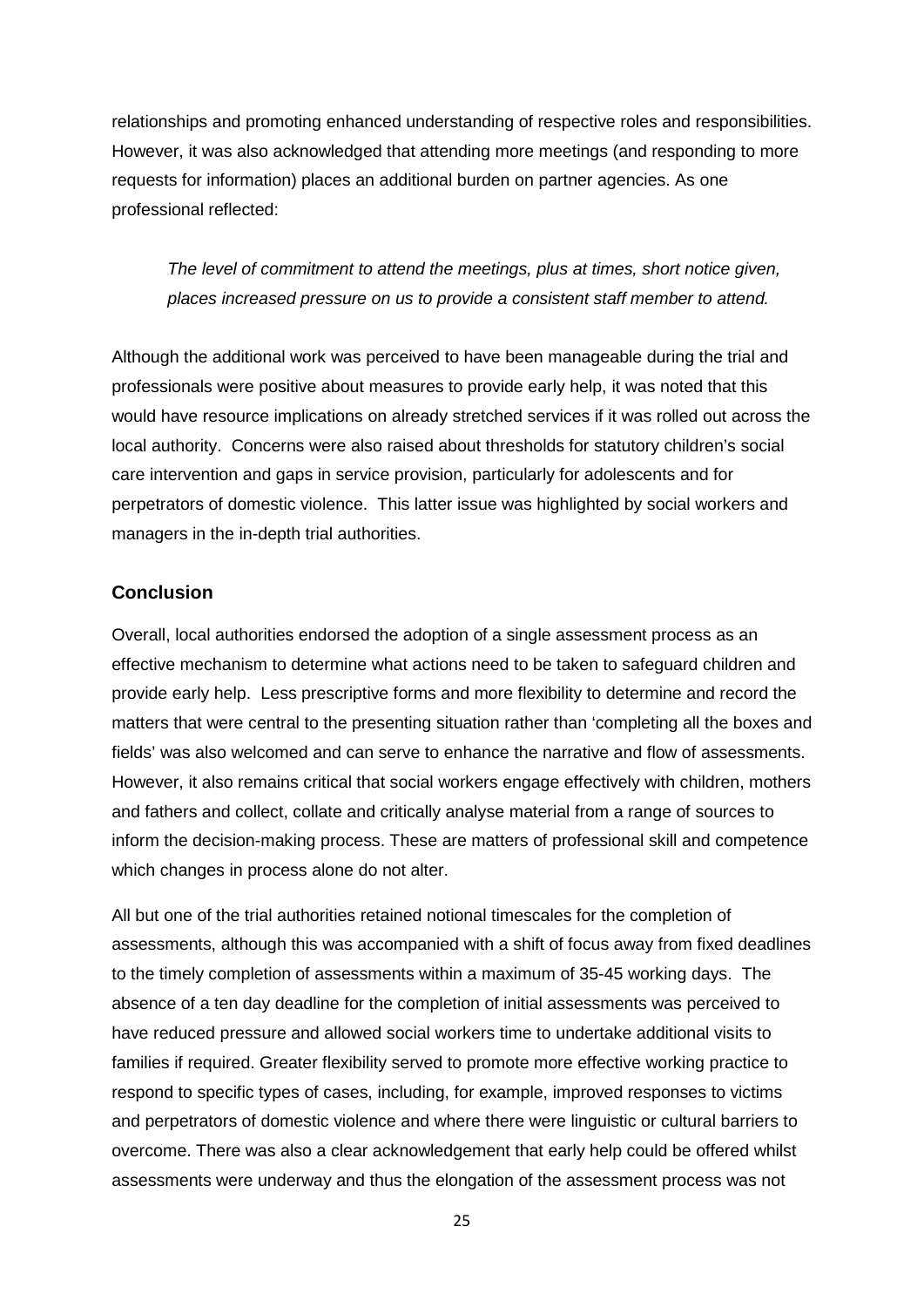serving to delay the provision of services to respond to the needs of children and families. Moreover, this could facilitate better determination of the effectiveness of specific interventions and capacity for change as part of the assessment process. However, the trials also highlighted a range of issues that warrant consideration with the aim of minimising unintended and detrimental consequences of the change in approach.

While the trial opens up opportunities for increased direct work in the context of the economic problem of infinite wants and needs and finite resources, children's social care services are faced with competing demands. In the absence of additional staffing or reconfiguration of teams, if social workers are to spend longer completing assessments a reduction in the time spent on other social work processes is necessary if increased pressure on the front door is to be avoided. Otherwise, case throughput will be affected and this may result in the prioritisation of the most urgent work and lead to delay and drift and/or undermine capacity to conduct additional visits or offer early help. Local authorities identified delay and drift in certain cases and that cases resulting in no further action were not always being written up in a timely manner because more urgent work took precedence; this left some families in limbo waiting for confirmation that children's social care would not be intervening or offering services. Findings also highlight the importance of striking an appropriate balance between '*thoroughness and depth'* and '*timeliness and proportionality'.*  It was noted that the initial and core assessment timescales used to establish the parameters of the assessment whereas under the single assessment process professional judgement is required to determine when sufficient information has been obtained to make a sound decision on the actions to be taken. It is important that the work undertaken is justifiable and proportionate to prevent unwarranted intrusion into family life but also to ensure that there is capacity in the system to respond to incoming work to safeguard children from harm.

#### **Messages for policy and practice**

- The vast majority of social workers and managers were in favour of the single assessment process and perceived that a return to the distinction between initial and core assessments and rigid enforcement of statutory timescales would be a retrograde step. However, it was also evident that the changes implemented are not sufficient in themselves to improve the quality of assessments as this is underpinned by the professional skill and competence of individual workers.
- It is important that flexibilities are not used to postpone difficult decisions but instead are used to enhance understanding of children's needs.

26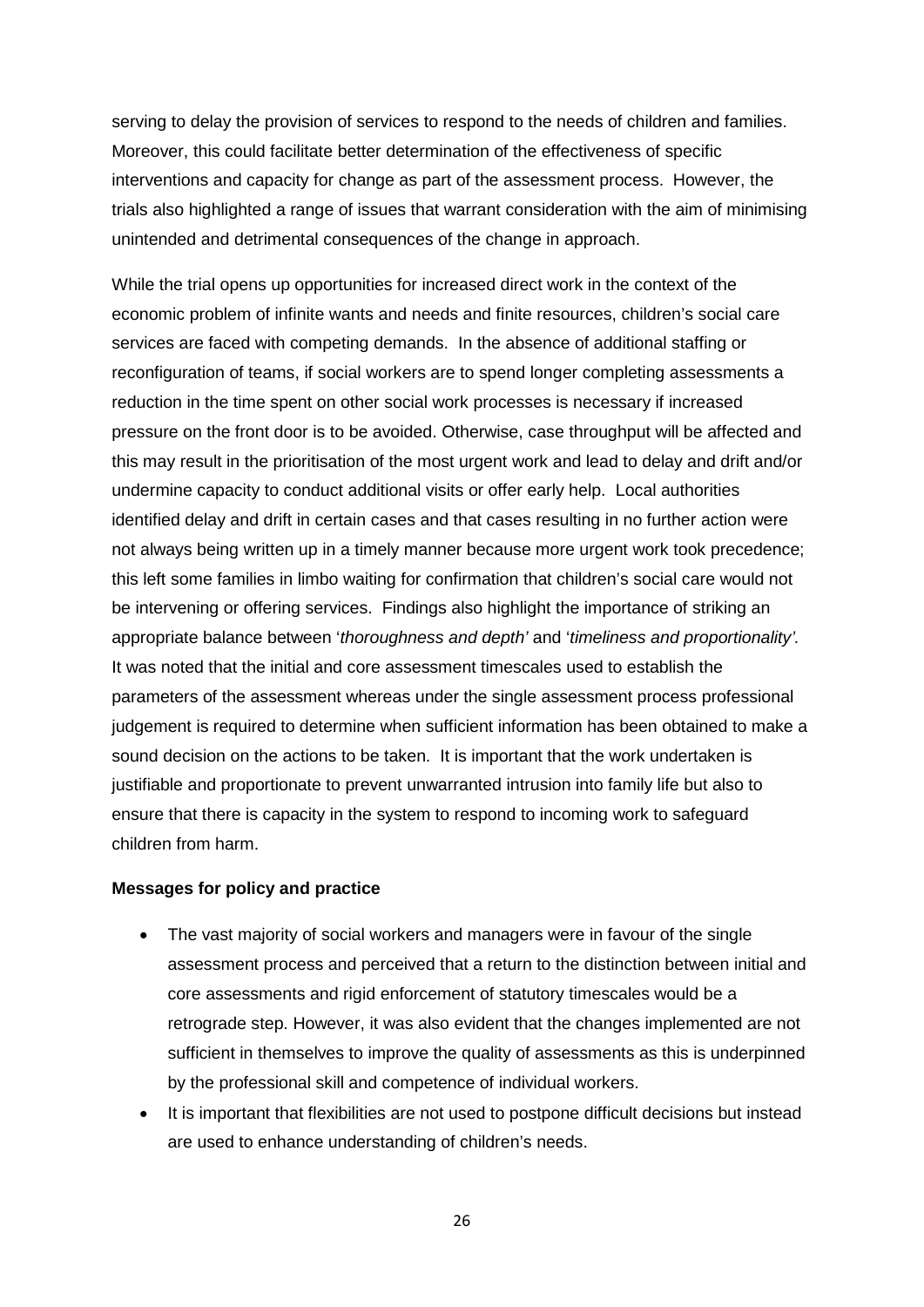- Early supervisory input is critical to establish a realistic and child- centred timescale for the completion of a *proportionate* assessment.
- Delay and drift is an ever present danger in the context of competing demands at the front door. In this context a notional upper time limit for initial visits to see the child and for the completion of single assessments was welcomed by professionals.
- Proactive management is necessary to ensure that the write up of assessments, including those where there has been a determination that no further action is required, takes place in a timely fashion to prevent families waiting in limbo for a decision.
- Workforce development strategies should promote the use of assessment tools to inform assessments and the application of research and theory to improve the quality of assessments.
- Social workers need adequate training in, and to be confident in using, appropriate tools to support effective direct work with children so that the child's voice is central (see for example, Dalzell and Chamberlain, 2006).
- High quality assessments should be accompanied by robust plans. Evidence indicates that there is scope to strengthen these so that they are less generic and instead are tailored to the child and family concerned and include specific, achievable, child-focused outcomes as well as clear information concerning how and when progress will be reviewed.
- Gaps in services especially for adolescents and victims and perpetrators of domestic violence inhibit professionals' capacity to respond to identified needs.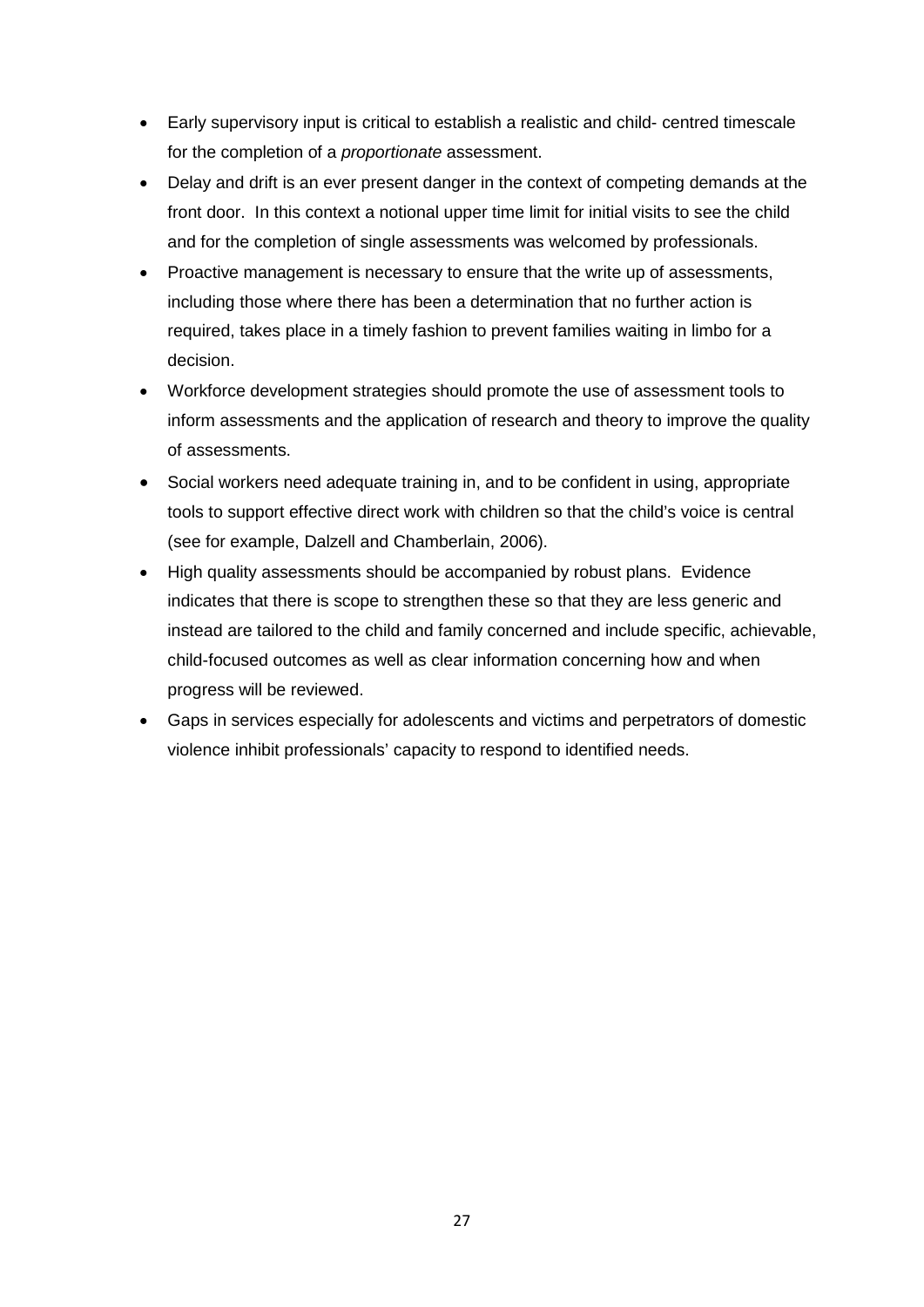# <span id="page-37-0"></span>**Appendix 1: Processes for safeguarding and promoting the welfare of children**

### **(Key sections of** *Working Together to Safeguard Children* **(HM Government, 2010, Chapter 5)**

#### **Initial assessments**

The initial assessment is a brief assessment of each child referred to local authority children's social care where it is necessary to determine whether:

- the child is in need:
- there is reasonable cause to suspect the child is suffering, or is likely to suffer, significant harm;
- any services are required and of what types; and
- a further, more detailed core assessment should be undertaken (paragraph 3.9 of the *Framework for the Assessment of Children in Need and their Families* (2000)).

Timescale: The initial assessment should be completed by local authority children's social care, working with colleagues, within a maximum of ten working days of the date of referral. An initial assessment is deemed to be completed once the assessment has been discussed with the child and family (or caregivers) and the team manager has viewed and authorised the assessment. The initial assessment period may be very brief if the criteria for initiating section 47 enquiries are met, i.e. it is suspected that the child is suffering, or is likely to suffer, significant harm.

### **Child in need but no suspected actual or likely significant harm**

An initial assessment may indicate that a child is a 'child in need' as defined by section 17 of the Children Act  $1989^{21}$  $1989^{21}$  $1989^{21}$  but that there are no substantiated concerns that the child may be suffering, or is likely to suffer, significant harm. There may be sufficient information available on which to decide what services (if any) should be provided by whom according to an agreed plan. On the other hand a more in-depth (core) assessment may be necessary in order to understand the child's needs and circumstances.

<span id="page-37-1"></span> $21$  He/she is unlikely to achieve or maintain, or have the opportunity of achieving or maintaining, a reasonable standard of health or development without the provision for him/her of services by a local authority; His/her health or development is likely to be significantly impaired, or further impaired, without the provision for him/her of such services; or He/she is a disabled child.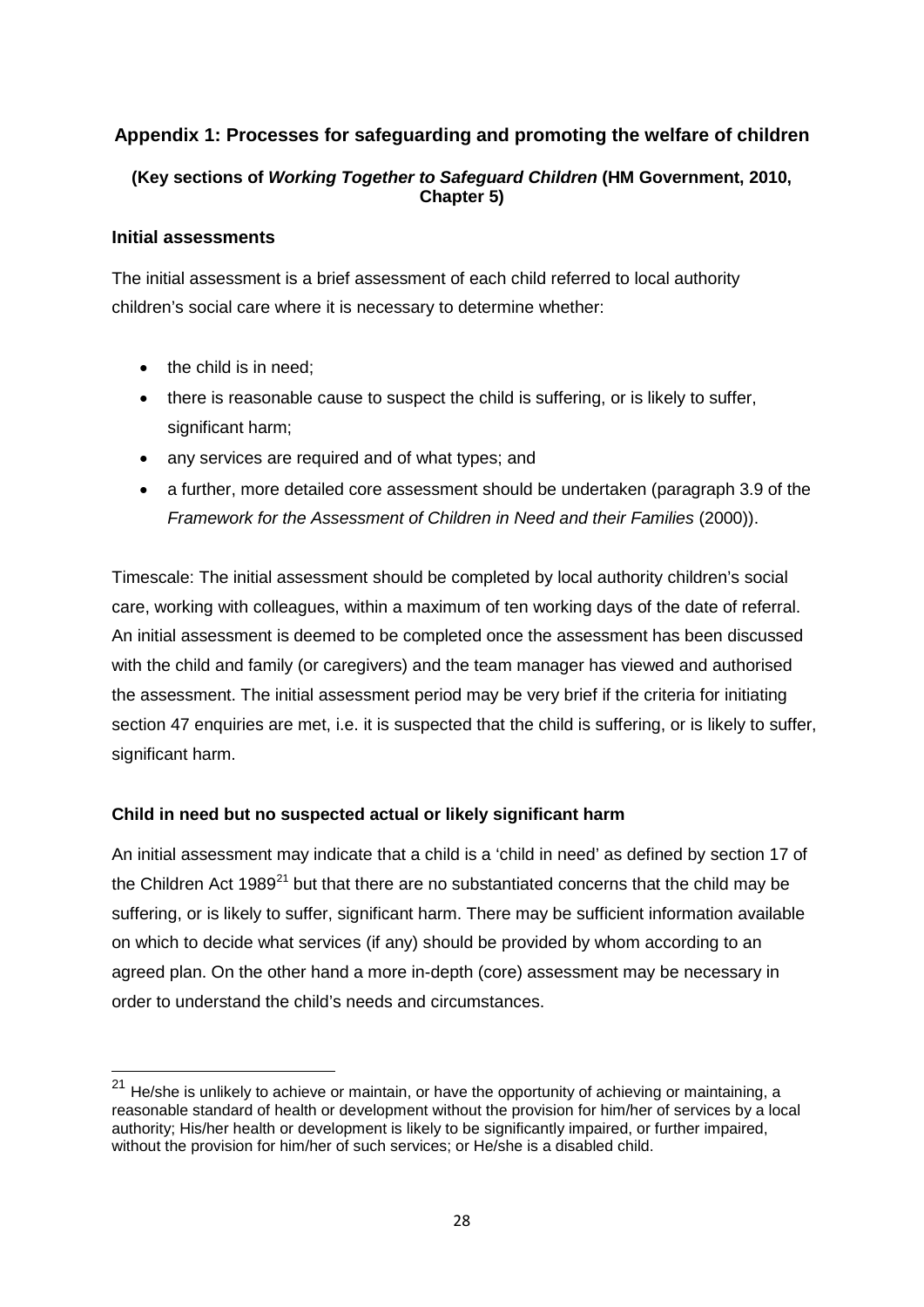### **Suspicion that a child is suffering, or is likely to suffer, significant harm**

Where it is suspected that a child is suffering, or is likely to suffer, significant harm the local authority is required by section 47 of the Children Act 1989 to make enquiries to enable it to decide whether it should take any action to safeguard and promote the welfare of the child. A section 47 enquiry should be carried out through a core assessment.

#### **Core assessment**

Core assessments should include an analysis of the child's developmental needs and the parents' capacity to respond to those needs within the context of their family and environment. This analysis should include an understanding of the parents' capacity to ensure that the child is safe from harm. It should include consideration of the information gathered about the family's history and their present and past family functioning.

Timescale: A core assessment commences when:

- an Initial Assessment recommends that a further complex assessment is required;
- a Strategy Discussion/Meeting initiates a section 47 enquiry;
- new information obtained on an open case indicates a core assessment should be undertaken.

The core assessment should be completed within a maximum of 35 working days.

### **Strategy discussion**

Whenever there is reasonable cause to suspect that a child is suffering, or is likely to suffer, significant harm there should be a strategy discussion involving local authority children's social care, the police, health and other bodies as appropriate (for example, children's centre/school or family intervention projects), in particular any referring agency.

A strategy discussion may take place following a referral, or at any other time (for example, if concerns about significant harm emerge in respect of child receiving services under section 17). The discussion should be used to:

- share available information;
- agree the conduct and timing of any criminal investigation;
- decide whether section 47 enquiries should be initiated and therefore a core assessment be undertaken under section 47 of the Children Act 1989, or continued if it had already begun under section 17 of the Children Act 1989;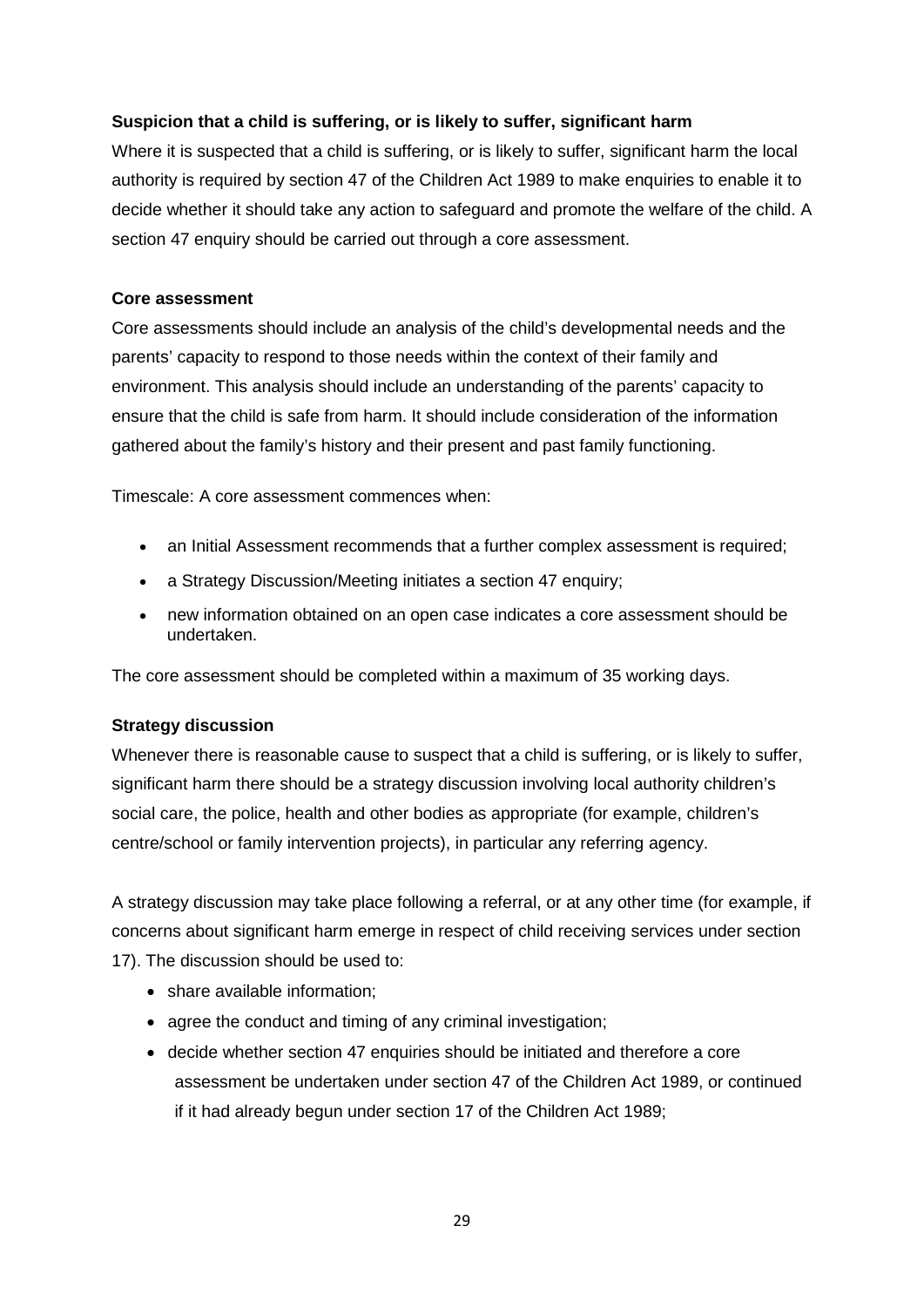- plan how the section 47 enquiry should be undertaken (if one is to be initiated) including the need for medical treatment and who will carry out what actions, by when and for what purpose;
- agree what action is required immediately to safeguard and promote the welfare of the child, and/or provide interim services and support. If the child is in hospital decisions should also be made about how to secure the safe discharge of the child;
- determine what information from the strategy discussion will be shared with the family unless such information sharing may place a child at increased risk of suffering significant harm or jeopardise police investigations into any alleged offence(s); and
- determine if legal action is required.

#### **Section 47 enquiries and core assessment**

The core assessment is the means by which a section 47 enquiry is carried out. It should be led by a qualified and experienced social worker. Local authority children's social care has lead responsibility for the core assessment under section 47 of the Children Act 1989. In these circumstances the objective of the local authority's involvement is to determine whether and what type of action is required to safeguard and promote the welfare of the child who is the subject of the section 47 enquiries.

# **Outcome of section 47 enquiry: concerns are substantiated and the child is judged to be continuing to, or be likely to, suffer significant harm**

Where the agencies most involved judge that a child may continue to, or be likely to, suffer significant harm local authority children's social care should convene a child protection conference. The aim of the conference is to enable those professionals most involved with the child and family, and the family themselves, to assess all relevant information and plan how best to safeguard and promote the welfare of the child.

#### **The initial child protection conference**

The initial child protection conference brings together family members, the child who is the subject of the conference (where appropriate) and those professionals most involved with the child and family, following section 47 enquiries. Its purpose is:

• to bring together and analyse, in an inter-agency setting, the information which has been obtained about the child's developmental needs and the parents' or carers' capacity to respond to these needs to ensure the child's safety and promote the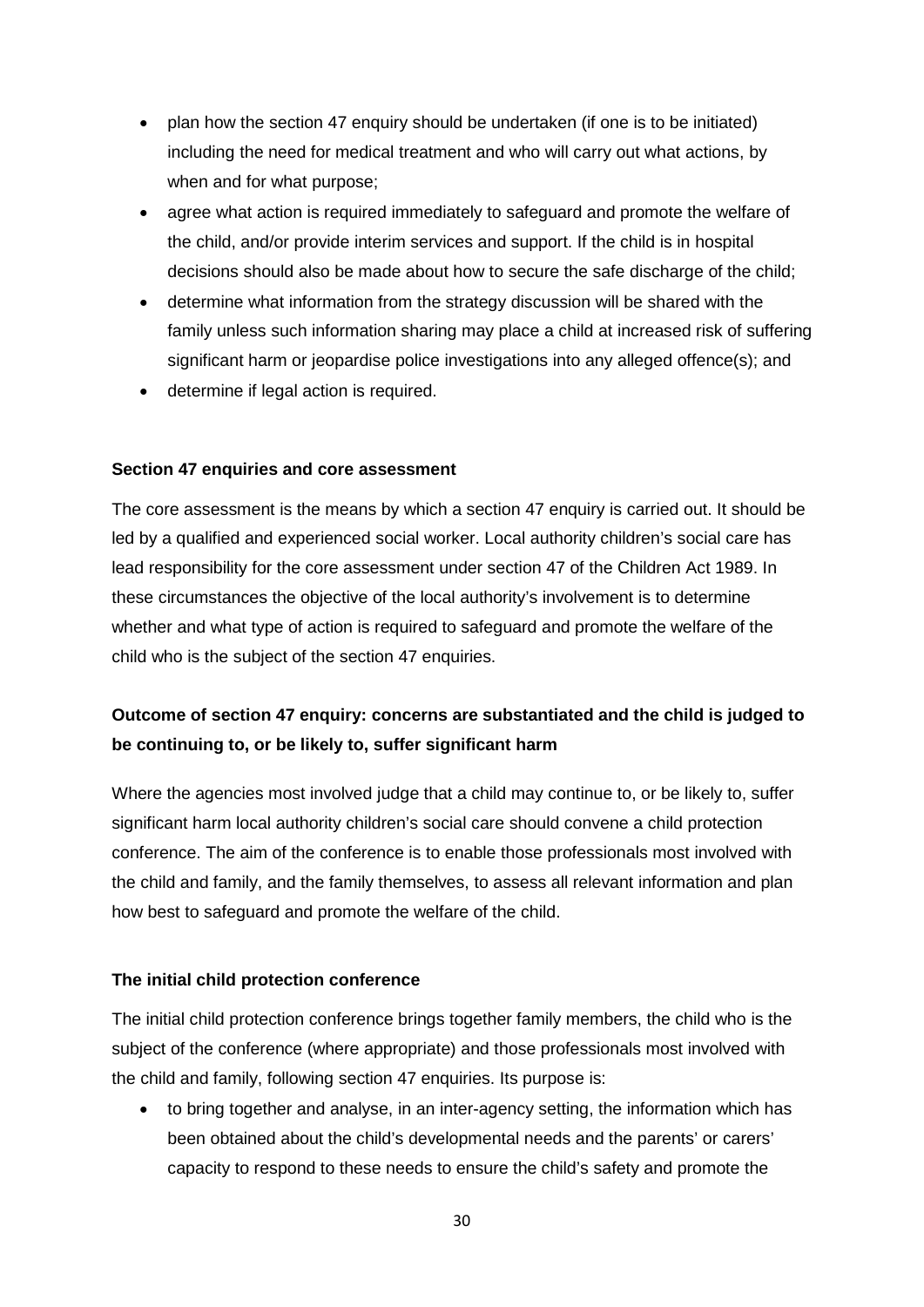child's health and development, within the context of their wider family and environment;

- to consider the evidence presented to the conference and taking into account the child's present situation and information about his or her family history and present and past family functioning, make judgements about the likelihood of the child suffering significant harm in future and decide whether the child is continuing to, or is likely to, suffer significant harm; and
- to decide what future action is required in order to safeguard and promote the welfare of the child, including the child becoming the subject of a child protection plan, what the planned developmental outcomes are for the child and how best to intervene to achieve these.

Timescale: All initial child protection conferences should take place within 15 working days of the strategy discussion, or the strategy discussion at which the section 47 enquiries were initiated, if more than one has been held.

#### **The core group**

The core group is responsible for developing the child protection plan as a detailed working tool and implementing it within the outline plan agreed at the initial child protection conference. Membership should include the lead social worker, who chairs the core group, the child if appropriate, family members and professionals or foster carers who will have direct contact with the family. Although the lead social worker has lead responsibility for the formulation and implementation of the child protection plan, all members of the core group are jointly responsible for carrying out these tasks, refining the plan as needed and monitoring progress against the planned outcomes set out in the plan.

Timescale: The first meeting of the core group should take place within ten working days of the initial child protection conference.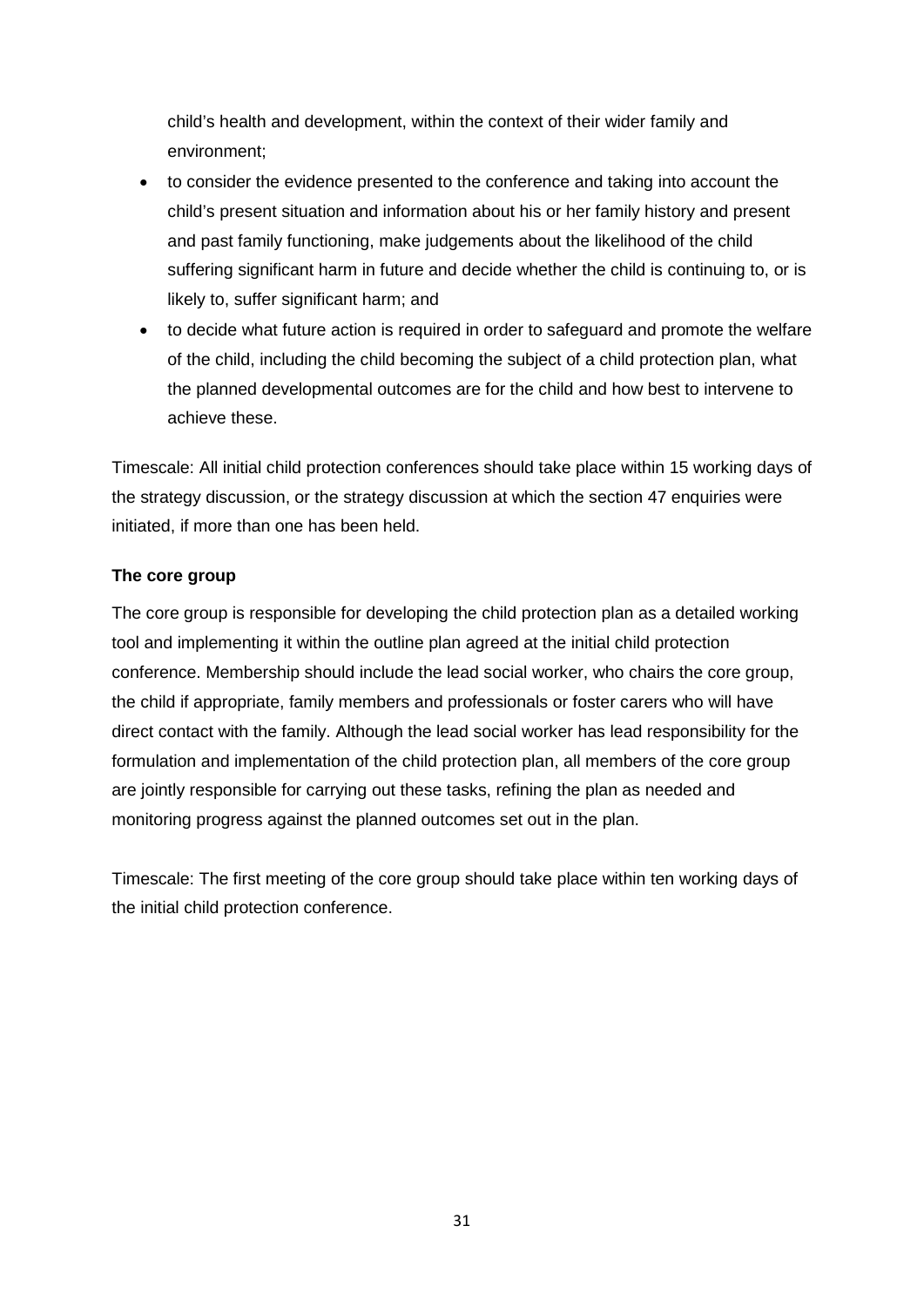<span id="page-41-0"></span>**Appendix 2: Data supplied by the local authorities on the time taken to complete single assessments during the trial** 

**LA C: Number of working days taken to complete single assessments (Sept 2011 – Mar 2012)**

|                                                     | Number of working days taken to complete single assessment |           |           |         |         |                |     |
|-----------------------------------------------------|------------------------------------------------------------|-----------|-----------|---------|---------|----------------|-----|
|                                                     | $0 - 10$                                                   | $11 - 20$ | $21 - 35$ | 36-44   | 45-60   | $61 +$ working |     |
|                                                     | working                                                    | working   | working   | working | working | days           |     |
|                                                     | days                                                       | days      | days      | days    | days    |                |     |
| Number of<br>single                                 | 4                                                          | 17        | 69        | 61      | 62      | 38             | 251 |
| assessments<br>completed                            |                                                            |           |           |         |         |                |     |
| Percentage<br>of single<br>assessments<br>completed | 2                                                          | 7         | 28        | 24      | 25      | 15             | 100 |

### **LA D: Number of working days taken to complete single assessments (Mar 2011 – Mar 2012)**

|                                                     | Number of working days taken to complete single assessments |           |           |           |         |           |         |     |
|-----------------------------------------------------|-------------------------------------------------------------|-----------|-----------|-----------|---------|-----------|---------|-----|
|                                                     | $0 - 10$                                                    | $11 - 20$ | $21 - 30$ | $31 - 40$ | 41-50   | $51 - 60$ | $61+$   |     |
|                                                     | working                                                     | working   | working   | working   | working | working   | working |     |
|                                                     | days                                                        | days      | days      | days      | days    | days      | days    |     |
| Number of<br>single<br>assessments<br>completed     | 299                                                         | 364       | 393       | 368       | 261     | 236       | 499     | 242 |
| Percentage<br>of single<br>assessments<br>completed | 12                                                          | 15        | 16        | 15        | 11      | 10        | 21      | 100 |

# **LA E: Number of working days taken to complete single assessments (Feb – Mar 2012)**

|                                                     | Number of working days taken to complete single assessments |           |           |         |         |            |     |
|-----------------------------------------------------|-------------------------------------------------------------|-----------|-----------|---------|---------|------------|-----|
|                                                     | $0 - 15$                                                    | $16 - 20$ | $21 - 35$ | 36-45   | $45+$   | Un-        |     |
|                                                     | working                                                     | working   | working   | working | working | authorised |     |
|                                                     | days                                                        | days      | days      | days    | days    |            |     |
| Number of<br>single<br>assessments<br>completed     | 21                                                          | 17        | 32        | 16      | 8       | 12         | 106 |
| Percentage<br>of single<br>assessments<br>completed | 20                                                          | 16        | 30        | 15      |         | 11         | 100 |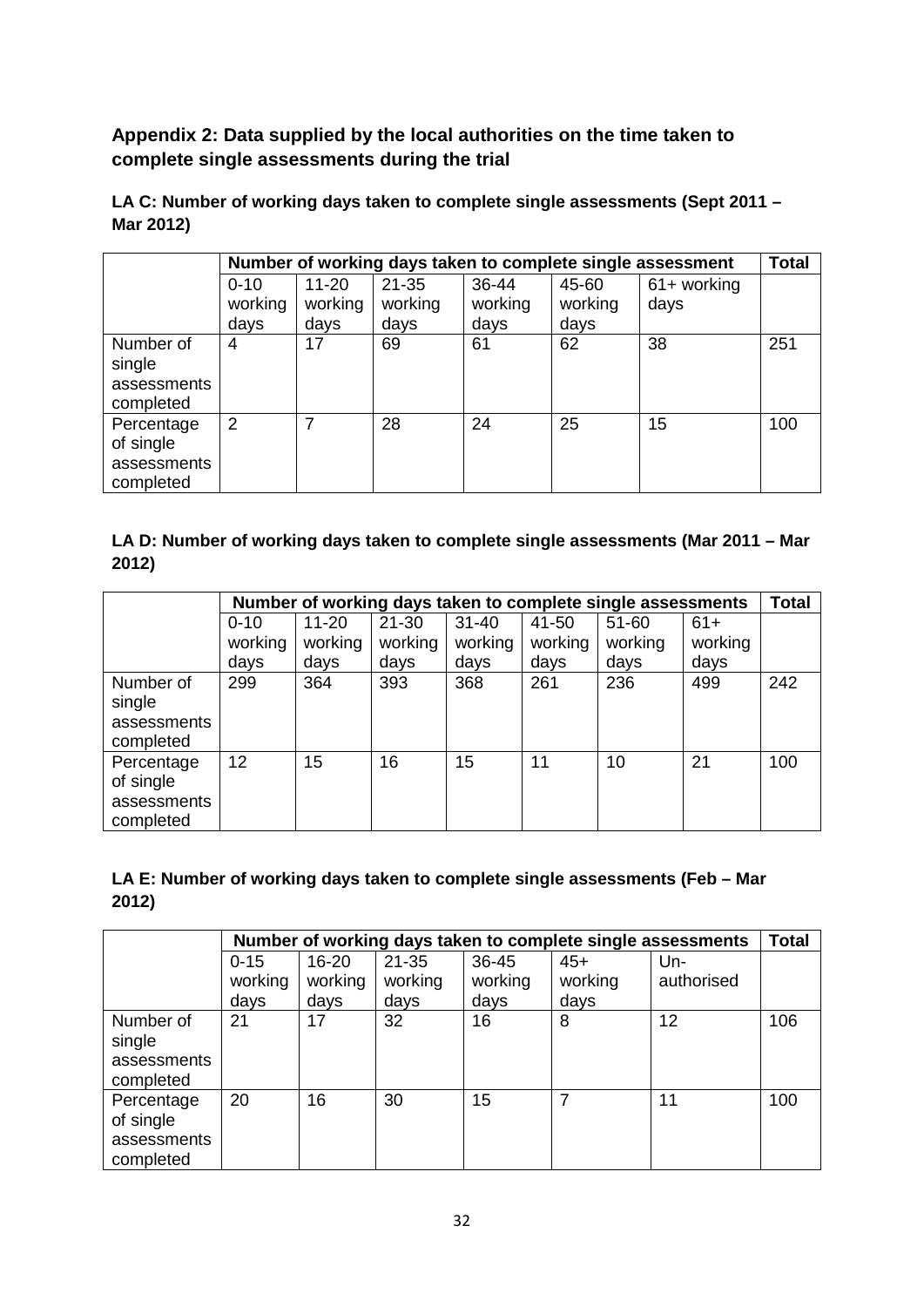### **LA G: Number of working days taken to complete single assessments (Feb 2012 – April 2012)**

|                                                     | Number of working days taken to<br>complete single assessments | Total                        |                              |                          |     |
|-----------------------------------------------------|----------------------------------------------------------------|------------------------------|------------------------------|--------------------------|-----|
|                                                     | $0 - 10$<br>working<br>days                                    | $11 - 20$<br>working<br>days | $21 - 44$<br>working<br>days | $45+$<br>working<br>days |     |
| Number of<br>single<br>assessments<br>completed     | 117                                                            | 34                           | 39                           | 6                        | 196 |
| Percentage<br>of single<br>assessments<br>completed | 60                                                             | 17                           | 20                           | 3                        | 100 |

### **LA H: Number of working days taken to complete single assessments (Oct 2011 – Mar 2012)**

|                                                                                  | Number of working days taken to complete single | <b>Total</b>                 |                              |                          |                          |     |
|----------------------------------------------------------------------------------|-------------------------------------------------|------------------------------|------------------------------|--------------------------|--------------------------|-----|
|                                                                                  | assessments                                     |                              |                              |                          |                          |     |
|                                                                                  | $0 - 10$<br>working<br>days                     | $11 - 20$<br>working<br>days | $21 - 35$<br>working<br>days | 36-45<br>working<br>days | $45+$<br>working<br>days |     |
| Number of<br>single<br>assessments<br>completed                                  | 150                                             | 217                          | 308                          | 115                      | 69                       | 859 |
| Percentage<br>of single<br>assessments<br>completed<br>within given<br>timeframe | 18                                              | 25                           | 36                           | 13                       | 8                        | 100 |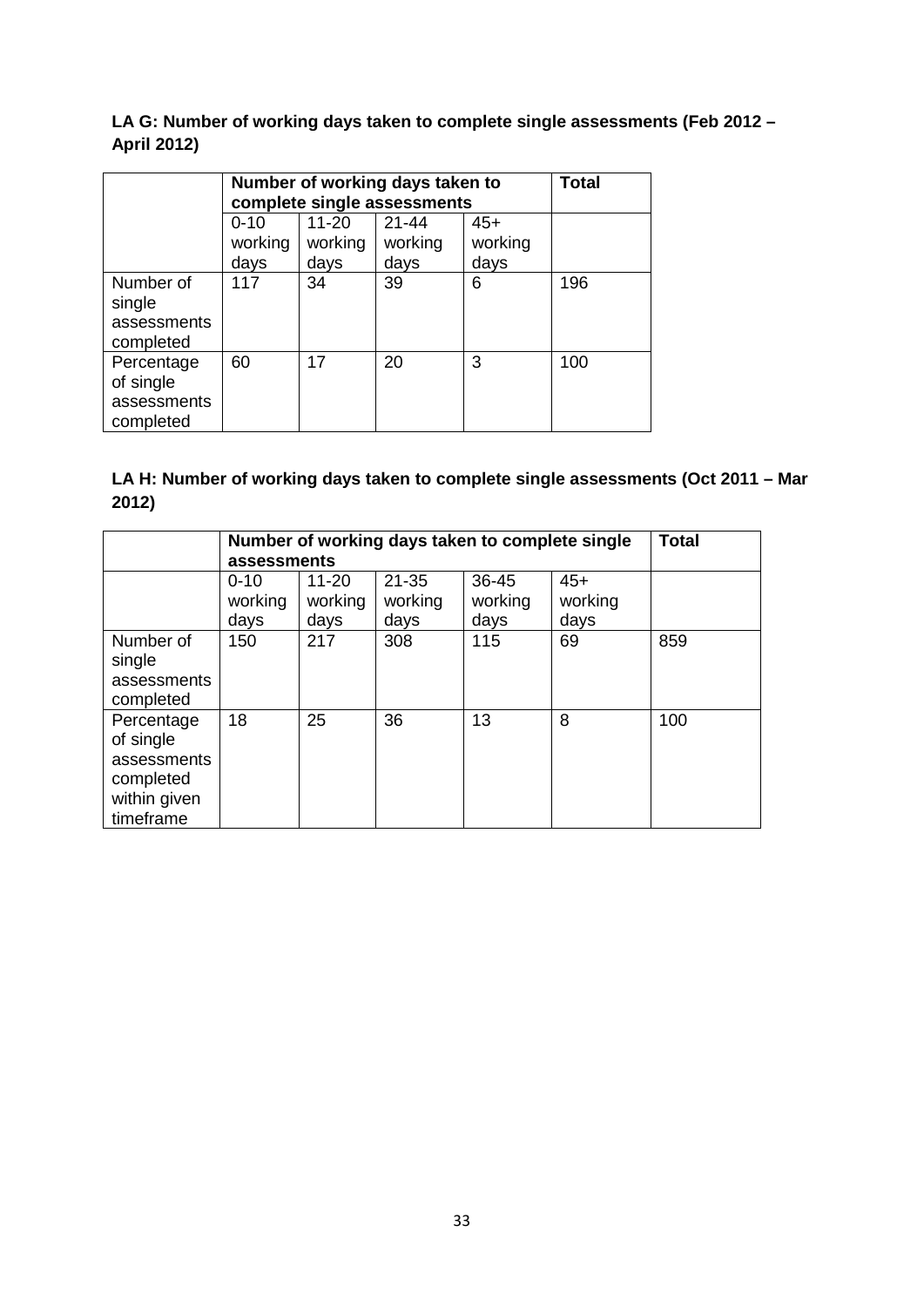**Percentage of initial and core assessments completed within statutory timescales by children's social care services (Year ending 31 March 2010 and 2011)**

|                                   | <b>Initial Assessments</b>                                       |      |                                                                  |      |                                                                                                   |                |                                                                   | <b>Core Assessments</b> |                                               |                |  |
|-----------------------------------|------------------------------------------------------------------|------|------------------------------------------------------------------|------|---------------------------------------------------------------------------------------------------|----------------|-------------------------------------------------------------------|-------------------------|-----------------------------------------------|----------------|--|
|                                   | Percentage<br>of IAs<br>completed<br>within 7<br>working<br>days |      | Percentage<br>of IA<br>completed<br>within 10<br>working<br>days |      | Data<br>confidence<br>indicator:<br>IAs<br>completed<br>within 7<br>working<br>days <sup>22</sup> |                | Percentage<br>of CAs<br>completed<br>within 35<br>working<br>days |                         | Data<br>confidence<br>indicator <sup>23</sup> |                |  |
|                                   | 2010                                                             | 2011 | 2010                                                             | 2011 | 2010                                                                                              | 2011           | 2010                                                              | 2011                    | 2010                                          | 2011           |  |
| <b>England</b>                    | 67                                                               | 64   | 76                                                               | 76   | $\blacksquare$                                                                                    | $\blacksquare$ | 72                                                                | 75                      | $\blacksquare$                                | $\blacksquare$ |  |
| In-depth trial<br>authorities     |                                                                  |      |                                                                  |      |                                                                                                   |                |                                                                   |                         |                                               |                |  |
| A                                 | 92                                                               | 92   | 95                                                               | 97   | 3                                                                                                 | 3              | 98                                                                | 91                      | 3                                             | 3              |  |
| B                                 | 50                                                               | 81   | 66                                                               | 88   | 1                                                                                                 | 3              | 56                                                                | 73                      | 3                                             | 3              |  |
| $\mathbf C$                       | 85                                                               | 83   | 89                                                               | 94   | 3                                                                                                 | 1              | 87                                                                | 83                      | 3                                             | 3              |  |
| <b>Other trial</b><br>authorities |                                                                  |      |                                                                  |      |                                                                                                   |                |                                                                   |                         |                                               |                |  |
| Е                                 | 82                                                               | 42   | 86                                                               | 76   | 3                                                                                                 | 3              | 75                                                                | 74                      | 3                                             | 3              |  |
| G                                 | 83                                                               | 75   | 89                                                               | 77   | 3                                                                                                 | $\overline{2}$ | 92                                                                | 84                      | 3                                             | 3              |  |
| H                                 | 88                                                               | 68   | 92                                                               | 83   | 3                                                                                                 | 3              | 89                                                                | 80                      | 3                                             | $\overline{2}$ |  |

Source: Department for Education (2010; 2011) (Figures have been rounded to one decimal place).

<span id="page-43-0"></span> $22$  The data confidence indicator gives a guide to the confidence we have in the data provided by each Local Authority. '3' denotes high confidence, '2' denotes medium confidence, '1' denotes low confidence, 'A' denotes aggregate information was supplied by the Local Authority and '..' denotes no data was supplied. Further details on the construction of the indicator are in the publication technical notes, paragraphs 20 to 25.<br><sup>23</sup> See footnote 6, above.

<span id="page-43-1"></span>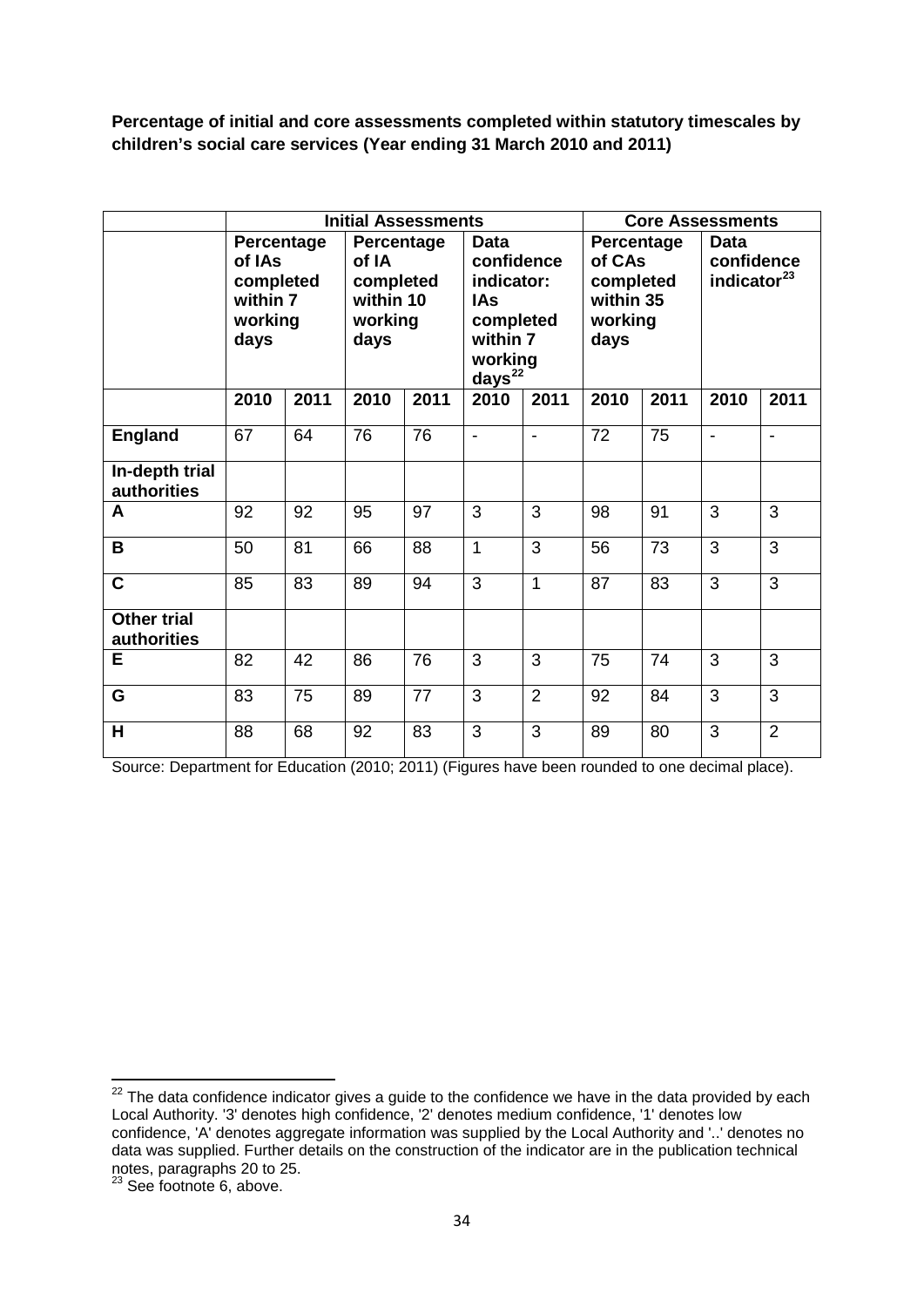### <span id="page-44-0"></span>**Bibliography**

Ashley,C., Featherstone, B., Roskill, C., Ryan, M. and White, S. (2006) *Fathers Matter: Research findings on fathers and their involvement with social care services*. London: Family Rights Group.

Broadhurst, K., Wastell, D., White, S., Hall, C., Peckover, S., Thompson, K., Pithouse, A. and Davey, D. (2010) 'Performing 'Initial Assessment': identifying the latent conditions for error at the front-door of local authority children's services.' *British Journal of Social Work 40*, 2, 352-370.

Cm 8062 (2011) *The Munro Review of Child Protection: Final Report. A Child Centred System.* London: The Stationery Office.

Dalzell, R. and Chamberlain, C. (2006) *Communicating with Children: A two-way process.* London: National Children's Bureau.

Department of Health, Department for Education and Employment and Home Office (2000) *Framework for the Assessment of Children in Need and their Families*. London: The Stationery Office.

Department for Children, Schools and Families (2009) *Recording the Core Assessment. Integrated Children's System ICS Guidance Note*. London: Department for Children, Schools and Families.

Department for Education (2010) *Children In Need in England, including their characteristics and further information on children who were the subject of a child protection plan (2009-10 Children in Need census, Final)*. London: Department for Education.

Department for Education (2011) *Children In Need in England, including their characteristics and further information on children who were the subject of a child protection plan (2010-11 Children in Need census, Final)*. London: Department for Education.

Featherstone, B., Fraser, C., Lindley, B. and Ashley, C. (2010) *Fathers Matter: Resources for Social Work Educators*. London: Family Rights Group.

HM Government (2010) *Working Together to Safeguard Children. A guide to inter-agency working to safeguard and promote the welfare of children*. London: The Department for Children, Schools and Families.